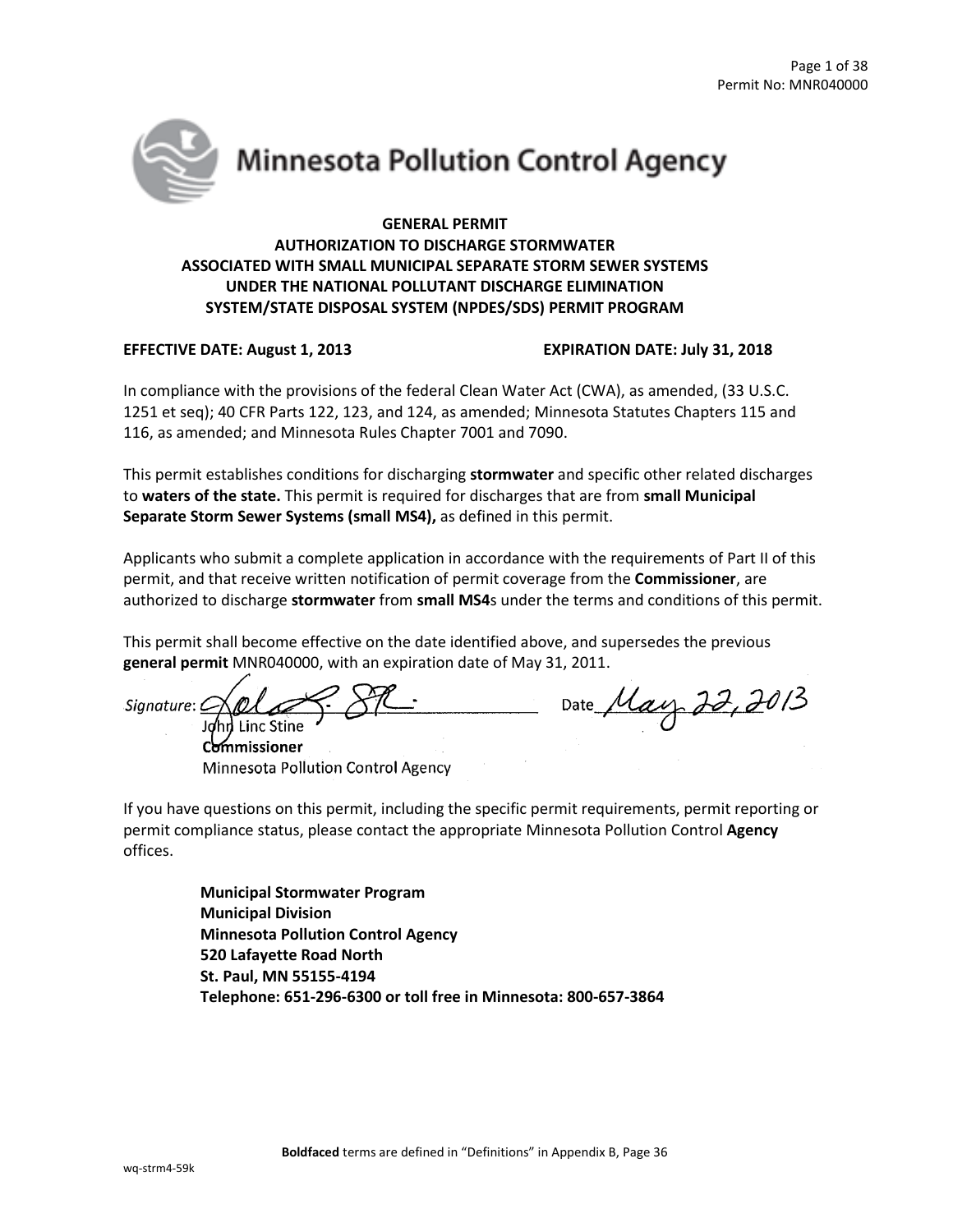# **Table of Contents**

| PART I.            |                                                                                          |     |
|--------------------|------------------------------------------------------------------------------------------|-----|
|                    | А.                                                                                       |     |
|                    | В.                                                                                       |     |
|                    | C.                                                                                       |     |
|                    | D.                                                                                       |     |
|                    | Ε.                                                                                       |     |
|                    | F.                                                                                       |     |
| PART II.           |                                                                                          |     |
|                    | А.                                                                                       |     |
|                    | В.                                                                                       |     |
|                    | $C_{\cdot}$                                                                              |     |
|                    | D.                                                                                       |     |
| PART III.          |                                                                                          |     |
|                    | А.                                                                                       |     |
|                    | В.                                                                                       |     |
|                    | C.                                                                                       |     |
|                    | D.                                                                                       |     |
|                    | 1.                                                                                       |     |
|                    | 2.                                                                                       |     |
|                    | 3.                                                                                       |     |
|                    | 4.                                                                                       |     |
|                    | 5.                                                                                       |     |
|                    | Pollution Prevention/Good Housekeeping For Municipal Operations18<br>6.                  |     |
|                    | Discharges To Impaired Waters With A United States Environmental Protection Agency<br>Е. |     |
|                    | (USEPA)-Approved Total Maximum Daily Load (TMDL) That Includes An Applicable Waste       |     |
|                    |                                                                                          |     |
|                    | F.                                                                                       |     |
|                    |                                                                                          |     |
| PART IV.           | ANNUAL SWPPP ASSESSMENT, ANNUAL REPORTING AND RECORD KEEPING 25                          |     |
|                    |                                                                                          | .25 |
|                    | В.                                                                                       |     |
|                    | C.                                                                                       |     |
|                    |                                                                                          |     |
| PART V.            |                                                                                          |     |
| <b>APPENDIX A:</b> |                                                                                          |     |
| <b>APPENDIX B:</b> |                                                                                          |     |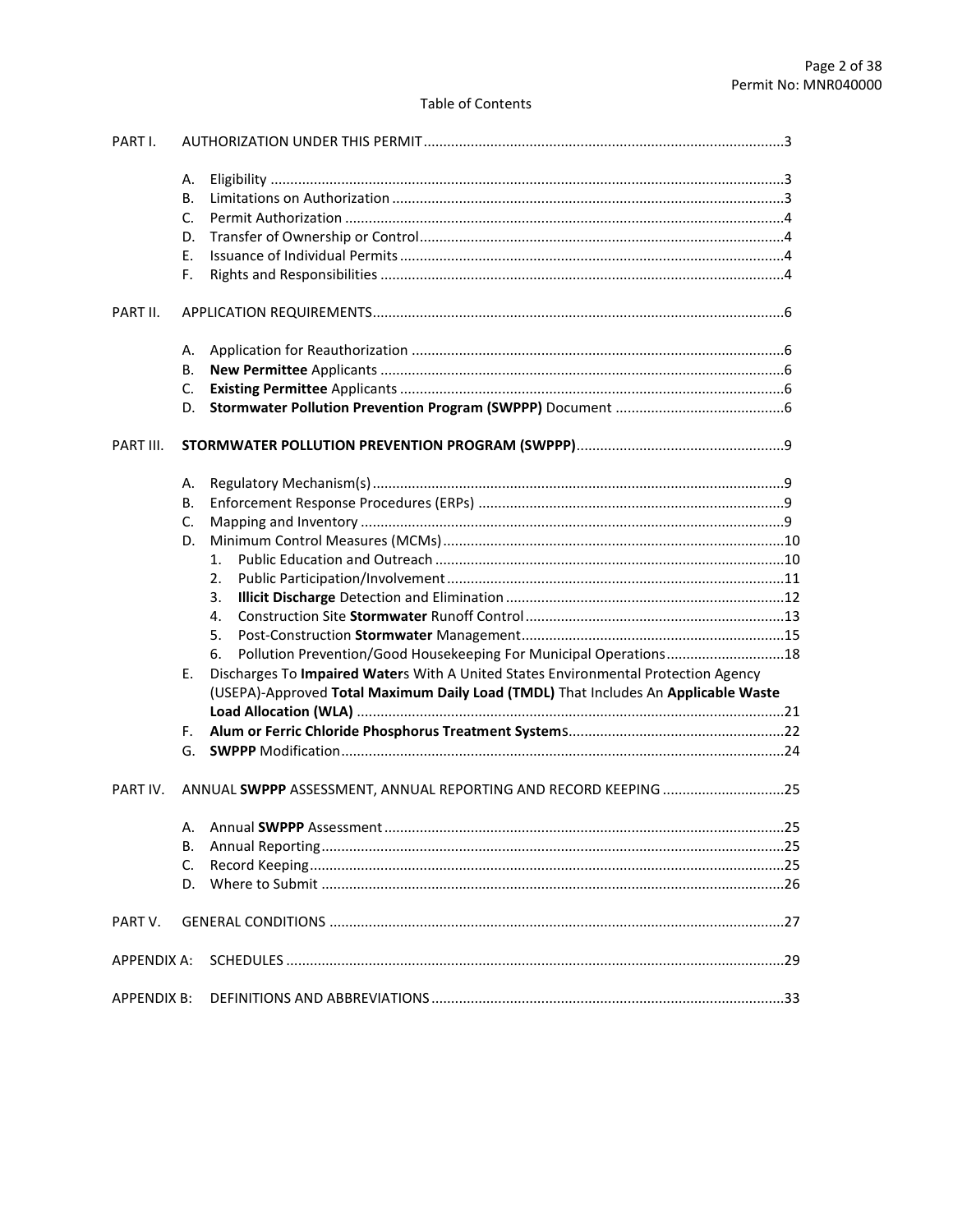#### PART I. AUTHORIZATION UNDER THIS PERMIT

# A. Eligibility

To be eligible for authorization to discharge **stormwater** under this permit, the applicant must be an **owner** and/or **operator** (**owner**/**operator**) of a **small MS4** and meet one or more of the criteria requiring permit issuance as specified in Minn. R. 7090.1010.

#### 1. Authorized **Stormwater** Discharges

This permit authorizes **stormwater** discharges from **small MS4s** as defined in 40 CFR § 122.26(b)(16).

## 2. Authorized **Non-Stormwater Discharge**s

The following categories of **non-stormwater discharge**s or flows are authorized under this permit to enter the **permittee**'s **small MS4** only if the **permittee** does not identify them as significant contributors of pollutants (i.e., **illicit discharge**s), in which case the discharges or flows shall be addressed in the **permittee**'s **SWPPP**: water line flushing, landscape irrigation, diverted stream flows, rising groundwaters, uncontaminated groundwater infiltration (as defined at 40 CFR § 35.2005(b)(20)), uncontaminated pumped groundwater, discharges from potable water sources, foundation drains, air conditioning condensation, irrigation water, springs, water from crawl space pumps, footing drains, lawn watering, individual residential car washing, flows from riparian habitats and **wetlands**, dechlorinated swimming pool discharges, street wash water, and discharges or flows from firefighting activities.

B. Limitations on Authorization

The following discharges or activities are not authorized by this permit:

- 1. **Non-stormwater discharge**s, except those authorized in Part I.A.2.
- 2. Discharges of **stormwater** to the **small MS4** from activities requiring a separate NPDES/SDS permit. This permit does not replace or satisfy any other permitting requirements.
- 3. Discharges of **stormwater** to the **small MS4** from any other entity located in the drainage area or outside the drainage area. Only the **permittee**'s **small MS4** and the portions of the storm sewer system that are under the **permittee**'s operational control are authorized by this permit.
- 4. This permit does not replace or satisfy any environmental review requirements, including those under the Minnesota Environmental Policy Act (Minn. Stat. § 116D), or the National Environmental Policy Act (42 U.S.C. §§ 4321 - 4370 f).
- 5. This permit does not replace or satisfy any review requirements for endangered or threatened species, from new or expanded discharges that adversely impact or contribute to adverse impacts on a listed endangered or threatened species, or adversely modify a designated critical habitat.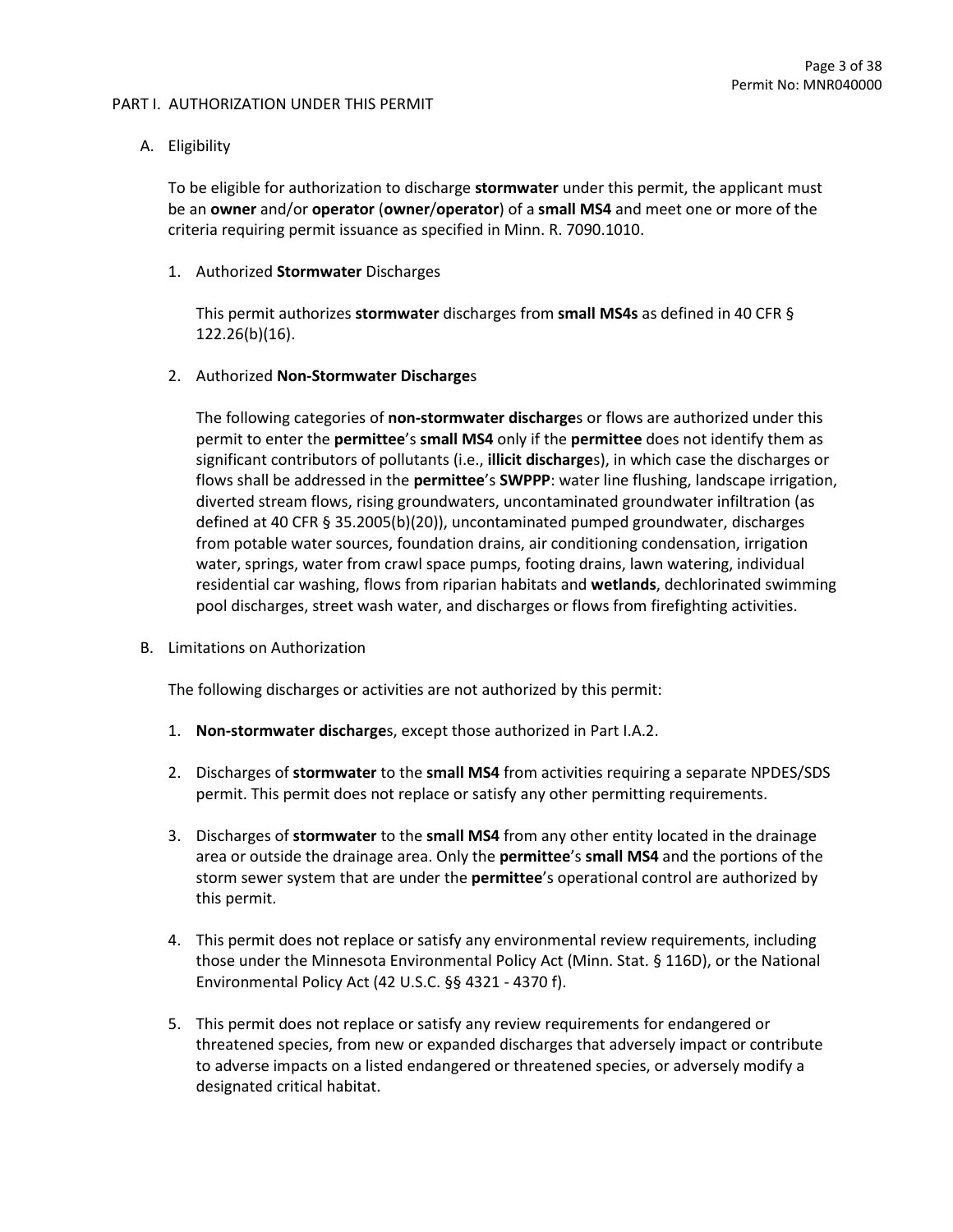- 6. This permit does not replace or satisfy any review requirements for historic places or archeological sites, from new or expanded discharges which adversely affect properties listed or eligible for listing in the National Register of Historic Places or affecting known or discovered archeological sites.
- 7. Prohibited discharges pursuant to Minn. R. 7050.0180, subp. 3, 4, and 5.
- C. Permit Authorization

In order for an applicant to be authorized to discharge **stormwater** from a **small MS4** under this permit:

- 1. The applicant shall submit a complete application to discharge **stormwater** under this permit in accordance with Part II.
- 2. The **Commissioner** shall review the permit application for completeness and compliance with this permit.
	- a. If an application is determined to be incomplete, the **Commissioner** will notify the applicant in writing, indicate why the application is incomplete, and request that the applicant resubmit the application.
	- b. If an application is determined to be complete, the **Commissioner** shall make a preliminary determination as to whether the permit should be issued or denied in accordance with Minn. R. 7001.
- 3. The **Commissioner** shall provide public notice with the opportunity for a hearing on the preliminary determination.
- 4. Upon receipt of written notification of final approval of the application from the **Commissioner**, the applicant is authorized to discharge **stormwater** from the **small MS4** under the terms and conditions of this permit.
- D. Transfer of Ownership or Control

Where the ownership or significant operational control of the **small MS4** changes after the submittal of an application under Part II, the new **owner**/**operator** must submit a new application in accordance with Part II.

- E. Issuance of Individual Permits
	- 1. The permit applicant may request an individual permit in accordance with Minn. R. 7001.0210, subp.6, for authorization to discharge **stormwater** associated with a **small MS4.**
	- 2. The **Commissioner** may require an individual permit for the permit applicant or **permittee** covered by a **general permit**, in accordance with Minn. R. 7001.0210, subp. 6.
- F. Rights and Responsibilities
	- 1. The **Commissioner** may modify this permit or issue other permits, in accordance with Minn. R. 7001, to include more stringent effluent limitations or permit requirements that modify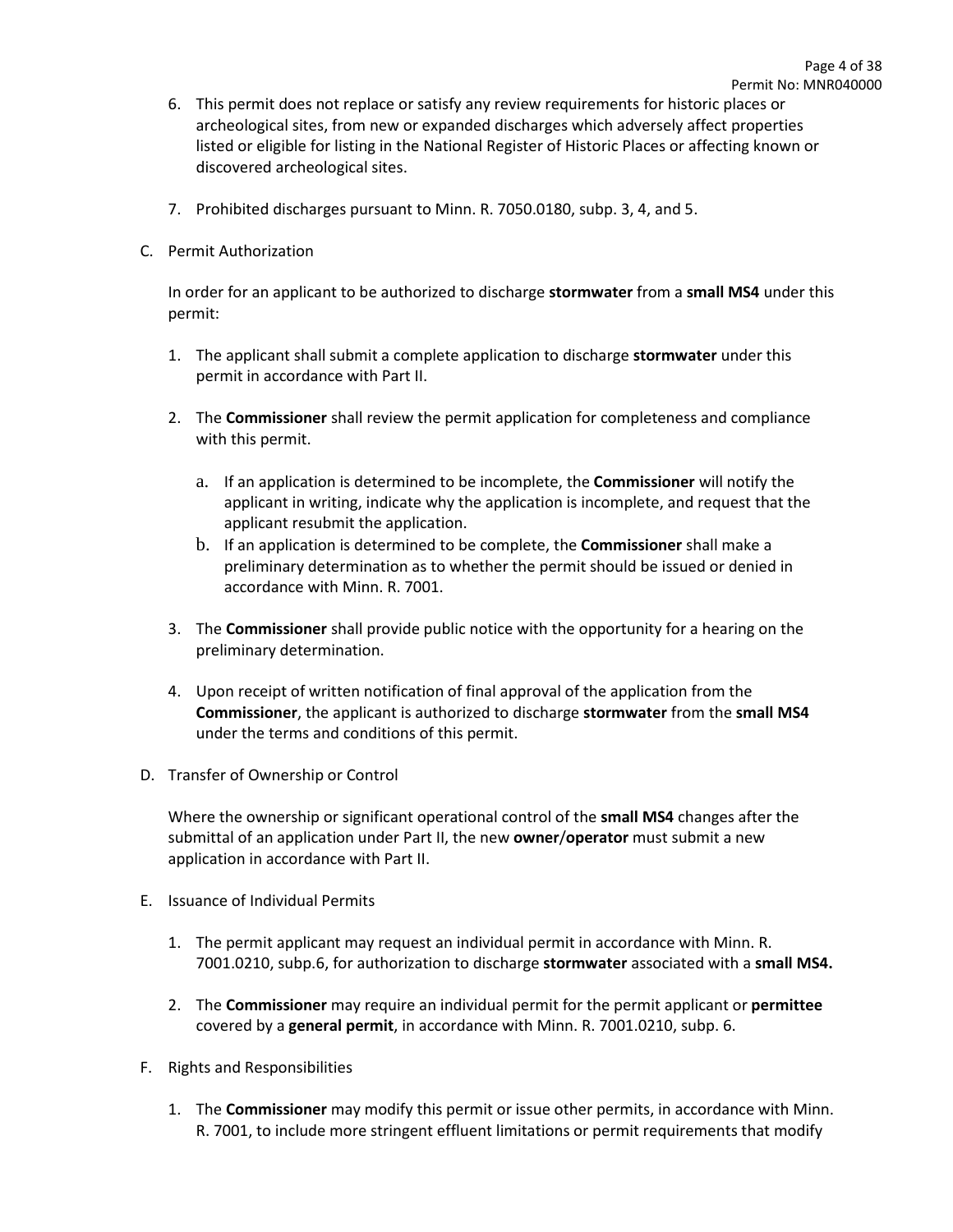or are in addition to the MCMs in Part III.D of this permit, or both. These modifications may be based on the **Commissioner**'s determination that such modifications are needed to protect water quality.

2. The **Commissioner** may designate additional **small MS4s** for coverage under this permit in accordance with Minn. R. 7090. The **owner**/**operator** of a **small MS4** that is designated for coverage must comply with the permit requirements by the dates specified in the **Commissioner**'s determination.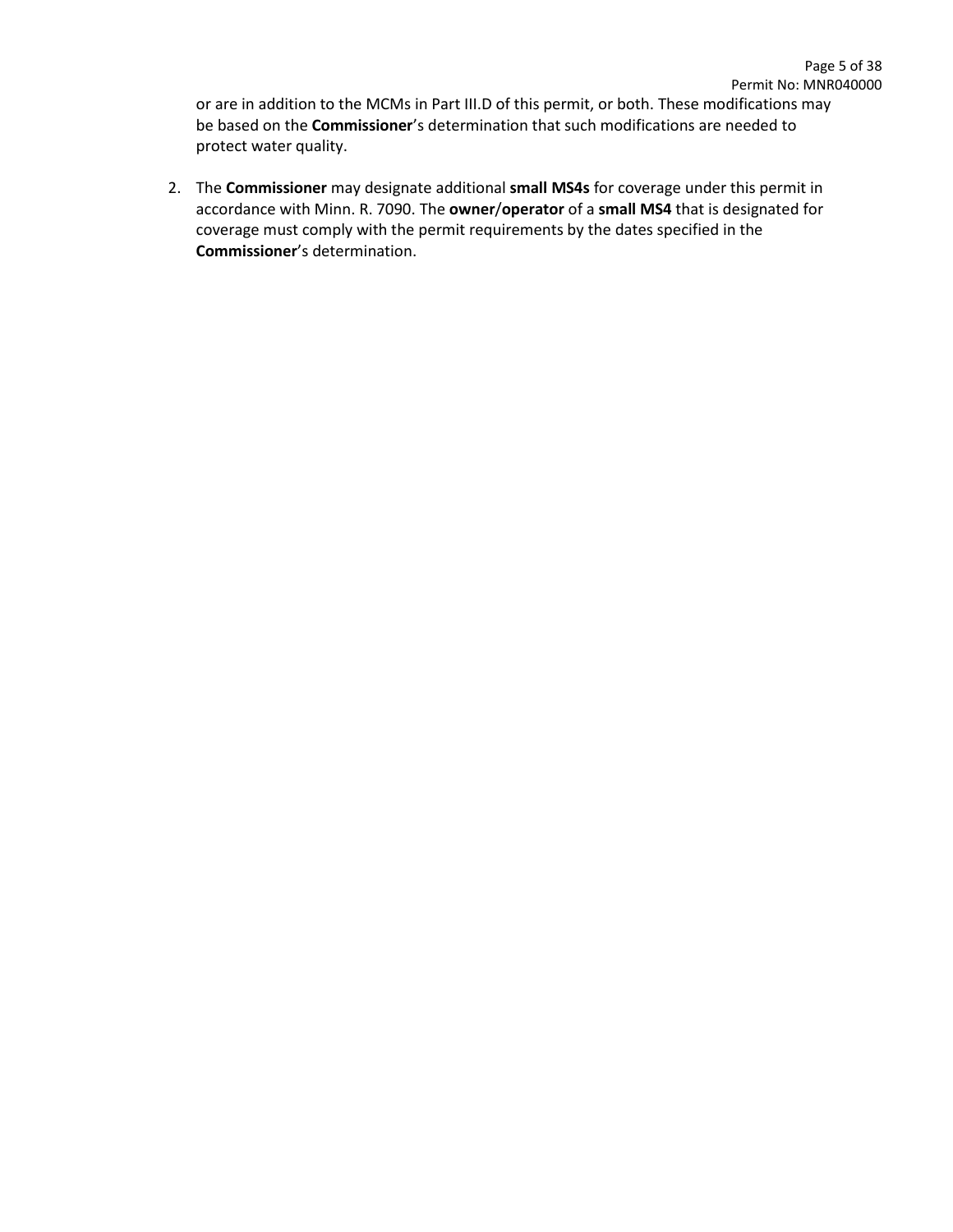#### PART II. APPLICATION REQUIREMENTS

## A. Application for Reauthorization

If a permit has been issued by the **Agency** and the **permittee** holding the permit desires to continue the permitted activity beyond the expiration date of the permit, the **permittee** shall submit a written application for permit reissuance at least 180 days before the expiration date of the existing permit. (Minn. R. 7001.0040, subp.3).

#### B. **New Permittee** Applicants

To become a **new permittee** authorized to discharge **stormwater** under this permit, the **owner**/**operator** of a **small MS4** shall submit an application, on a form provided by the **Commissioner**, in accordance with the schedule in Appendix A, Table 3, and the following requirements:

- 1. Submit Part 1 of the permit application (includes the permit application fee).
- 2. Submit Part 2 of the permit application, with the **Stormwater Pollution Prevention Program** (**SWPPP**) document completed in accordance with Part II.D.

## C. **Existing Permittee** Applicants

All **existing permittee**s seeking to continue discharging **stormwater** associated with a **small MS4** after the **effective date** of this permit shall submit Part 2 of the permit application, on a form provided by the **Commissioner**, in accordance with the schedule in Appendix A, Table 1, with the **SWPPP** document completed in accordance with Part II.D. NOTE: **Existing permittee**s were required to submit Part 1 of the permit application prior to the expiration date (May 31, 2011) of the **Agency**'s *small MS4 general permit No.MNR040000,* effective June 1, 2006, (see Part II.A above).

#### D. **Stormwater Pollution Prevention Program** (**SWPPP**) Document

All applicants shall submit a **SWPPP** document with Part 2 of the application form when seeking coverage under this permit. The **SWPPP** document shall become an enforceable part of this permit upon approval by the **Commissioner**. Modifications to the **SWPPP** document that are required or allowed by this permit (see Part III.G) shall also become enforceable provisions. The **SWPPP** document shall be submitted on a form provided by the **Commissioner** and shall include the following:

- 1. A description of partnerships with another regulated **small MS4**(s), into which the applicant has entered, in order to satisfy one or more requirements of this permit.
- 2. A description of all Regulatory Mechanism(s) (e.g., contract language, an ordinance, permits, standards, etc.) the applicant has developed, implemented, and enforced that satisfies the requirements of each program specified under Part III.D.3, 4, and 5. The description shall include the type(s) of Regulatory Mechanism(s) the applicant has in place at the time of application that will be used to satisfy the requirements. If the Regulatory Mechanism(s) have not been developed at the time of application (e.g., **new permittee** applicants), or revised to meet new requirements of this permit (e.g., **existing permittee** applicants); the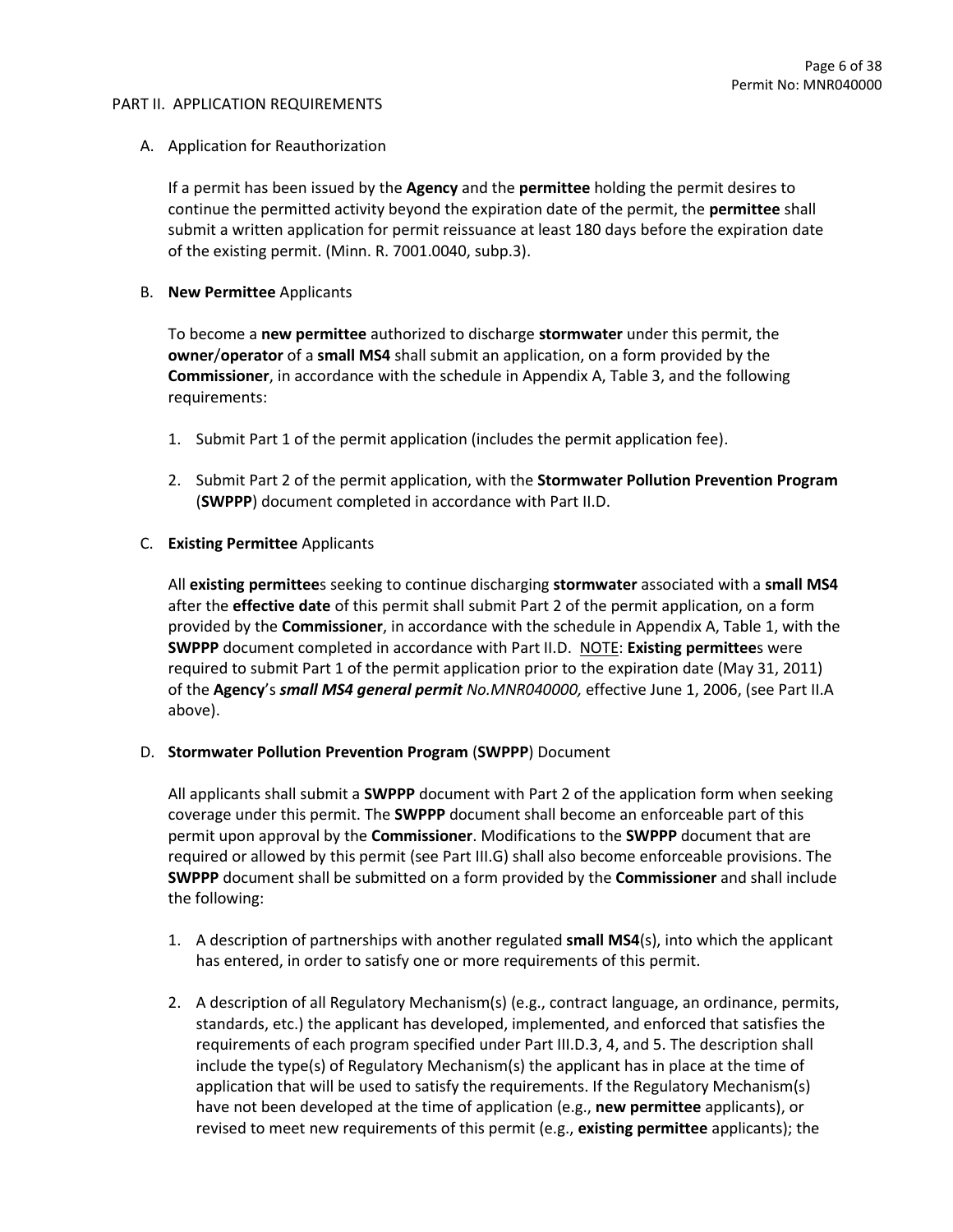applicant shall describe tasks and corresponding schedules necessary to satisfy the permit requirements in accordance with the schedule in Appendix A, Table 2 (**existing permittee** applicants), or Table 3 (**new permittee** applicants).

- 3. A description of existing Enforcement Response Procedures (ERPs) the applicant has developed and implemented that satisfy the requirements of Part III.B.1. If the applicant has not yet developed ERPs (e.g., **new permittee** applicants), or existing ERPs must be updated to satisfy new requirements, the description must include tasks and corresponding schedules necessary to satisfy the permit requirements in accordance with the schedule in Appendix A, Table 2 (**existing permittee** applicants), or Table 3 (**new permittee** applicants).
- 4. A description of the status of the applicant's storm sewer system map and inventory as required by Part III.C. The description must indicate whether each requirement of Part III.C.1, is satisfied, and for Part III.C.2, is complete, at the time of application. For each requirement of Part III.C that is not satisfied at the time of application, the applicant shall include tasks and corresponding schedules necessary to satisfy the mapping and inventory requirements in accordance with the schedule in Appendix A, Table 2 (**existing permittee** applicants), or Table 3 (**new permittee** applicants).
- 5. For each Minimum Control Measure (MCM) outlined in Part III.D:
	- a. The **Best Management Practices** (**BMP**s) the applicant will implement, or has implemented, for each MCM.
	- b. The measurable goals for each of the **BMP**s identified in Part II.D.5.a, including as appropriate, the months and years in which the applicant will undertake required actions, including interim milestones and the frequency of the action, in narrative or numeric form, as appropriate.
	- c. Name(s) of individual(s) or position titles responsible for implementing and/or coordinating each component of the MCM.
- 6. For each **applicable Waste Load Allocation (WLA)** approved prior to the **effective date** of this permit, the applicant shall submit the following information as part of the **SWPPP** document:
	- a. **TMDL** project name(s)
	- b. Numeric **WLA**(s), including units
	- c. Type of **WLA** (i.e., categorical or individual)
	- d. **Pollutant**(s) **of concern**
	- e. Applicable flow data specific to each **applicable WLA**
	- f. For each **applicable WLA** not met at the time of application, a compliance schedule is required. Compliance schedules can be developed to include multiple **WLA**s associated with a **TMDL** project and shall include:
		- (1) Interim milestones, expressed as **BMP**s or progress toward implementation of **BMP**s to be achieved during the term of this permit
		- (2) Dates for implementation of interim milestones
		- (3) Strategies for continued **BMP** implementation beyond the term of this permit
		- (4) Target dates the **applicable WLA**(s) will be achieved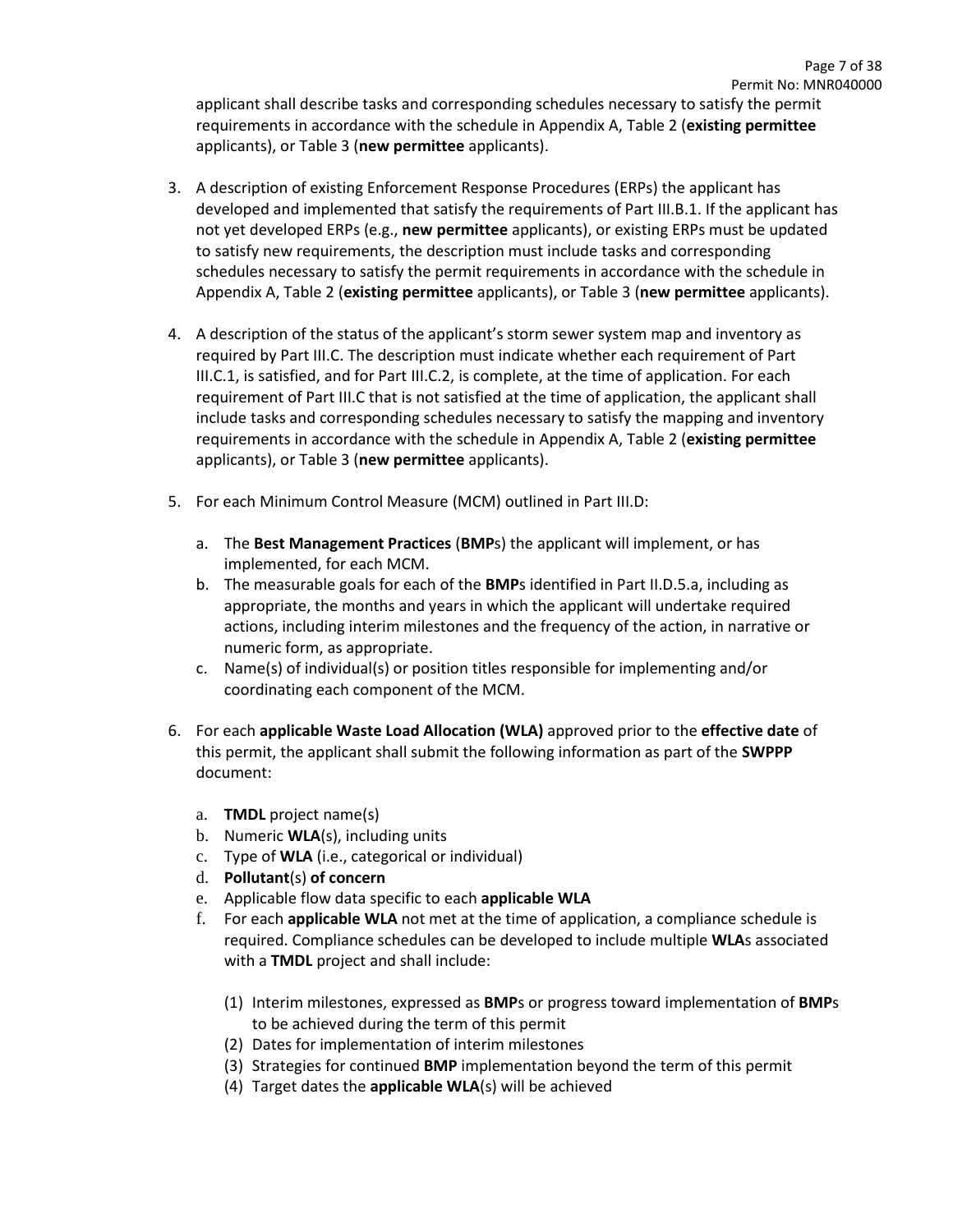- g. For each **applicable WLA** the **permittee** is reasonably confident is being met at the time of application, the **permittee** must provide the following documentation:
	- (1) Implemented **BMPs** used to meet each **applicable WLA**
	- (2) A narrative describing the **permittee'**s strategy for long-term continuation of meeting each **applicable WLA**.
- 7. For the requirements of Part III.F, **Alum or Ferric Chloride Phosphorus Treatment System**s, if applicable, the applicant shall submit the following:
	- a. **Geographic coordinate**s of the system
	- b. Name(s) of individual(s) or position titles responsible for the operation of the system
	- c. Information listed in Part III.F.3.a(1)-(6), if the system is constructed at the time the application is submitted to the **Agency**
	- d. Indicate if the system complies with the requirements of Part III.F
	- e. If applicable, for each Part III.F requirement that the applicant's system does not comply with at the time of application, describe tasks and corresponding schedules necessary to bring the system into compliance in accordance with the schedule in Appendix A, Table 2 (**existing permittee** applicants), or Table 3 (**new permittee** applicants).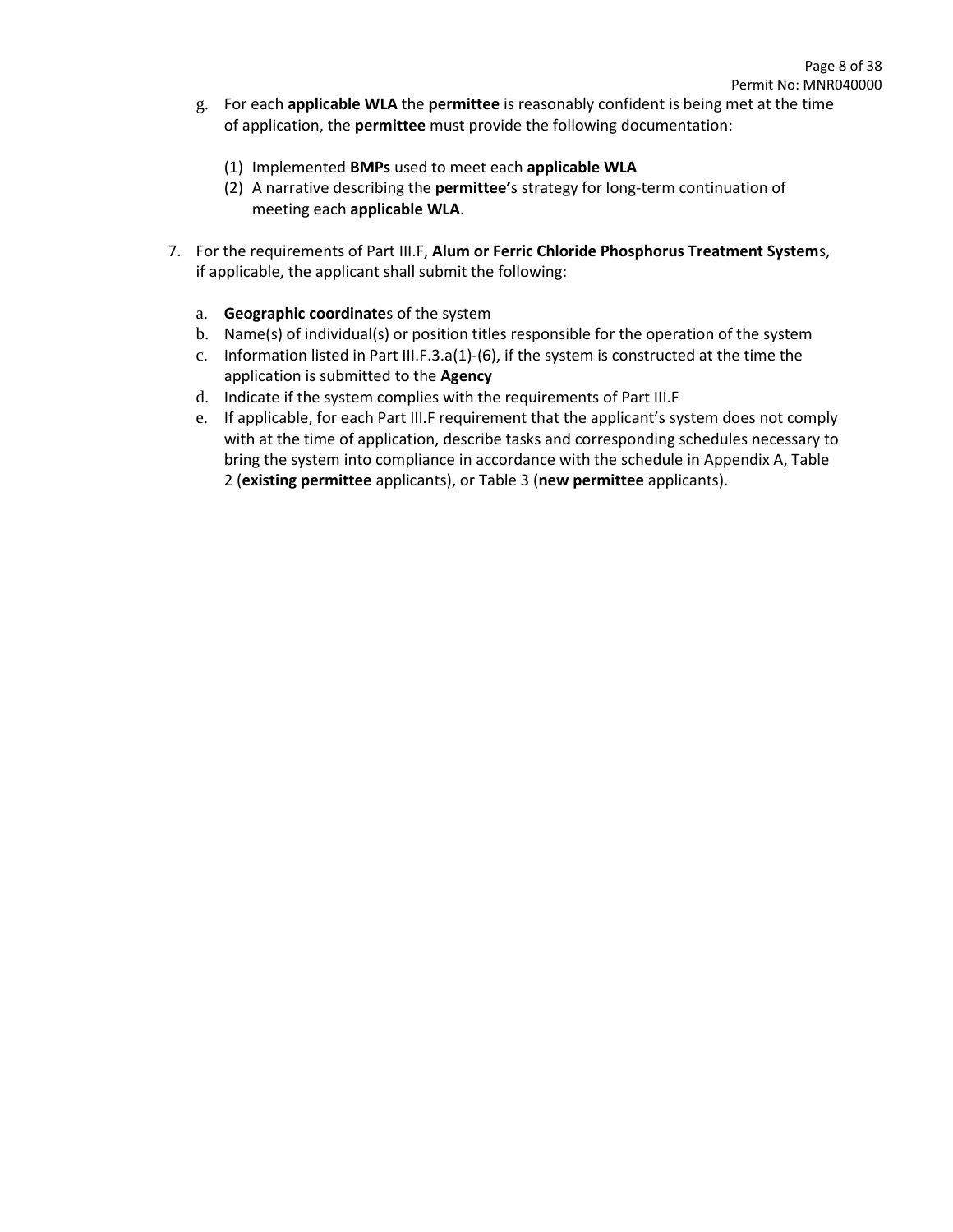#### PART III. **STORMWATER POLLUTION PREVENTION PROGRAM (SWPPP)**

The **permittee** shall develop, implement, and enforce a **SWPPP** designed to **reduce** the discharge of pollutants from the **small MS4** to the **Maximum Extent Practicable** (**MEP**), to protect water quality, and to satisfy the appropriate water quality requirements of the Clean Water Act.

If the **permittee** enters into a partnership for purposes of meeting **SWPPP** requirements, the **permittee** maintains legal responsibility for compliance with this permit.

**Existing permittee**s shall revise their **SWPPP** developed under the **Agency**'s *small MS4 general permit No.MNR040000* that was effective June, 1, 2006, to meet the requirements of this permit in accordance with the schedule in Appendix A, Table 2. **New permittee**s shall develop, implement, and enforce their **SWPPP** in accordance with the schedule in Appendix A, Table 3. The **permittee**'s **SWPPP** shall consist of the following:

A. Regulatory Mechanism(s)

To the extent allowable under state, tribal or local law, the **permittee** shall develop, implement, and enforce a Regulatory Mechanism(s) to meet the terms and conditions of Part III.D.3, 4, and 5. A Regulatory Mechanism(s) for the purposes of this permit may consist of contract language, an ordinance, permits, standards, or any other mechanism, that will be enforced by the **permittee**.

- B. Enforcement Response Procedures (ERPs)
	- 1. The **permittee** shall develop and implement written ERPs to enforce and compel compliance with the Regulatory Mechanism(s) developed and implemented by the **permittee** in accordance with Part III.A.
	- 2. Enforcement conducted by the **permittee** pursuant to the ERPs shall be documented. Documentation shall include, at a minimum, the following:
		- a. Name of the **person** responsible for violating the terms and conditions of the **permittee**'s Regulatory Mechanism(s)
		- b. Date(s) and location(s) of the observed violation(s)
		- c. Description of the violation(s), including reference(s) to relevant Regulatory Mechanism(s)
		- d. Corrective action(s) (including completion schedule) issued by the **permittee**
		- e. Date(s) and type(s) of enforcement used to compel compliance (e.g., written notice, citation, stop work order, withholding of local authorizations, etc.)
		- f. Referrals to other regulatory organizations (if any)
		- g. Date(s) violation(s) resolved
- C. Mapping and Inventory
	- 1. Mapping

**New permittee**s shall develop, and **existing permittee**s shall update, a storm sewer system map that depicts the following: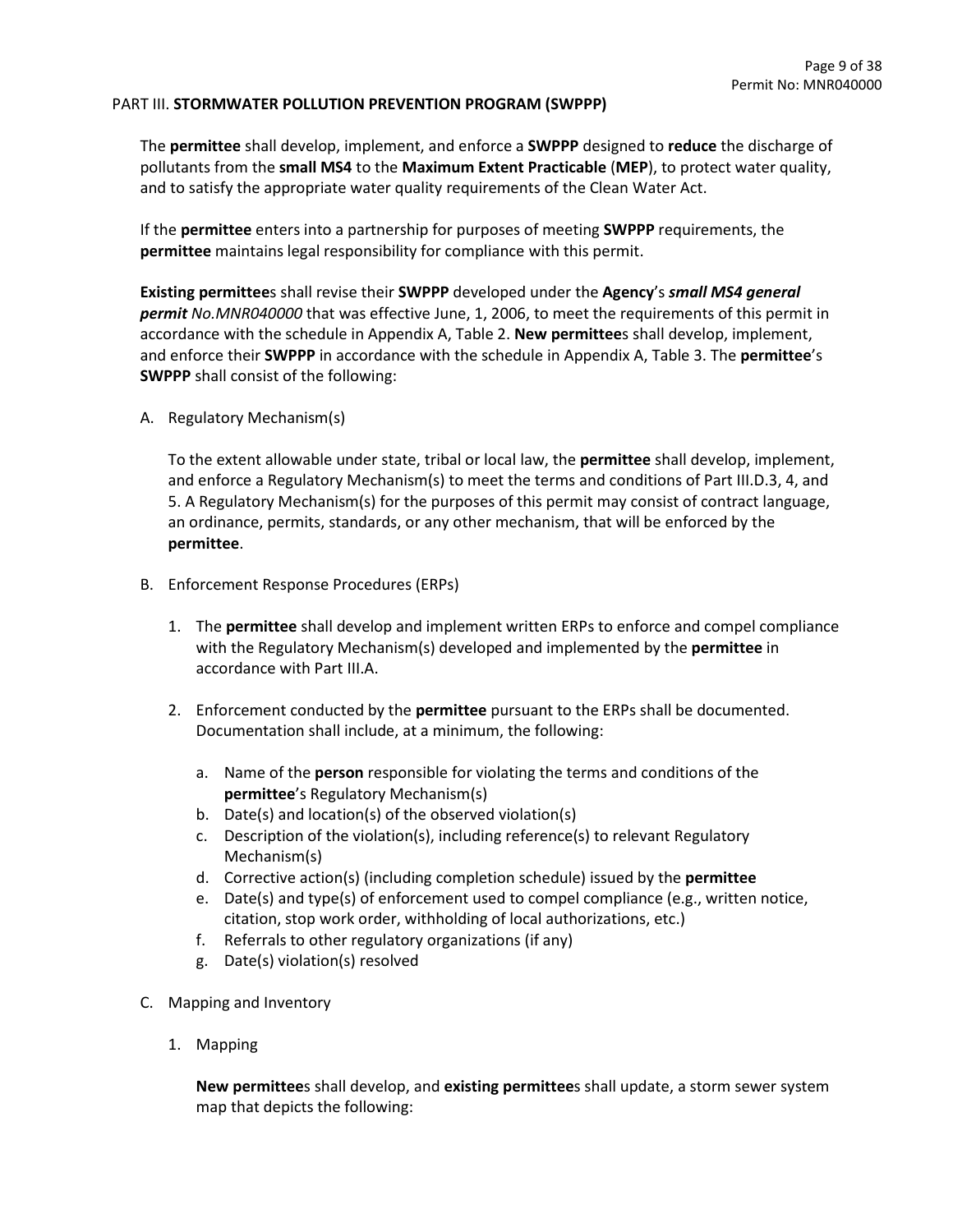- a. The **permittee's** entire **small MS4** as a goal, but at a minimum, all **pipe**s 12 inches or greater in diameter, including **stormwater flow direction** in those **pipe**s
- b. **Outfall**s, including a unique identification (ID) number assigned by the **permittee**, and an associated **geographic coordinate**
- c. **Structural stormwater BMP**s that are part of the **permittee**'s **small MS4**
- d. All **receiving water**s
- 2. Inventory (2009 Minnesota Session Law, Ch. 172. Sec. 28).
	- a. The **permittee** shall complete an inventory of:
		- (1) All ponds within the **permittee**'s jurisdiction that are constructed and operated for purposes of water quality treatment, **stormwater** detention, and flood control, and that are used for the collection of **stormwater** via constructed conveyances. **Stormwater** ponds do not include areas of temporary ponding, such as ponds that exist only during a construction project or short-term accumulations of water in road ditches.
		- (2) All **wetland**s and lakes, within the **permittee**'s jurisdiction, that collect **stormwater** via constructed conveyances.
	- b. **The permittee** shall complete and submit the inventory to the **Agency** on a form provided by the **Commissioner**. Each feature inventoried shall include the following information:
		- (1) A unique identification (ID) number assigned by the **permittee**
		- (2) A **geographic coordinate**
		- (3) Type of feature (e.g., pond, **wetland**, or lake). This may be determined by using best professional judgment.
- D. Minimum Control Measures (MCMs)

The **permittee** shall incorporate the following six MCMs into the **SWPPP**. The **permittee** shall document as part of the **SWPPP**, a description of **BMP**s used for each MCM, the responsible **person**(s) and department(s) in charge, an implementation schedule, and measureable goals that will be used to determine the success of each **BMP**.

1. Public Education and Outreach

**New permittee**s shall develop and implement, and **existing permittee**s shall revise their current program, as necessary, and continue to implement, a public education program to distribute educational materials or equivalent outreach that informs the public of the impact **stormwater** discharges have on water bodies and that includes actions citizens, businesses, and other local organizations can take to **reduce** the discharge of pollutants to **stormwater**. The program shall also include:

- a. Distribution of educational materials or equivalent outreach focused on:
	- (1) Specifically selected **stormwater**-related issue(s) of high priority to the **permittee** to be emphasized during this permit term (e.g., specific **TMDL** reduction targets, changing local business practices, promoting adoption of residential **BMP**s, lake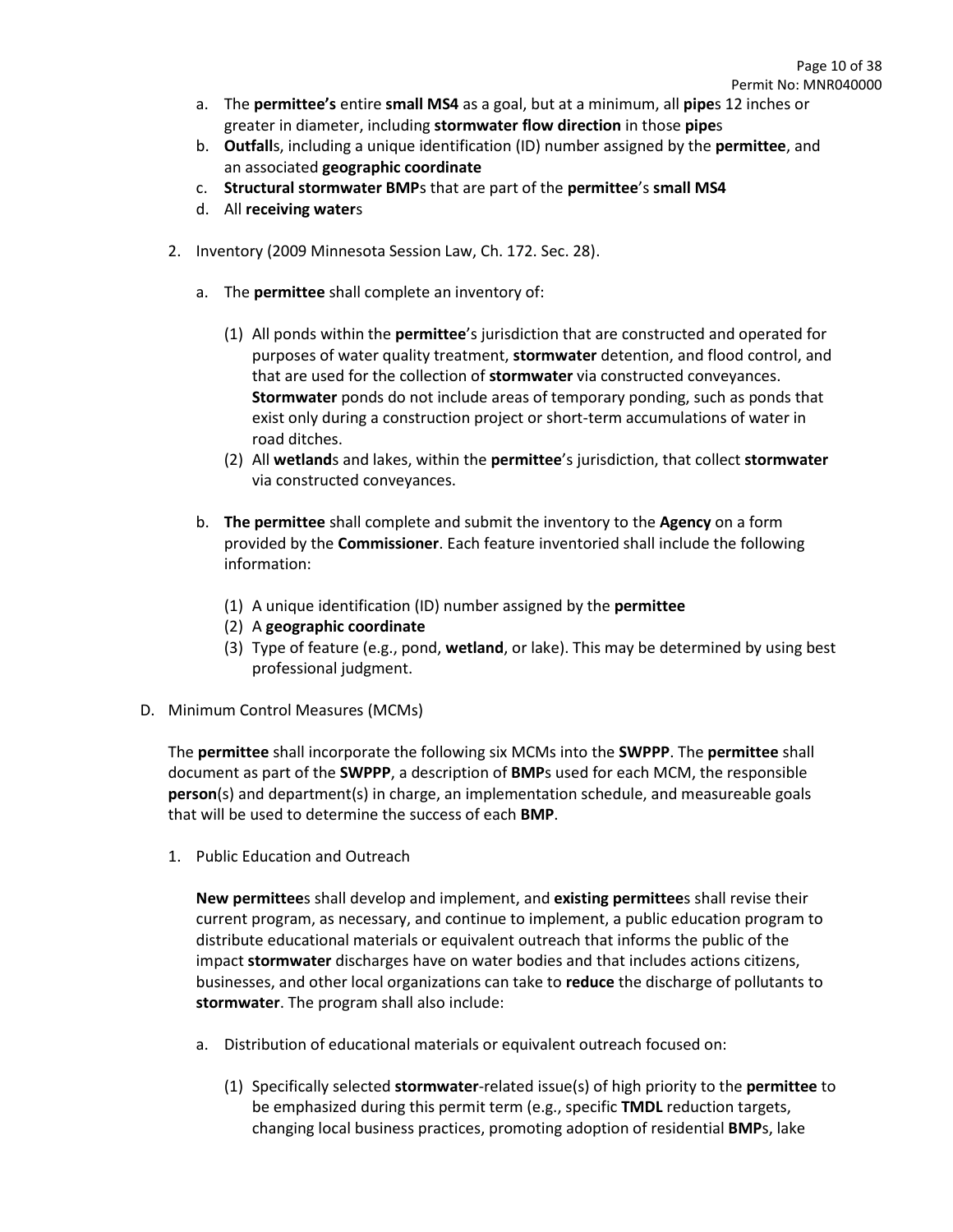improvements through lake associations, responsible management of pet waste, household chemicals, yard waste, deicing materials, etc.)

- (2) **Illicit discharge** recognition and reporting **illicit discharge**s to the **permittee**
- b. An implementation plan that consists of the following:
	- (1) Target audience(s), including measurable goals for each audience
	- (2) Responsible **Person**(s) in charge of overall plan implementation
	- (3) Specific activities and schedules to reach measurable goals for each target audience
	- (4) A description of any coordination with and/or use of other **stormwater** education and outreach programs being conducted by other entities, if applicable
	- (5) Annual evaluation to measure the extent to which measurable goals for each target audience are attained
- c. Documentation of the following information:
	- (1) A description of any specific **stormwater**-related issues identified by the **permittee** under Part III.D.1.a(1)
	- (2) All information required under Part III.D.1.b
	- (3) Any modifications made to the program as a result of the annual evaluation under Part III.D.1.b(5)
	- (4) Activities held, including dates, to reach measurable goals
	- (5) Quantities and descriptions of educational materials distributed, including dates distributed
- 2. Public Participation/Involvement
	- a. **New permittee**s shall develop and implement, and **existing permittee**s shall revise their current program, as necessary, and continue to implement, a Public Participation/Involvement program to solicit public input on the **SWPPP**. The **permittee** shall:
		- (1) Provide a minimum of one (1) opportunity annually for the public to provide input on the adequacy of the **SWPPP**. Public meetings can be conducted to satisfy this requirement provided appropriate local public notice requirements are followed and opportunity to review and comment on the **SWPPP** is provided.
		- (2) Provide access to the **SWPPP** document, Annual Reports, and other documentation that supports or describes the **SWPPP** (e.g., Regulatory Mechanism(s), etc.) for public review, upon request. All public data requests are subject to the Minnesota Government Data Practices Act, Minn. Stat. § 13.
		- (3) Consider public input, oral and written, submitted by the public to the **permittee**, regarding the **SWPPP**.
	- b. Document the following information:
		- (1) All relevant written input submitted by **person**s regarding the **SWPPP**
		- (2) All responses from the **permittee** to written input received regarding the **SWPPP**, including any modifications made to the **SWPPP** as a result of the written input received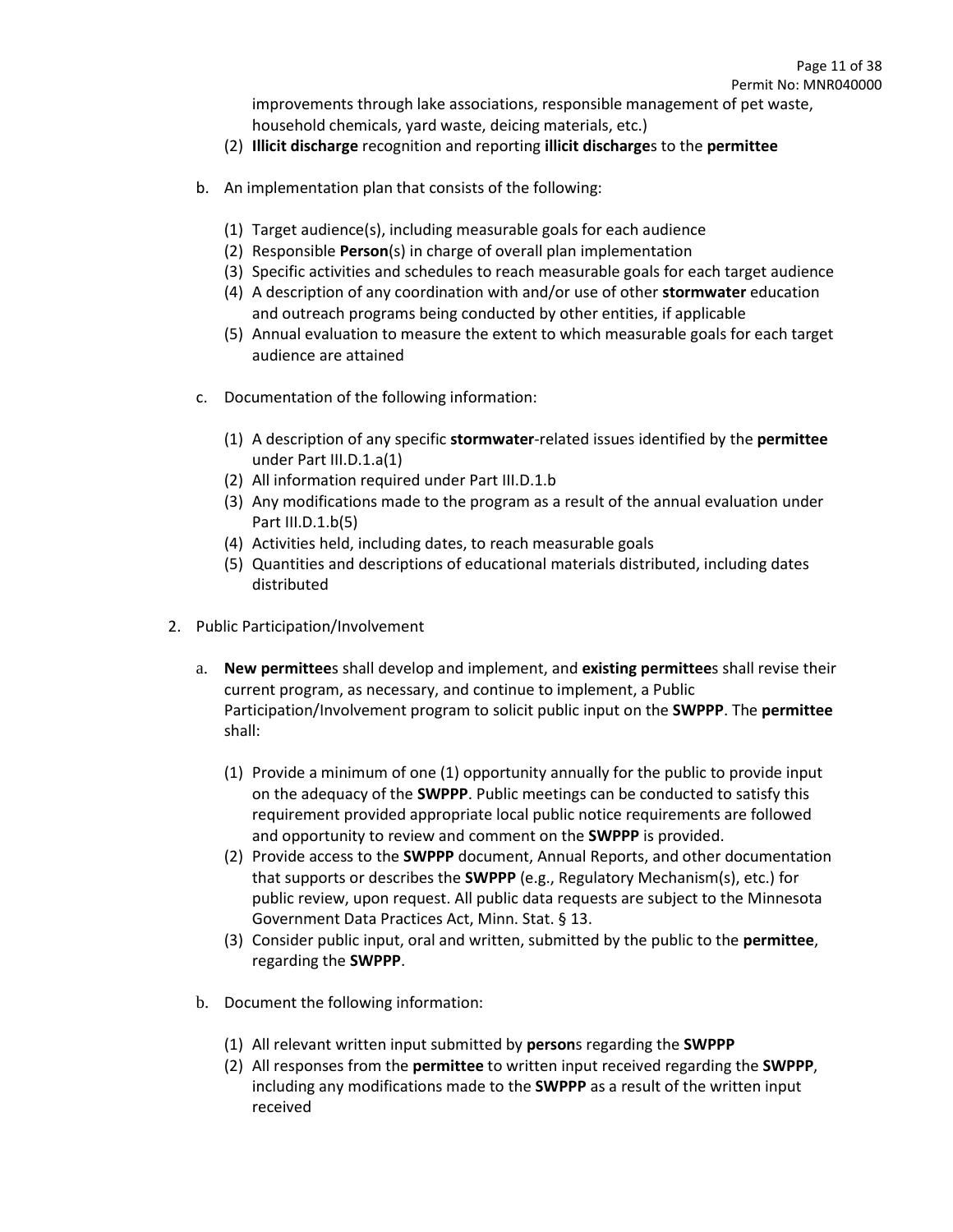- (3) Date(s) and location(s) of events held for purposes of compliance with this requirement
- (4) Notices provided to the public of any events scheduled to meet this requirement, including any electronic correspondence (e.g., website, e-mail distribution lists, notices, etc.)
- 3. **Illicit Discharge** Detection and Elimination (IDDE)

**New permittee**s shall develop, implement, and enforce, and **existing permittee**s shall revise their current program as necessary, and continue to implement and enforce, a program to detect and eliminate **illicit discharge**s into the **small MS4**. The IDDE program shall consist of the following:

- a. Map of the **small MS4** as required by Part III.C.1.
- b. Regulatory Mechanism(s) that effectively prohibits **non-stormwater discharge**s into the **small MS4**, except those **non-stormwater discharge**s authorized under Part I.B.1.
- c. Incorporation of **illicit discharge** detection into all inspection and maintenance activities conducted under Part III.D.6.e and f. Where feasible, **illicit discharge** inspections shall be conducted during dry-weather conditions (e.g., periods of 72 or more hours of no precipitation).
- d. Detecting and tracking the source of **illicit discharge**s using visual inspections. The **permittee** may also include the use of mobile cameras, collecting and analyzing water samples, and/or other detailed inspection procedures that may be effective investigative tools.
- e. Training of all field staff, in accordance with the requirements of Part III.D.6.g(2), in **illicit discharge** recognition (including conditions which could cause **illicit discharge**s), and reporting **illicit discharge**s for further investigation.
- f. Identification of priority areas likely to have **illicit discharge**s, including at a minimum, evaluating land uses associated with business/industrial activities, areas where **illicit discharge**s have been identified in the past, and areas with storage of large quantities of **significant materials** that could result in an **illicit discharge**. Based on this evaluation, the **permittee** shall conduct additional **illicit discharge** inspections in those areas identified as having a higher likelihood for **illicit discharge**s.
- g. For timely response to known, suspected, and reported **illicit discharge**s:
	- (1) Procedures for investigating, locating, and eliminating the source of **illicit discharge**s.
	- (2) Procedures for responding to spills, including emergency response procedures to prevent spills from entering the **small MS4**. The procedures shall also include the immediate notification of the Minnesota Department of Public Safety Duty Officer at 1-800-422-0798 (toll free) or 651-649-5451 (Metro area), if the source of the **illicit discharge** is a spill or leak as defined in Minn. Stat. § 115.061.
	- (3) When the source of the **illicit discharge** is found, ERPs required by Part III.B (if necessary) to eliminate the **illicit discharge** and require any needed corrective action(s).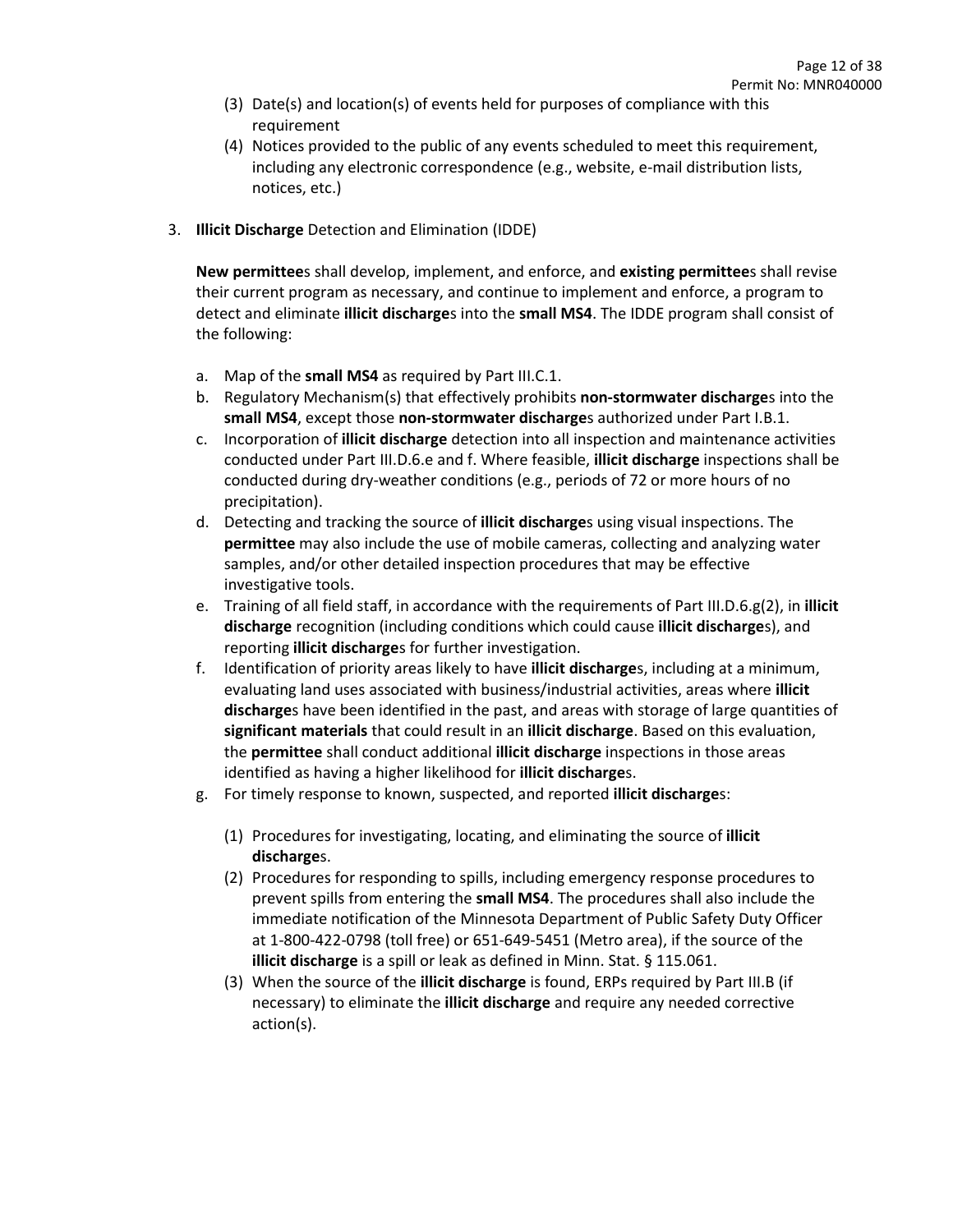- h. Documentation of the following information:
	- (1) Date(s) and location(s) of IDDE inspections conducted in accordance with Part III.D.3.c and f
	- (2) Reports of alleged **illicit discharge**s received, including date(s) of the report(s), and any follow-up action(s) taken by the **permittee**
	- (3) Date(s) of discovery of all **illicit discharge**s
	- (4) Identification of **outfall**s, or other areas, where **illicit discharges** have been discovered
	- (5) Sources (including a description and the responsible party) of **illicit discharges** (if known)
	- (6) Action(s) taken by the **permittee**, including date(s), to address discovered **illicit discharges**
- 4. Construction Site **Stormwater** Runoff Control

**New permittee**s shall develop, implement, and enforce, and **existing permittee**s shall revise their current program, as necessary, and continue to implement and enforce, a Construction Site **Stormwater** Runoff Control program that **reduce**s pollutants in **stormwater** runoff to the **small MS4** from **construction activity** with a land disturbance of greater than or equal to one acre, including projects less than one acre that are part of a larger **common plan of development or sale**, that occurs within the **permittee**'s jurisdiction. The program shall incorporate the following components:

a. Regulatory Mechanism(s)

A Regulatory Mechanism(s) that establishes requirements for erosion and sediment controls and waste controls that is at least as stringent as the **Agency's g***eneral permit to Discharge Stormwater Associated with Construction Activity No.MN R100001* (as of the **effective date** of this permit). The **permittee**'s Regulatory Mechanism(s) shall require that owners and operators of **construction activity** develop site plans that must be submitted to the **permittee** for review and approval, prior to the start of **construction activity**. Site plans must be kept up-to-date by the owners and operators of **construction activity** with regard to **stormwater** runoff controls. The Regulatory Mechanism(s) must require that site plans incorporate the following erosion and sediment controls and waste controls as described in the above referenced permit:

- (1) **BMPs** to minimize erosion
- (2) **BMP**s to minimize the discharge of sediment and other pollutants
- (3) **BMP**s for dewatering activities
- (4) Site inspections and records of rainfall events
- (5) **BMP** maintenance
- (6) Management of solid and hazardous wastes on each project site
- (7) Final stabilization upon the completion of **construction activity**, including the use of perennial vegetative cover on all exposed soils or other equivalent means
- (8) Criteria for the use of temporary sediment basins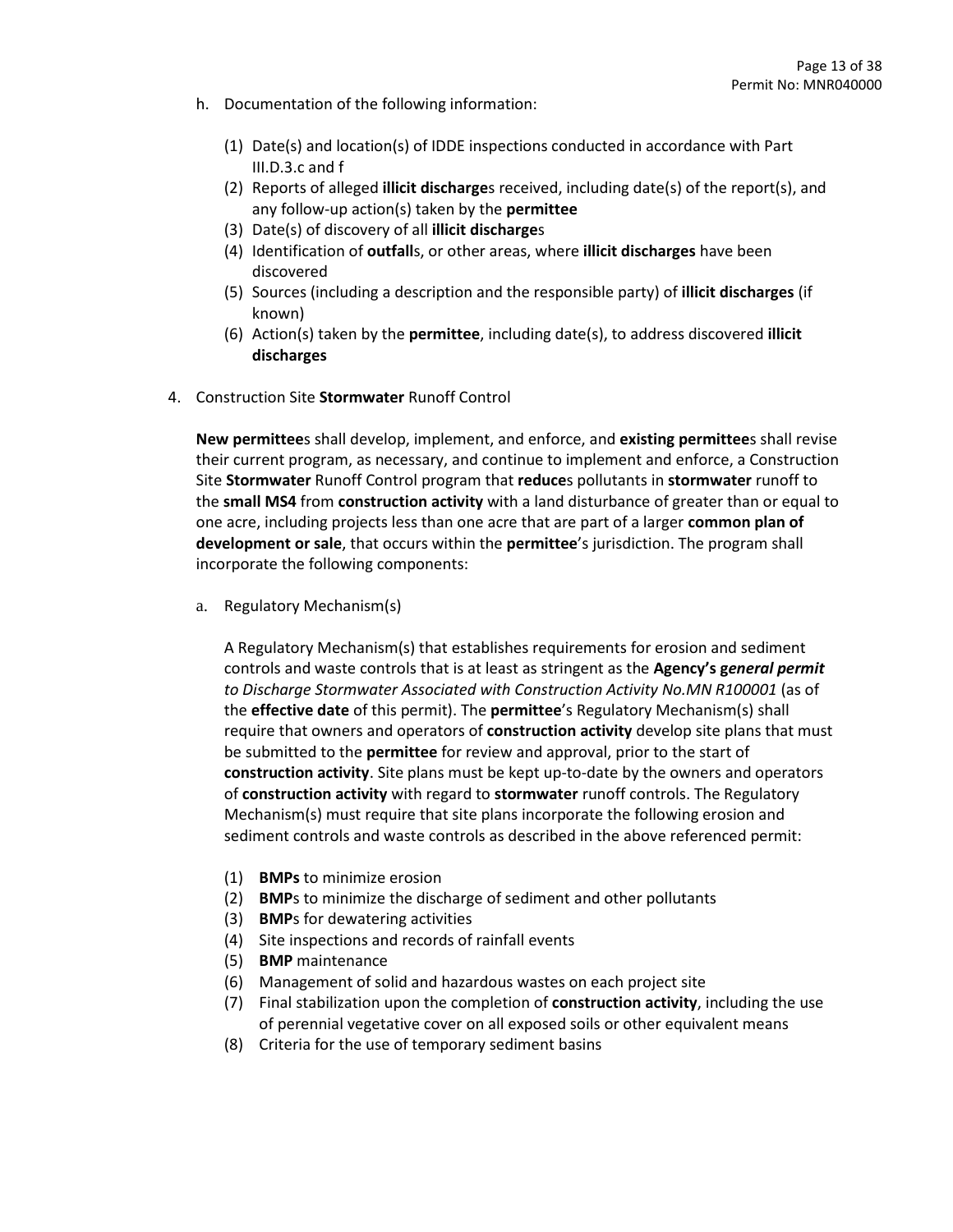# b. Site plan review

The program shall include written procedures for site plan reviews conducted by the **permittee** prior to the start of **construction activity**, to ensure compliance with requirements of the Regulatory Mechanism(s). The site plan review procedure shall include notification to owners and operators proposing **construction activity** of the need to apply for and obtain coverage under the **Agency**'s *general permit to Discharge Stormwater Associated with Construction Activity No.MN R100001.*

c. Public input

The program shall include written procedures for receipt and consideration of reports of noncompliance or other **stormwater** related information on **construction activity** submitted by the public to the **permittee.**

d. Site inspections

The program shall include written procedures for conducting site inspections, to determine compliance with the **permittee**'s Regulatory Mechanism(s). The written procedures shall:

- (1) Include procedures for identifying priority sites for inspection. Prioritization can be based on such parameters as topography, soil characteristics, type of **receiving water**(s), stage of construction, compliance history, weather conditions, or other local characteristics and issues.
- (2) Identify frequency at which site inspections will be conducted
- (3) Identify name(s) of individual(s) or position titles responsible for conducting site inspections
- (4) Include a checklist or other written means to document site inspections when determining compliance.
- e. ERPs required by Part III.B of this permit
- f. Documentation of the following information:
	- (1) For each site plan review The project name, location, total acreage to be disturbed, owner and operator of the proposed **construction activity**, and any **stormwater** related comments and supporting documentation used by the **permittee** to determine project approval or denial.
	- (2) For each site inspection Inspection checklists or other written means used to document site inspections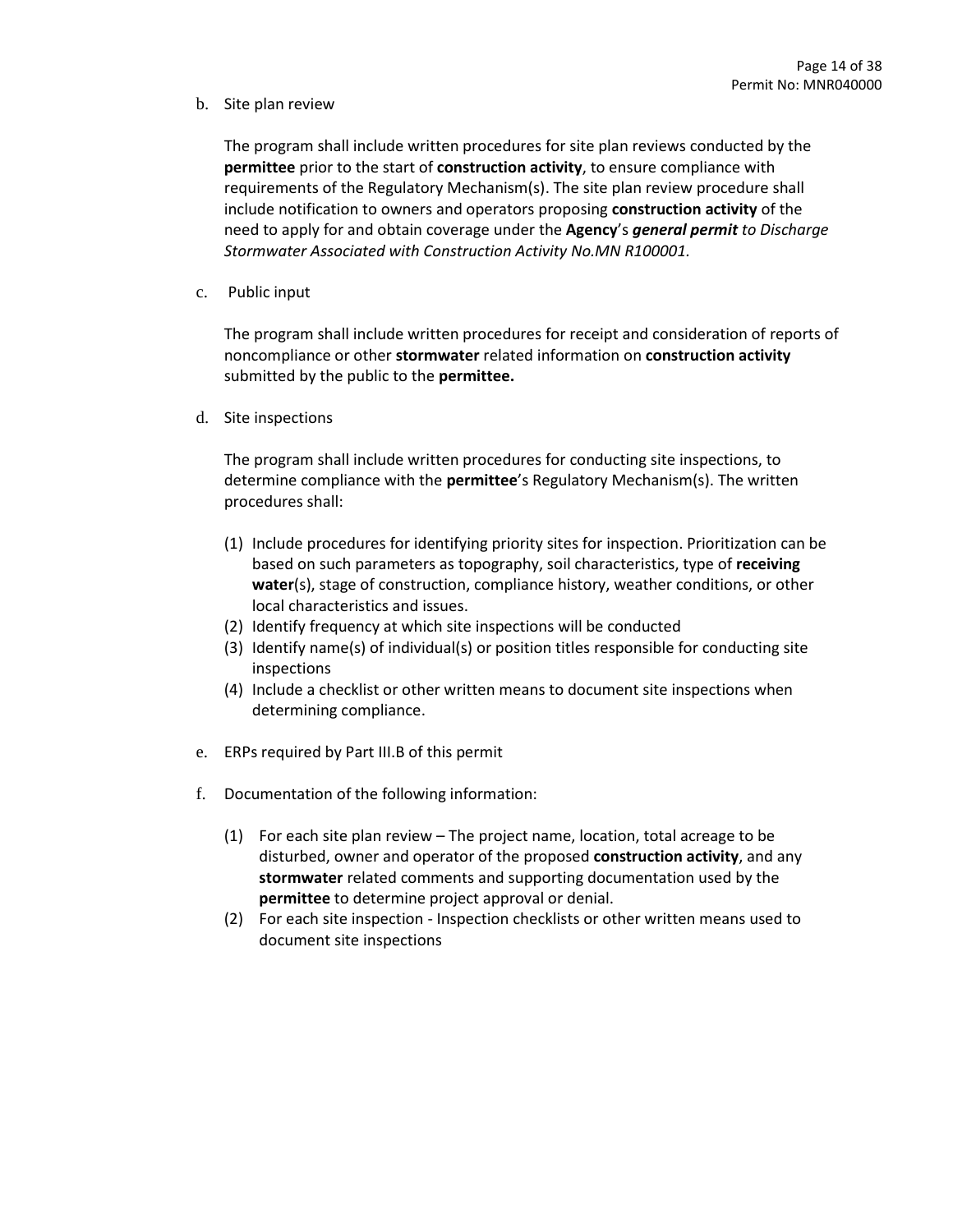5. Post-Construction **Stormwater** Management

**New permittee**s shall develop, implement, and enforce, and **existing permittee**s shall revise their current program, as necessary, and continue to implement and enforce, a Post-Construction **Stormwater** Management program that prevents or **reduce**s **water pollution** after **construction activity** is completed, related to **new development** and **redevelopment** projects with land disturbance of greater than or equal to one acre, including projects less than one acre that are part of a larger **common plan of development or sale**, within the **permittee**'s jurisdiction and that discharge to the **permittee**'s **small MS4**. The program shall consist, at a minimum, of the following:

- a. A Regulatory Mechanism(s) that incorporates:
	- (1) A requirement that owners and/or operators of **construction activity** submit site plans with post-construction **stormwater** management **BMP**s to the **permittee** for review and approval, prior to start of **construction activity**
	- (2) Conditions for Post-Construction **Stormwater** Management:

The **permittee** shall develop and implement a Post-Construction **Stormwater** Management program that requires the use of any combination of **BMP**s, with highest preference given to **Green Infrastructure** techniques and practices (e.g., infiltration, evapotranspiration, reuse/harvesting, conservation design, urban forestry, green roofs, etc.), necessary to meet the following conditions on the site of a **construction activity** to the **MEP**:

- (a) For **new development** projects no net increase from pre-project conditions (on an annual average basis) of:
	- 1) **Stormwater** discharge Volume**,** unless precluded by the **stormwater** management limitations in Part III.D.5.a(3)(a)
	- 2) **Stormwater** discharges of Total Suspended Solids (TSS)
	- 3) **Stormwater** discharges of Total Phosphorus (TP)
- (b) For **redevelopment** projects a net reduction from pre-project conditions (on an annual average basis) of:
	- 1) **Stormwater** discharge Volume**,** unless precluded by the **stormwater** management limitations in Part III.D.5.a(3)(a)
	- 2) **Stormwater** discharges of TSS
	- 3) **Stormwater** discharges of TP
- (3) **Stormwater** management limitations and exceptions
	- (a) Limitations
		- 1) The **permittee**'s Regulatory Mechanism(s) shall prohibit the use of infiltration techniques to achieve the conditions for post-construction **stormwater** management in Part III.D.5.a(2) when the infiltration **structural stormwater BMP** will receive discharges from, or be constructed in areas: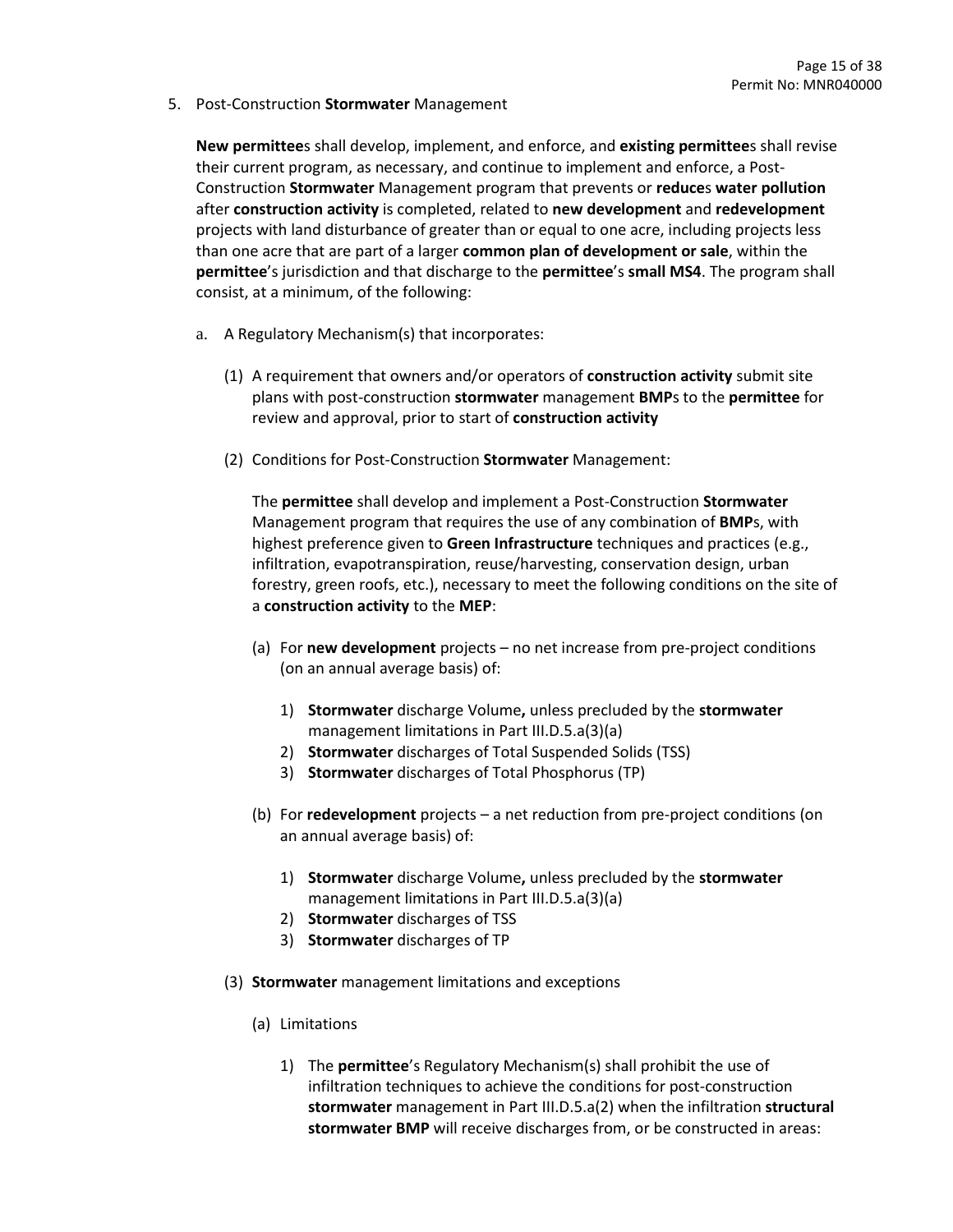- a) Where industrial facilities are not authorized to infiltrate industrial **stormwater** under an **NPDES/SDS** Industrial **Stormwater** Permit issued by the **Agency**
- b) Where vehicle fueling and maintenance occur
- c) With less than three (3) feet of separation distance from the bottom of the infiltration system to the elevation of the seasonally **saturated soil**s or the top of bedrock
- d) Where high levels of contaminants in soil or groundwater will be mobilized by the infiltrating **stormwater**
- 2) The **permittee**'s Regulatory Mechanism(s) shall restrict the use of infiltration techniques to achieve the conditions for post-construction **stormwater** management, without higher engineering review, sufficient to provide a functioning treatment system and prevent adverse impacts to groundwater, when the infiltration device will be constructed in areas:
	- a) With predominately Hydrologic Soil Group D (clay) soils
	- b) Within 1,000 feet up-gradient, or 100 feet down-gradient of **active karst** features
	- c) Within a Drinking Water Supply Management Area (DWSMA) as defined in Minn. R. 4720.5100, subp. 13
	- d) Where soil infiltration rates are more than 8.3 inches per hour
- 3) For linear projects where the lack of right-of-way precludes the installation of volume control practices that meet the conditions for post-construction **stormwater** management in Part.III.D.5.a(2), the **permittee**'s Regulatory Mechanism(s) may allow exceptions as described in Part III.D.5.a(3)(b). The **permittee**'s Regulatory Mechanism(s) shall ensure that a reasonable attempt be made to obtain right-of-way during the project planning process.
- (b) Exceptions for **stormwater** discharge volume

The **permittee**'s Regulatory Mechanism(s) may allow for lesser volume control on the site of the original **construction activity** than that in Part III.D.5.a(2) only under the following circumstances:

- 1) The owner and/or operator of a **construction activity** is precluded from infiltrating **stormwater** through a designed system due to any of the infiltration related limitations described above, and
- 2) The owner and/or operator of the **construction activity** implements, to the **MEP**, volume reduction techniques, other than infiltration, (e.g., evapotranspiration, reuse/harvesting, conservation design, green roofs, etc.) on the site of the original **construction activity** that **reduce**s **stormwater** discharge volume, but may not meet the conditions for postconstruction **stormwater** management in Part III.D.5.a(2).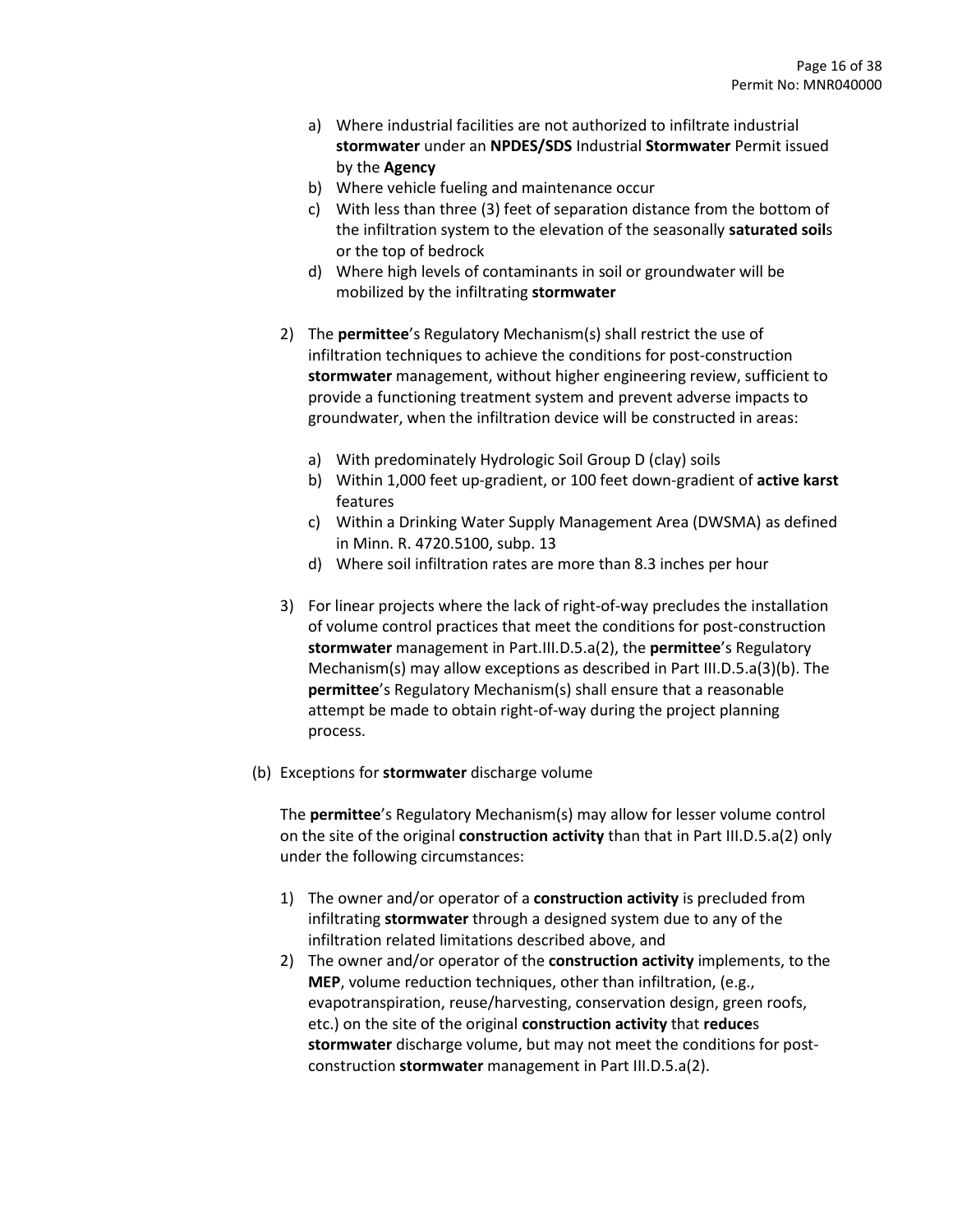# (4) Mitigation provisions

There may be circumstances where the **permittee** or other owners and operators of a **construction activity** cannot cost effectively meet the conditions for postconstruction **stormwater** management for TSS and/or TP in Part III.D.5.a(2) on the site of the original **construction activity**. For this purpose, the **permittee** shall identify, or may require owners or operators of a **construction activity** to identify, locations where mitigation projects can be completed. The **permittee**'s Regulatory Mechanism(s) shall ensure that any **stormwater** discharges of TSS and/or TP not addressed on the site of the original **construction activity** are addressed through mitigation and, at a minimum, shall ensure the following requirements are met:

- (a) Mitigation project areas are selected in the following order of preference:
	- 1) Locations that yield benefits to the same **receiving water** that receives runoff from the original **construction activity**
	- 2) Locations within the same Department of Natural Resource (**DNR**) **catchment area** as the original **construction activity**
	- 3) Locations in the next adjacent **DNR catchment area** up-stream
	- 4) Locations anywhere within the **permittee**'s jurisdiction
- (b) Mitigation projects must involve the creation of new **structural stormwater BMP**s or the retrofit of existing **structural stormwater BMP**s, or the use of a properly designed regional **structural stormwater BMP**.
- (c) Routine maintenance of **structural stormwater BMP**s already required by this permit cannot be used to meet mitigation requirements of this Part.
- (d) Mitigation projects shall be completed within 24 months after the start of the original **construction activity**.
- (e) The **permittee** shall determine, and document, who is responsible for long-term maintenance on all mitigation projects of this Part.
- (f) If the **permittee** receives payment from the owner and/or operator of a **construction activity** for mitigation purposes in lieu of the owner or operator of that **construction activity** meeting the conditions for post-construction **stormwater** management in Part III.D.5.a(2), the **permittee** shall apply any such payment received to a public **stormwater** project, and all projects must be in compliance with Part III.D.5.a(4)(a)-(e).
- (5) Long-term maintenance of **structural stormwater BMP**s

The **permittee**'s Regulatory Mechanism(s) shall provide for the establishment of legal mechanism(s) between the **permittee** and owners or operators responsible for the long-term maintenance of **structural stormwater BMP**s not owned or operated by the **permittee**, that have been implemented to meet the conditions for postconstruction **stormwater** management in Part III.D.5.a(2). This only includes **structural stormwater BMPs** constructed after the **effective date** of this permit, that are directly connected to the **permittee**'s **MS4**, and that are in the **permittee**'s jurisdiction. The legal mechanism shall include provisions that, at a minimum:

(a) Allow the **permittee** to conduct inspections of **structural stormwater BMP**s not owned or operated by the **permittee**, perform necessary maintenance, and assess costs for those **structural stormwater BMP**s when the **permittee**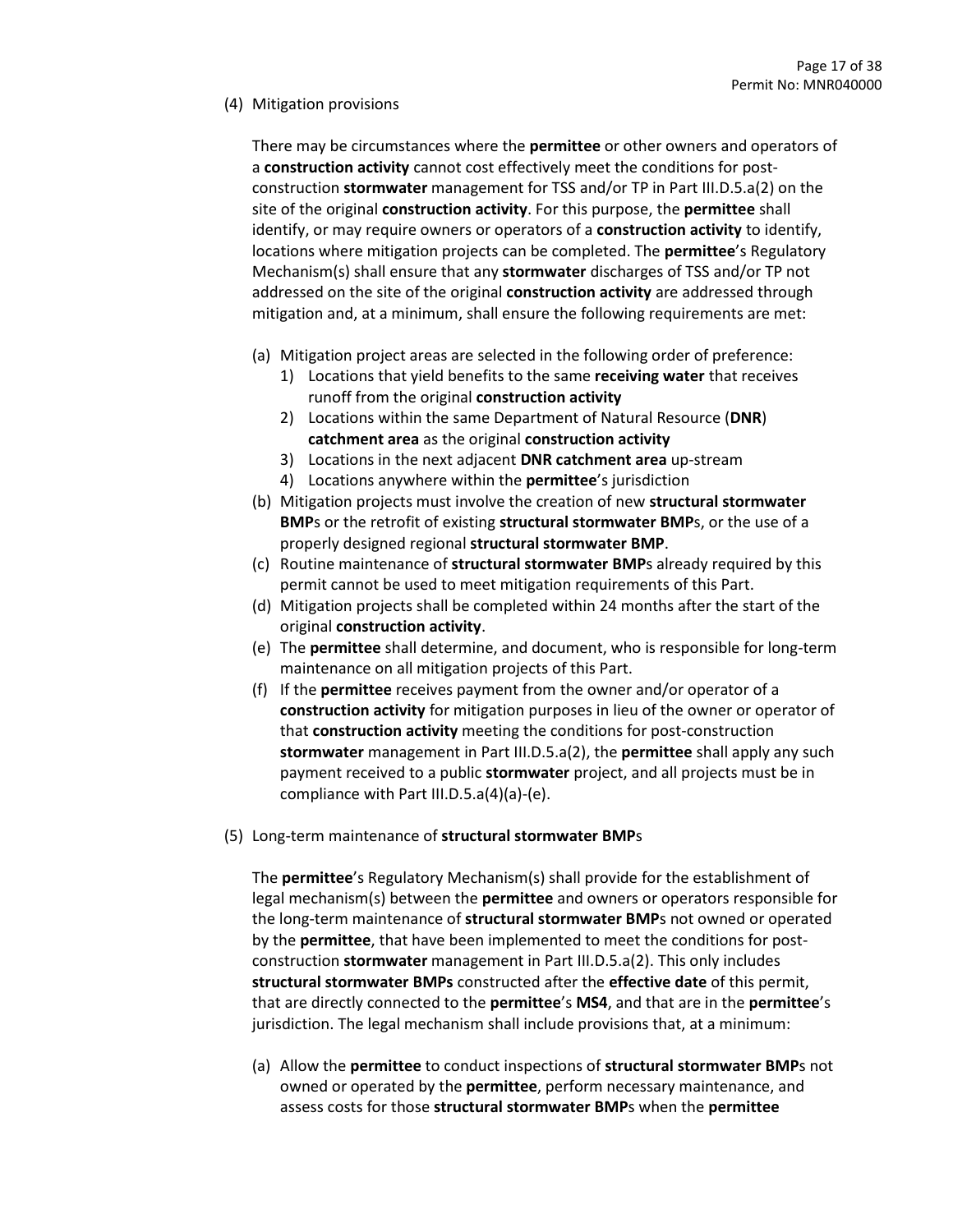determines that the owner and/or operator of that **structural stormwater BMP** has not conducted maintenance.

- (b) Include conditions that are designed to preserve the **permittee**'s right to ensure maintenance responsibility, for **structural stormwater BMP**s not owned or operated by the **permittee**, when those responsibilities are legally transferred to another party.
- (c) Include conditions that are designed to protect/preserve **structural stormwater BMP**s and site features that are implemented to comply with Part III.D.5.a(2). If site configurations or **structural stormwater BMP**s change, causing decreased **structural stormwater BMP** effectiveness, new or improved **structural stormwater BMP**s must be implemented to ensure the conditions for postconstruction **stormwater** management in Part III.D.5.a(2) continue to be met.
- b. Site plan review

The program shall include written procedures for site plan reviews conducted by the **permittee** prior to the start of **construction activity**, to ensure compliance with requirements of the Regulatory Mechanism(s).

- c. Documentation of the following information:
	- (1) Any supporting documentation used by the **permittee** to determine compliance with Part III.D.5.a, including the project name, location, owner and operator of the **construction activity**, any checklists used for conducting site plan reviews, and any calculations used to determine compliance
	- (2) All supporting documentation associated with mitigation projects authorized by the **permittee**
	- (3) Payments received and used in accordance with Part III.D.5.a(4)(f)
	- (4) All legal mechanisms drafted in accordance with Part III.D.5.a(5), including date(s) of the agreement(s) and name(s) of all responsible parties involved
- 6. Pollution Prevention/Good Housekeeping For Municipal Operations

**New permittee**s shall develop and implement, and **existing permittee**s shall revise their current program, as necessary, and continue to implement, an operations and maintenance program that prevents or **reduce**s the discharge of pollutants from **permittee** owned/operated facilities and operations to the **small MS4**. The operations and maintenance program shall include, at a minimum, the following:

a. Facilities Inventory

The **permittee** shall develop and maintain an inventory of **permittee** owned/operated facilities that contribute pollutants to **stormwater** discharges. Facilities to be inventoried may include, but is not limited to: composting, equipment storage and maintenance, hazardous waste disposal, hazardous waste handling and transfer; landfills, solid waste handling and transfer, parks, pesticide storage, public parking lots, public golf courses; public swimming pools, public works yards, recycling, salt storage, vehicle storage and maintenance (e.g., fueling and washing) yards, and materials storage yards.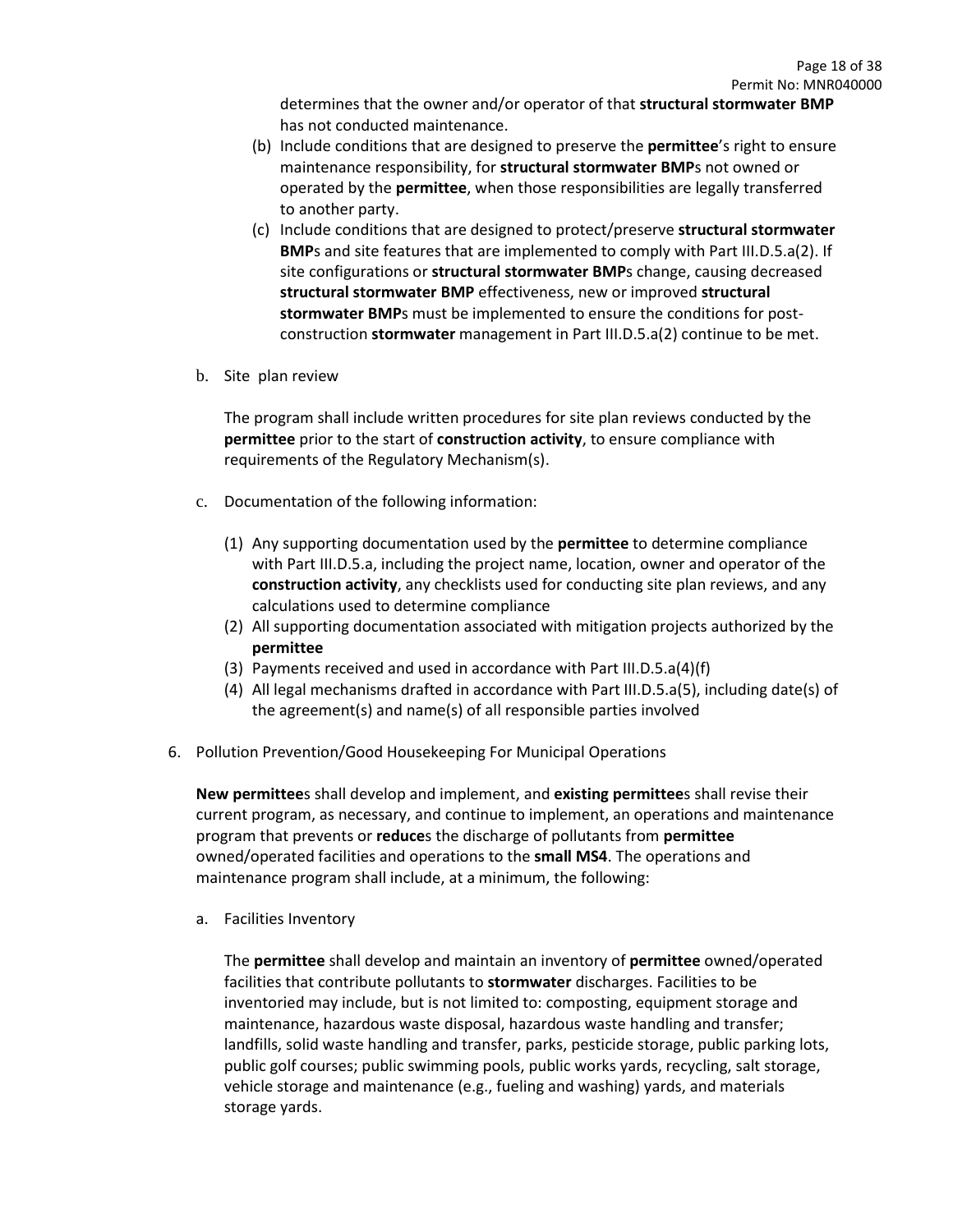b. Development and Implementation of **BMP**s for inventoried facilities and municipal operations

Considering the source of pollutants and sensitivity of **receiving water**s (e.g., Outstanding Resource Value Waters (ORVWs), **impaired water**s, trout streams, etc.), the **permittee** shall develop and implement **BMP**s that prevent or **reduce** pollutants in **stormwater** discharges from the **small MS4** and from:

- (1) All inventoried facilities that discharge to the **MS4**, and
- (2) The following municipal operations that may contribute pollutants to **stormwater** discharges, where applicable:
	- (a) Waste disposal and storage, including dumpsters
	- (b) Management of temporary and permanent stockpiles of materials such as street sweepings, snow, deicing materials (e.g., salt), sand and sediment removal piles
	- (c) Vehicle fueling, washing and maintenance
	- (d) Routine street and parking lot sweeping
	- (e) Emergency response, including spill prevention plans
	- (f) Cleaning of maintenance equipment, building exteriors, dumpsters, and the disposal of associated waste and wastewater
	- (g) Use, storage, and disposal of **significant materials**
	- (h) Landscaping, park, and lawn maintenance
	- (i) Road maintenance, including pothole repair, road shoulder maintenance, pavement marking, sealing, and repaving
	- (j) Right-of-way maintenance, including mowing
	- (k) Application of herbicides, pesticides, and fertilizers
	- (l) Cold-weather operations, including plowing or other snow removal practices, sand use, and application of deicing compounds
- c. Development and implementation of **BMP**s for **MS4** discharges that may affect Source Water Protection Areas (Minn. R. 4720.5100-4720.5590)

The **permittee** shall incorporate **BMP**s into the **SWPPP** to protect any of the following drinking water sources that the **MS4** discharge may affect, and the **permittee** shall include the map of these sources with the **SWPPP** if they have been mapped:

- (1) Wells and source waters for DWSMAs identified as vulnerable under Minn. R. 4720.5205, 4720.5210, and 4720.5330
- (2) Source water protection areas for surface intakes identified in the source water assessments conducted by or for the Minnesota Department of Health (MDH) under the federal Safe Drinking Water Act, U.S.C. §§ 300j *–* 13
- d. Pond Assessment Procedures and Schedule

The **permittee** shall develop procedures and a schedule for the purpose of determining the TSS and TP treatment effectiveness of all **permittee** owned/operated ponds constructed and used for the collection and treatment of **stormwater**. The schedule (which may exceed this permit term) shall be based on measureable goals and priorities established by the **permittee**.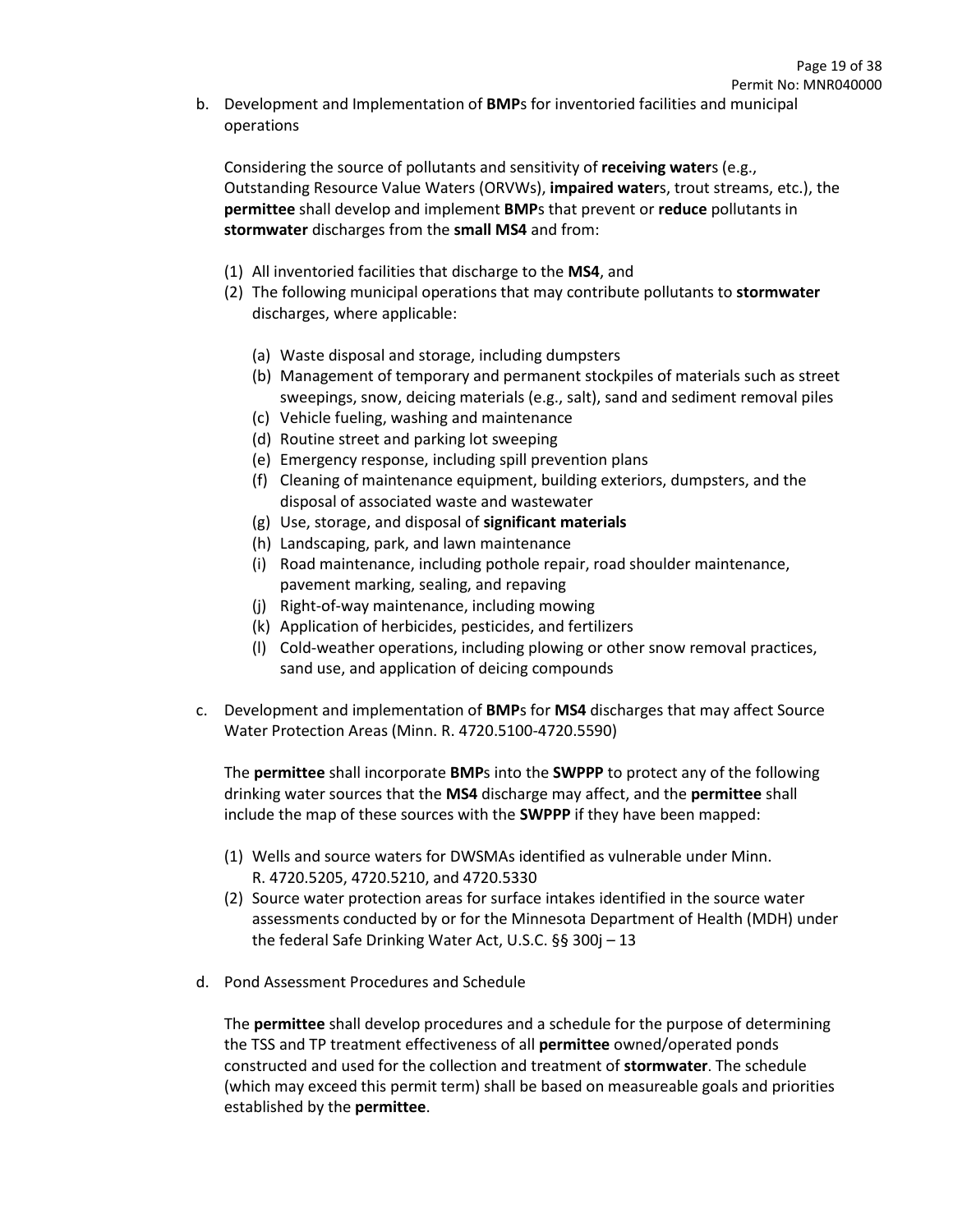#### e. Inspections

(1) Unless inspection frequency is adjusted as described below, the **permittee** shall conduct annual inspections of **structural stormwater BMPs** (excluding **stormwater** ponds which are under a separate schedule below) to determine structural integrity, proper function and maintenance needs.

Inspections of **structural stormwater BMP**s shall be conducted annually unless the **permittee** determines if either of the following conditions apply: 1) Complaints received or patterns of maintenance indicate a greater frequency is necessary, or 2) Maintenance or sediment removal is not required after completion of the first two annual inspections; in which case the **permittee** may reduce the frequency of inspections to once every two (2) years. However, **existing permittee**s are authorized under this permit to continue using inspection frequency adjustments, previously determined under the *general stormwater permit for small MS4s No.MNR040000*, effective June 1, 2006, provided that documentation requirements in Part III.D.6.h(2) are satisfied.

- (2) Prior to the expiration date of this permit, the **permittee** shall conduct at least one inspection of all ponds and **outfall**s (excluding underground **outfall**s) in order to determine structural integrity, proper function, and maintenance needs.
- (3) The **permittee** shall conduct quarterly inspections of stockpiles, and storage and material handling areas as inventoried in Part III.D.6.a, to determine maintenance needs and proper function of **BMP**s.
- f. Maintenance

Based on inspection findings, the **permittee** shall determine if repair, replacement, or maintenance measures are necessary in order to ensure the structural integrity, proper function, and treatment effectiveness of **structural stormwater BMP**s. Necessary maintenance shall be completed as soon as possible to prevent or **reduce** the discharge of pollutants to **stormwater**.

g. Employee Training

The **permittee** shall develop and implement a **stormwater** management training program commensurate with employee's job-duties as they relate to the **permittee**'s **SWPPP**, including reporting and assessment activities. The **permittee** may use training materials from the United States Environmental Protection Agency (USEPA), state and regional agencies, or other organizations as appropriate to meet this requirement. The employee training program shall:

- (1) Address the importance of protecting water quality
- (2) Cover the requirements of the permit relevant to the job duties of the employee
- (3) Include a schedule that establishes initial training for new and/or seasonal employees, and recurring training intervals for existing employees to address changes in procedures, practices, techniques, or requirements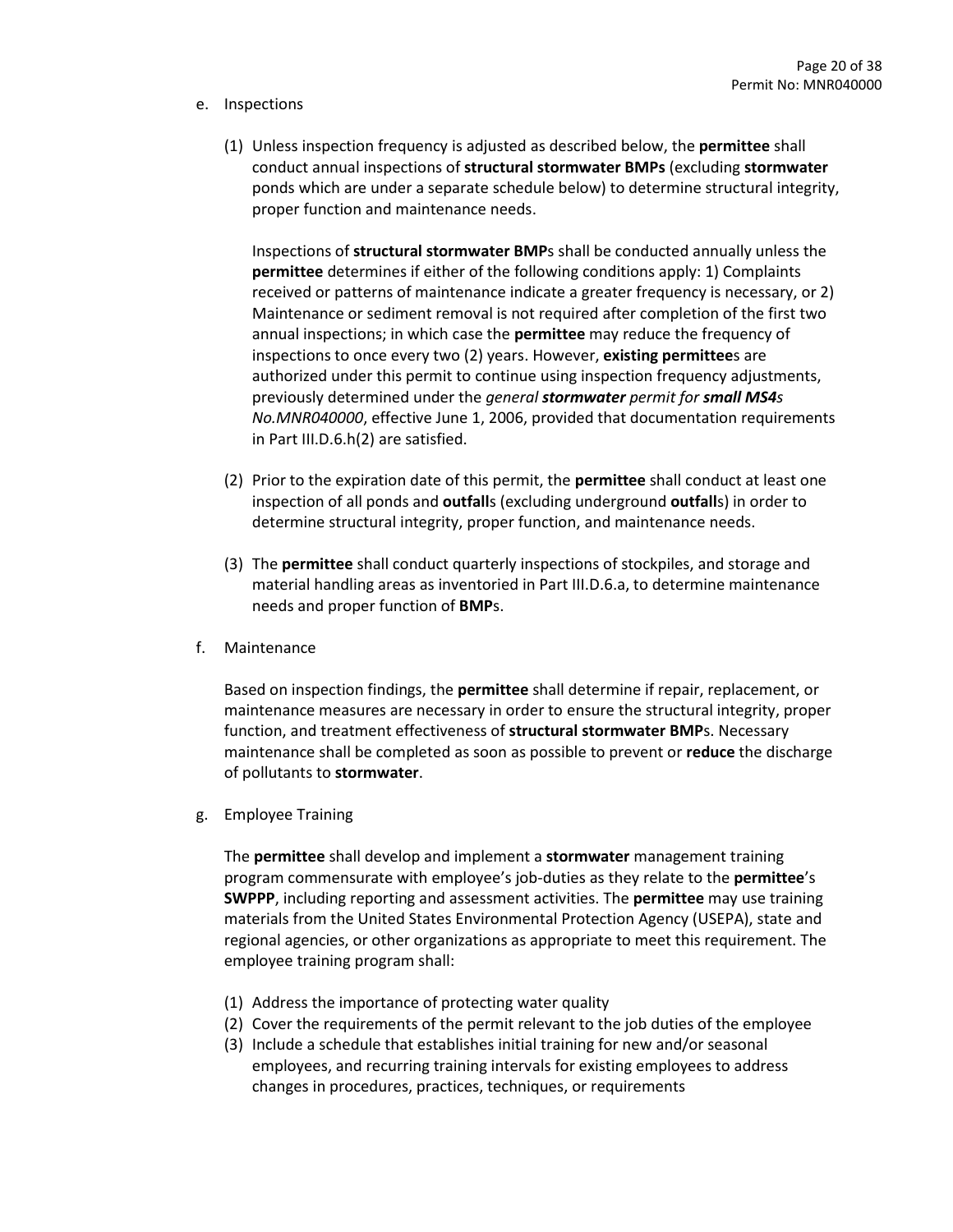- h. Documentation of the following information:
	- (1) Date(s) and description of findings of all inspections conducted in accordance with Part III.D.6.e
	- (2) Any adjustments to inspection frequency as authorized under Part III.D.6.e(1)
	- (3) A description of maintenance conducted, including dates, as a result of inspection findings
	- (4) Pond sediment excavation and removal activities, including:
		- (a) The unique ID number (consistent with that required in Part III.C.2.a) of each **stormwater** pond from which sediment is removed
		- (b) The volume (e.g., cubic yards) of sediment removed from each **stormwater** pond
		- (c) Results from any testing of sediment from each removal activity
		- (d) Location(s) of final disposal of sediment from each **stormwater** pond
	- (5) Employee **stormwater** management training events, including a list of topics covered, names of employees in attendance, and date of each event
- E. Discharges to **Impaired Water**s with a USEPA-Approved **TMDL** that Includes an **Applicable WLA**

For each **applicable WLA** approved prior to the **effective date** of this permit, the **BMPs** included in the compliance schedule at application constitute a discharge requirement for the **permittee**. The **permittee** shall demonstrate continuing progress toward meeting each discharge requirement, on a form provided by the **Commissioner**, by submitting the following:

- 1. An assessment of progress toward meeting each discharge requirement, including a list of all **BMP**s being applied to achieve each **applicable WLA**. For each **structural stormwater BMP**, the **permittee** shall provide a unique identification (ID) number and **geographic coordinate**. If the listed **structural stormwater BMP** is also inventoried as required by Part III.C.2, the same ID number shall be used.
- 2. A list of all **BMP**s the **permittee** submitted at the time of application in the **SWPPP** document compliance schedule(s) and the stage of implementation for each **BMP**, including any **BMP**s specifically identified for the **small MS4** in the **TMDL** report that the **permittee** plans to implement
- 3. An up-dated estimate of the cumulative reductions in loading achieved for each **pollutant of concern** associated with each **applicable WLA**
- 4. An up-dated narrative describing any adaptive management strategies used (including projected dates) for making progress toward achieving each **applicable WLA**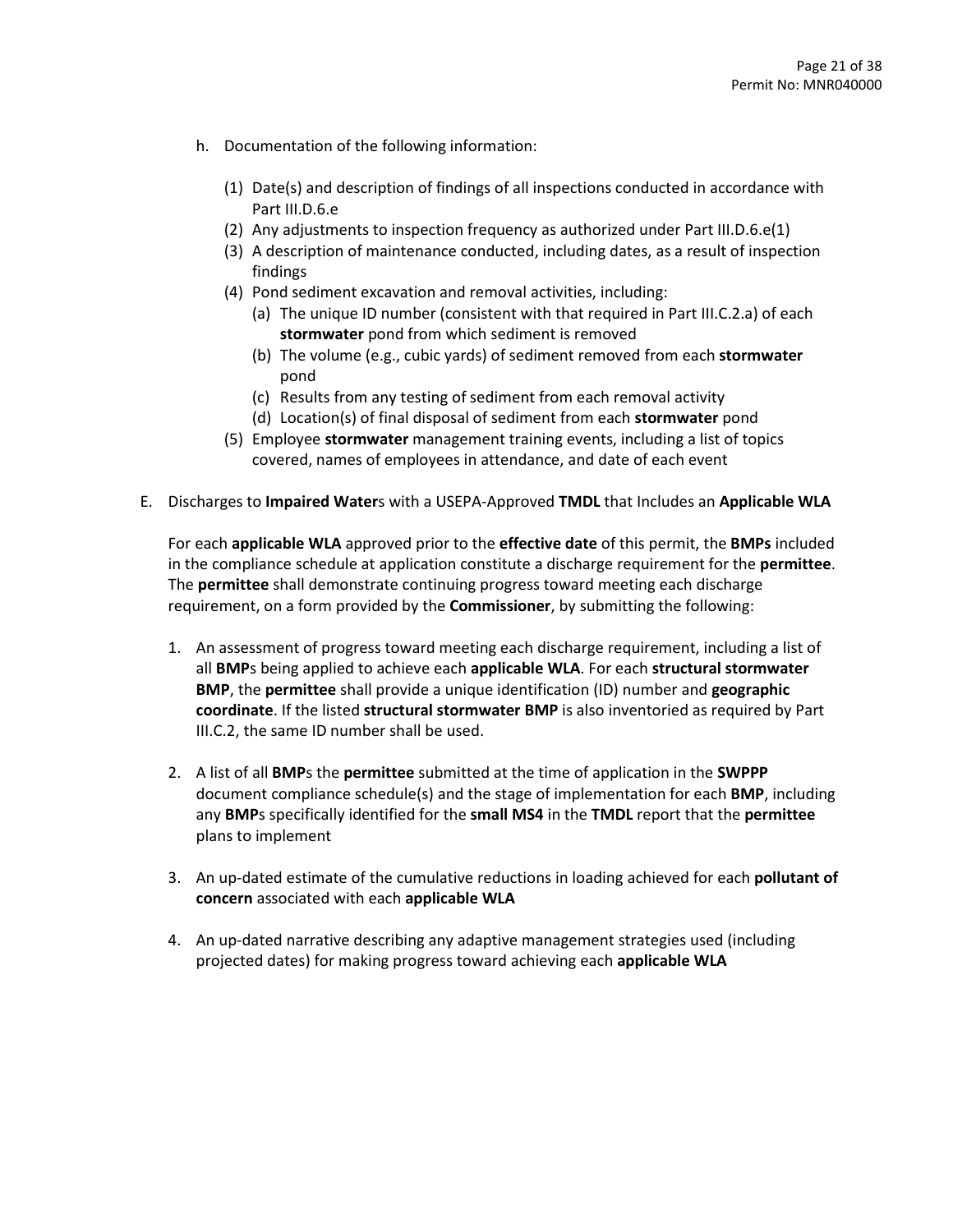# F. **Alum or Ferric Chloride Phosphorus Treatment System**s

If the **permittee** uses an **alum or ferric chloride phosphorus treatment system**, the **permittee**  shall comply with the following:

- 1. Minimum Requirements of an **Alum or Ferric Chloride Phosphorus Treatment System**
	- a. Limitations
		- (1) The **permittee** shall use the treatment system for the treatment of phosphorus in **stormwater. Non-stormwater discharges** shall not be treated by this system.
		- (2) The treatment system must be contained within the conveyances and **structural stormwater BMPs** of a **small MS4**. The utilized conveyances and **structural stormwater BMPs** shall not include any **receiving water**s.
		- (3) Phosphorus treatment systems utilizing chemicals other than alum or ferric chloride must receive written approval from the **Agency**.
		- (4) In-lake phosphorus treatment activities are not authorized under this permit.
	- b. Treatment System Design
		- (1) The treatment system shall be constructed in a manner that diverts the **stormwater** flow to be treated from the main conveyance system.
		- (2) A **High Flow Bypass** shall be part of the inlet design.
		- (3) A flocculent storage/settling area shall be incorporated into the design, and adequate maintenance access must be provided (minimum of 8 feet wide) for the removal of accumulated sediment.
- 2. Monitoring During Operation
	- a. A designated **person** shall perform visual monitoring of the treatment system for proper performance at least once every seven (7) days, and within 24 hours after a rainfall event greater than 2.5 inches in 24 hours. Following visual monitoring which occurs within 24 hours after a rainfall event, the next visual monitoring must be conducted within seven (7) days after that rainfall event.
	- b. Three benchmark monitoring stations shall be established. Table B-1 shall be used for the parameters, units of measure, and frequency of measurement for each station.
	- c. Samples shall be collected as grab samples or flow-weighted 24-hour composite samples.
	- d. Each sample, excluding pH samples, must be analyzed by a laboratory certified by the MDH and/or the MPCA, and:
		- (1) Sample preservation and test procedures for the analysis of pollutants shall conform to 40 CFR Part 136 and Minn. R. 7041.3200.
		- (2) Detection limits for dissolved phosphorus, dissolved aluminum, and dissolved iron shall be a minimum of 6 micrograms per liter ( $\mu$ g/L), 10  $\mu$ g/L, and 20  $\mu$ g/L, respectively.
		- (3) pH must be measured within 15 minutes of sample collection using calibrated and maintained equipment.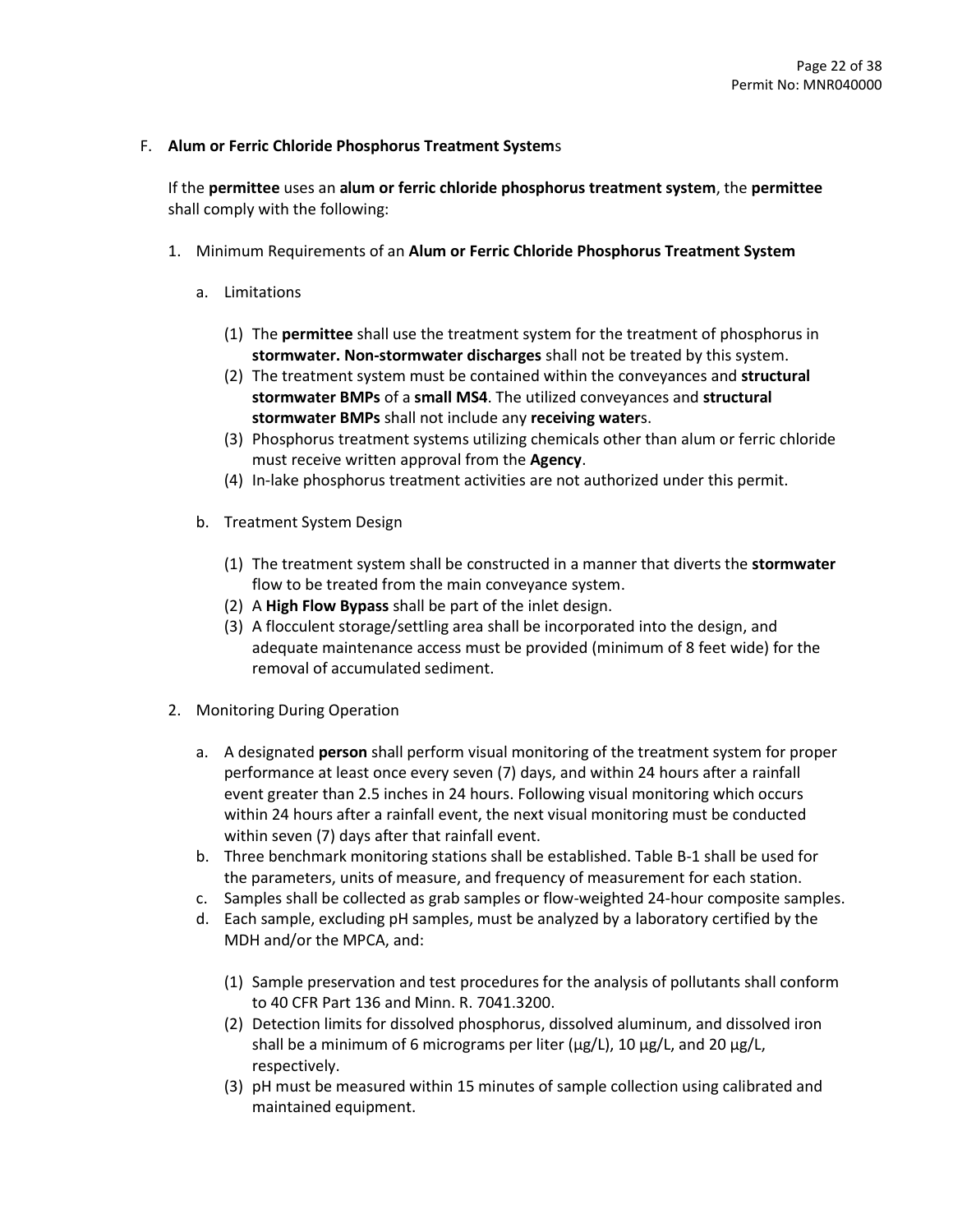| <b>Station</b> | <b>Alum Parameters</b>      | <b>Ferric Parameters</b>    | <b>Units</b> | <b>Frequency</b>  |
|----------------|-----------------------------|-----------------------------|--------------|-------------------|
| Upstream-      | <b>Total Phosphorus</b>     | <b>Total Phosphorus</b>     | mg/L         | 1 x week          |
| Background     | <b>Dissolved Phosphorus</b> | <b>Dissolved Phosphorus</b> | mg/L         | 1 x week          |
|                | <b>Total Aluminum</b>       | Total Iron                  | mg/L         | 1 x month         |
|                | <b>Dissolved Aluminum</b>   | Dissolved Iron              | mg/L         | 1 x week          |
|                | рH                          | рH                          | SU           | 1 x week          |
|                | Flow                        | Flow                        | Mgd          | Daily             |
| Alum or Ferric | Alum                        | Ferric                      | Gallons      | Daily Total Dosed |
| Chloride Feed  |                             |                             |              | In Gallons        |
| Discharge      | <b>Total Phosphorus</b>     | <b>Total Phosphorus</b>     | mg/L         | 1 x week          |
| From           | <b>Dissolved Phosphorus</b> | <b>Dissolved Phosphorus</b> | mg/L         | 1 x week          |
| Treatment      | <b>Total Aluminum</b>       | Total Iron                  | mg/L         | 1 x month         |
|                | <b>Dissolved Aluminum</b>   | Dissolved Iron              | mg/L         | 1 x week          |
|                | рH                          | рH                          | SU           | 1 x week          |
|                | Flow                        | Flow                        | Mgd          | Daily             |

# Table B-1: Monitoring Parameters During Operation

- e. In the following situations, the **permittee** shall perform corrective action(s) and immediately notify the Minnesota Department of Public Safety Duty Officer at 1-800-422-0798 (toll free) or 651-649-5451 (Metro area):
	- (1) The pH of the discharged water is not within the range of 6.0 and 9.0
	- (2) Any indications of toxicity or measurements exceeding **water quality standards**
	- (3) A spill, as defined in Minn. Stat. § 115.01, subd. 13, of alum or ferric chloride
- 3. Reporting and Recordkeeping
	- a. Annual Reporting

The **permittee** shall submit the following information with the Annual Report in Part IV.B. The Annual Report must include a month-by-month summary of:

- (1) Date(s) of operation
- (2) Chemical(s) used for treatment
- (3) Gallons of water treated
- (4) Gallons of alum or ferric chloride treatment used
- (5) Calculated pounds of phosphorus removed
- (6) Any performance issues and the corrective action(s), including the date(s) when corrective action(s) were taken
- b. On-Site Recordkeeping

A record of the following design parameters shall be kept on-site:

- (1) Site-specific jar testing conducted using typical and representative water samples in accordance with ASTM D2035-08 (2003)
- (2) Baseline concentrations of the following parameters in the influent and **receiving water**s: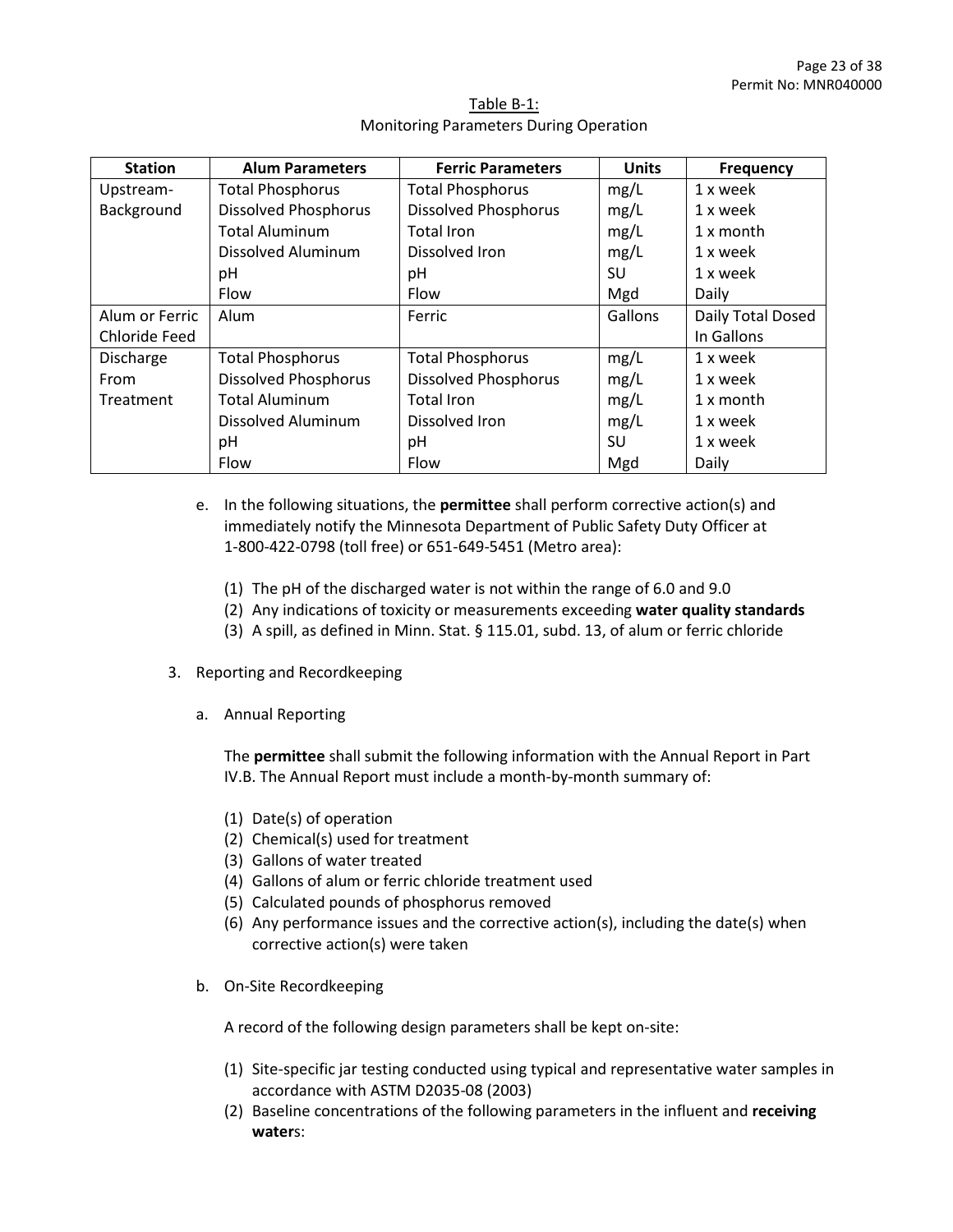- (a) Aluminum or Iron
- (b) Phosphorus
- (3) The following system parameters and how each was determined:
	- (a) Flocculent settling velocity
	- (b) Minimum required retention time
	- (c) Rate of diversion of **stormwater** into the system
	- (d) The flow rate from the discharge of the outlet structure
	- (e) Range of expected dosing rates
- 4. Treatment System Management

The following site-specific procedures shall be developed and a copy kept on-site:

- a. Procedures for the installation, operation and maintenance of all pumps, generators, control systems, and other equipment
- b. Specific parameters for determining when the solids must be removed from the system and how the solids will be handled and disposed of
- c. Procedures for cleaning up and/or containing a spill of each chemical stored on-site
- G. **Stormwater Pollution Prevention Program (SWPPP)** Modification
	- 1. The **Commissioner** may require the **permittee** to modify the **SWPPP** as needed, in accordance with the procedures of Minn. R. 7001, and may consider the following factors:
		- a. Discharges from the **small MS4** are impacting the quality of **receiving waters.**
		- b. More stringent requirements are necessary to comply with state or federal regulations.
		- c. Additional conditions are deemed necessary to comply with the goals and applicable requirements of the Clean Water Act and protect water quality.
	- 2. Modifications that the **permittee** chooses to make to the **SWPPP** document developed under Part II.D, other than modifications authorized in Part III.G.3 below, must be approved by the **Commissioner** in accordance with the procedures of Minn. R. 7001. All requests must be in writing, setting forth schedules for compliance. The request must discuss alternative program modifications, assure compliance with requirements of the permit, and meet other applicable laws.
	- 3. The **SWPPP** document may only be modified by the **permittee** without prior approval of the **Commissioner** provided it is in accordance with a. or b. below, and the **Commissioner** is notified of the modification in the Annual Report for the year the modification is made.
		- a. A **BMP** is added, and none subtracted, from the **SWPPP** document.
		- b. A less effective **BMP** identified in the **SWPPP** document is replaced with a more effective **BMP**. The alternate **BMP** shall address the same, or similar, concerns as the ineffective or failed **BMP**.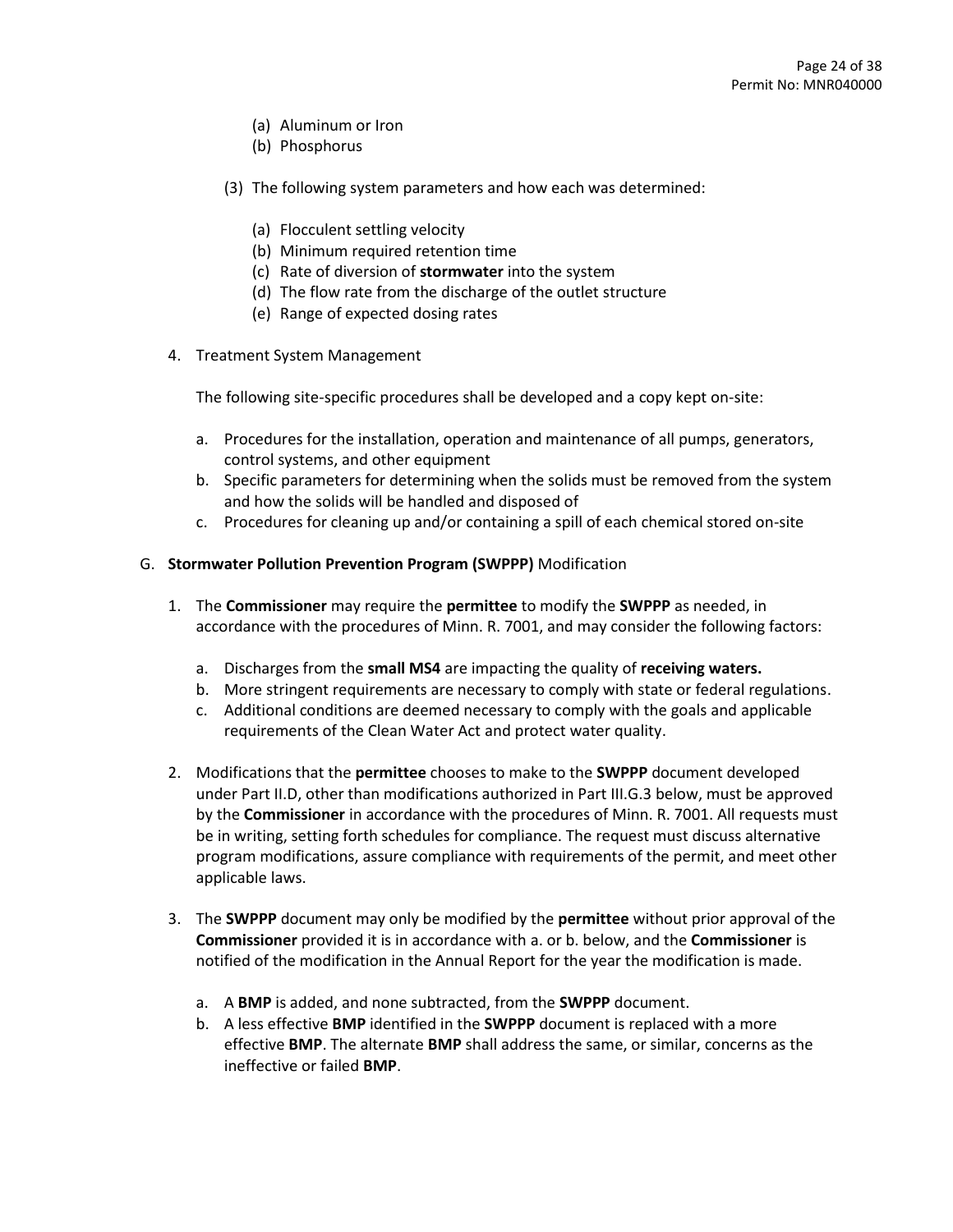#### PART IV. ANNUAL **SWPPP** ASSESSMENT, ANNUAL REPORTING, AND RECORD KEEPING

A. Annual **SWPPP** Assessment

The **permittee** shall conduct an Annual Assessment of their **SWPPP** to determine program compliance, the appropriateness of **BMP**s, and progress towards achieving the measurable goals identified in their **SWPPP** document. The Annual **SWPPP** Assessment shall be performed prior to completion of each Annual Report.

B. Annual Reporting

The **permittee** shall submit an Annual Report to the **Agency** by June 30<sup>th</sup> of each calendar year. The Annual Report shall cover the portion of the previous calendar year during which the **permittee** was authorized to discharge **stormwater** under this permit. The Annual Report shall be submitted to the **Agency**, on a form provided by the **Commissioner**, that will at a minimum, consist of the following:

- 1. The status of compliance with permit terms and conditions, including an assessment of the appropriateness of **BMPs** identified by the **permittee** and progress towards achieving the identified measurable goals for each of the MCMs in Part III.D.1-6. The assessment must be based on results of information collected and analyzed, including monitoring (if any), inspection findings, and public input received during the reporting period.
- 2. The **stormwater** activities the **permittee** plans to undertake during the next reporting cycle
- 3. A change in any identified **BMP**s or measurable goals for any of the MCMs in Part III.D.1-6
- 4. Information required in Part III.E, to demonstrate progress in meeting **applicable WLA**s
- 5. Information required to be recorded or documented in Part III
- 6. A statement that the **permittee** is relying on a partnership(s) with another regulated **Small MS4**(s) to satisfy one or more permit requirements (if applicable), and what agreements the **permittee** has entered into in support of this effort
- C. Record Keeping
	- 1. The **permittee** shall keep records required by the **NPDES** permit for at least three (3) years beyond the term of this permit. The **permittee** shall submit records to the **Commissioner** only if specifically asked to do so.
	- 2. The **permittee** shall make records, including components of the **SWPPP**, available to the public at reasonable times during regular business hours (see 40 CFR § 122.7 for confidentiality provision).
	- 3. The **permittee** shall retain copies of the permit application, all documentation necessary to comply with **SWPPP** requirements, all data and information used by the **permittee** to complete the application process, and any information developed as a requirement of this permit or as requested by the **Commissioner**, for a period of at least three (3) years beyond the date of permit expiration. This period is automatically extended during the course of an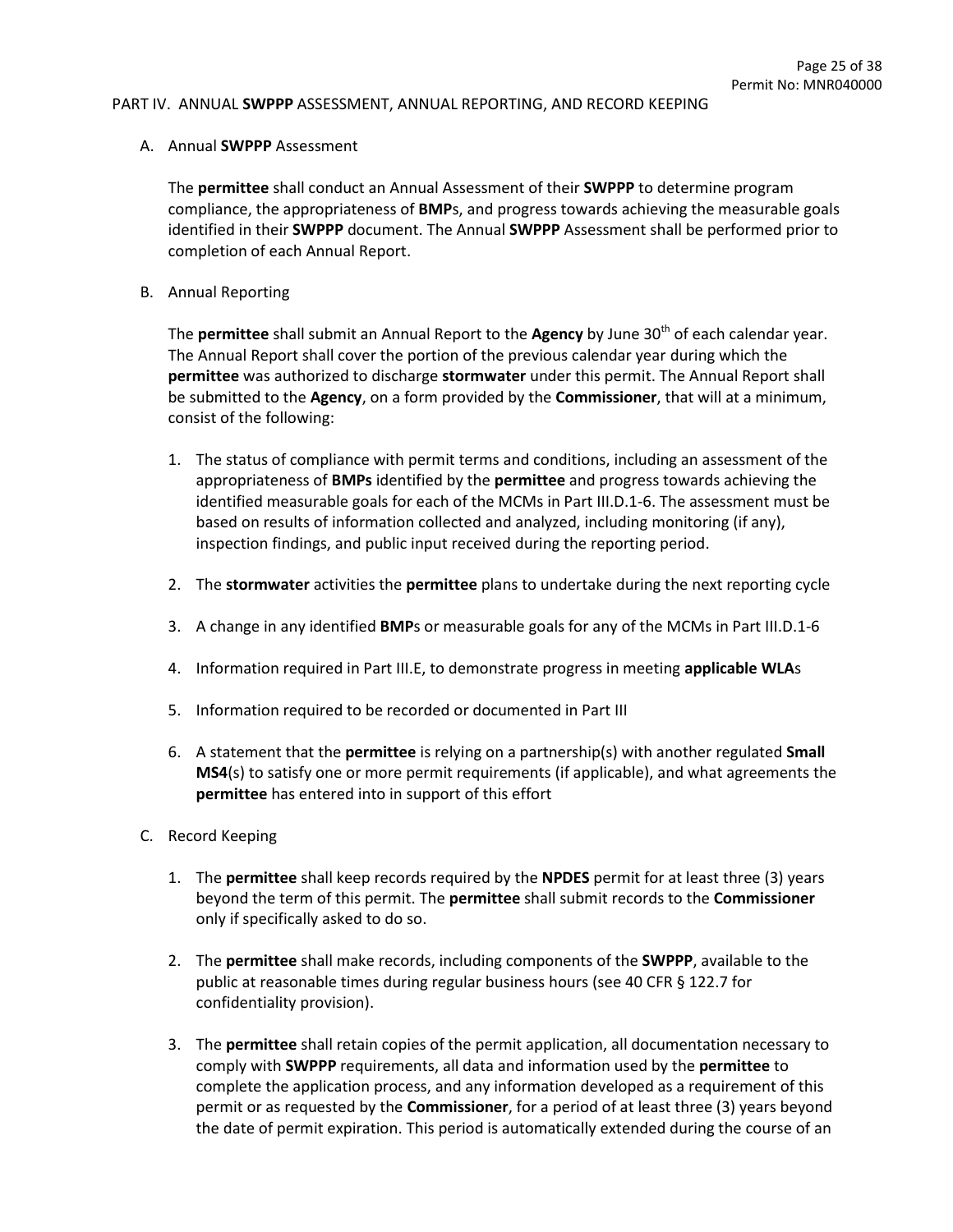unresolved enforcement action regarding the **small MS4** or as requested by the **Commissioner**.

D. Where to Submit

The **permittee** shall use an electronic submittal process, when provided by the **Agency**, when submitting information required by this permit. When submitting information electronically is not possible, the **permittee** may use the following mailing address:

**Minnesota Pollution Control Agency (MPCA) Attn: WQ Submittals Center 520 Lafayette Road North St. Paul, MN 55155-4194**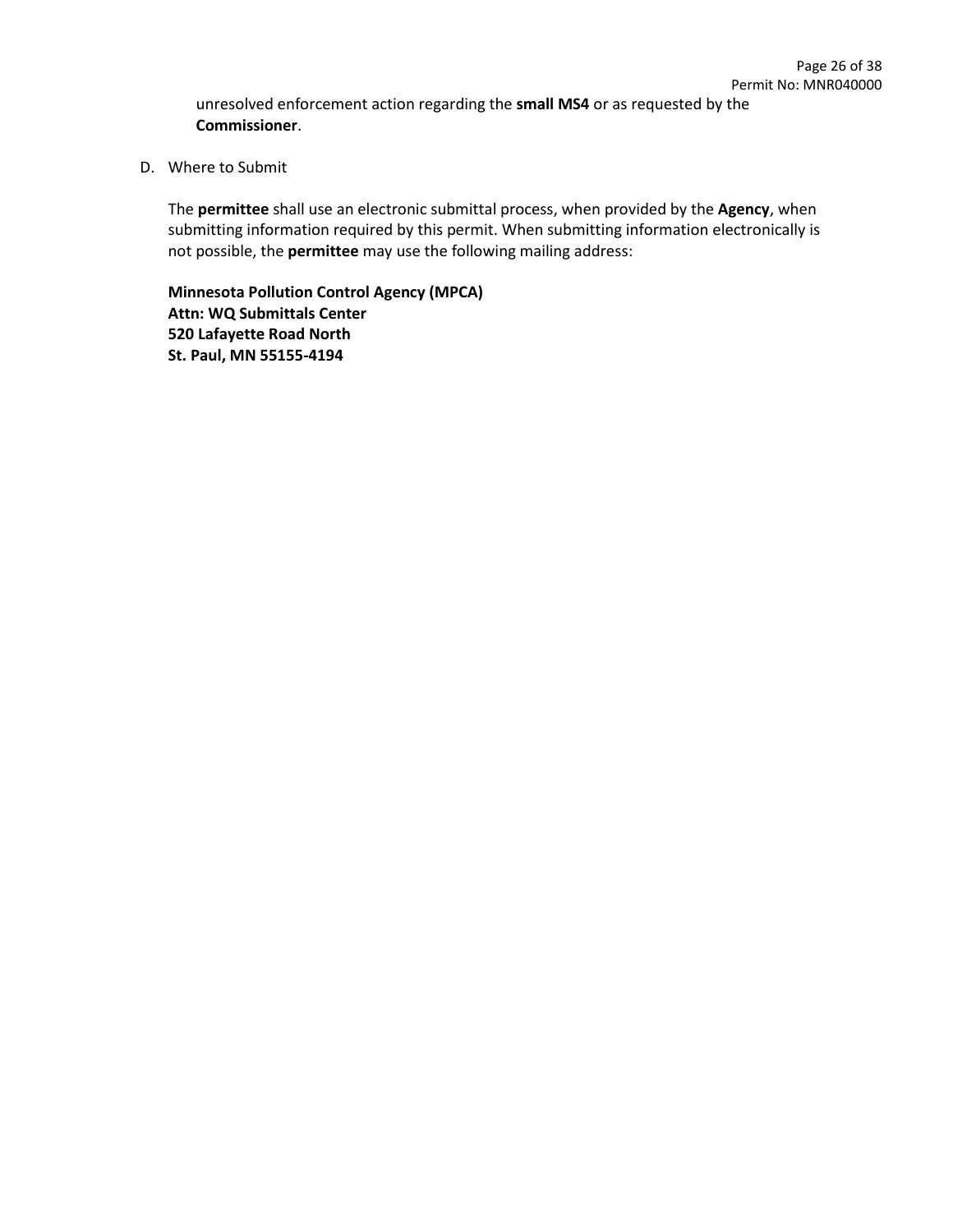#### PART V. GENERAL CONDITIONS

- A. The **Agency**'s issuance of a permit does not release the **permittee** from any liability, penalty, or duty imposed by Minnesota or federal statutes or rules or local ordinances, except the obligation to obtain the permit. (Minn. R. 7001.0150, subp.3, item A)
- B. The **Agency**'s issuance of a permit does not prevent the future adoption by the **Agency** of pollution control rules, standards, or orders more stringent than those now in existence and does not prevent the enforcement of these rules, standards, or orders against the **permittee**. (Minn. R. 7001.0150, subp.3, item B)
- C. The permit does not convey a property right or an exclusive privilege. (Minn. R. 7001.0150, subp. 3, item C)
- D. The **Agency**'s issuance of a permit does not obligate the **Agency** to enforce local laws, rules, or plans beyond that authorized by Minnesota statutes. (Minn. R. 7001.0150, subp.3, item D)
- E. The **permittee** shall perform the actions or conduct the activity authorized by the permit in accordance with the plans and specifications approved by the **Agency** and in compliance with the conditions of the permit. (Minn. R. 7001.0150, subp. 3, item E)
- F. The **permittee** shall at all times properly operate and maintain the facilities and systems of treatment and control and the appurtenances related to them which are installed or used by the **permittee** to achieve compliance with the conditions of the permit. Proper operation and maintenance includes effective performance, adequate funding, adequate operator staffing and training, and adequate laboratory and process controls, including appropriate quality assurance procedures. The **permittee** shall install and maintain appropriate backup or auxiliary facilities if they are necessary to achieve compliance with the conditions of the permit and, for all permits other than hazardous waste facility permits, if these backup or auxiliary facilities are technically and economically feasible. (Minn. R. 7001.0150. subp. 3, item F.)
- G. The **permittee** may not knowingly make a false or misleading statement, representation, or certification in a record, report, plan, or other document required to be submitted to the **Agency** or to the **Commissioner** by the permit. The **permittee** shall immediately upon discovery report to the **Commissioner** an error or omission in these records, reports, plans, or other documents. (Minn. Stat. § 609.671; Minn.R. 7001.0150, subp.3, item G.; and Minn. R. 7001.1090, subp. 1, items G and H)
- H. The **permittee** shall, when requested by the **Commissioner**, submit within a reasonable time the information and reports that are relevant to the control of pollution regarding the construction, modification, or operation of the facility covered by the permit or regarding the conduct of the activity covered by the permit. (Minn. R. 7001.0150, subp. 3, item H)
- I. When authorized by Minn. Stat. §§ 115.04; 115B.17, subd. 4; and 116.091, and upon presentation of proper credentials, the **Agency**, or an authorized employee or agent of the **Agency**, shall be allowed by the **permittee** to enter at reasonable times upon the property of the **permittee** to examine and copy books, papers, records, or memoranda pertaining to the construction, modification, or operation of the facility covered by the permit or pertaining to the activity covered by the permit; and to conduct surveys and investigations, including sampling or monitoring, pertaining to the construction, modification, or operation of the facility covered by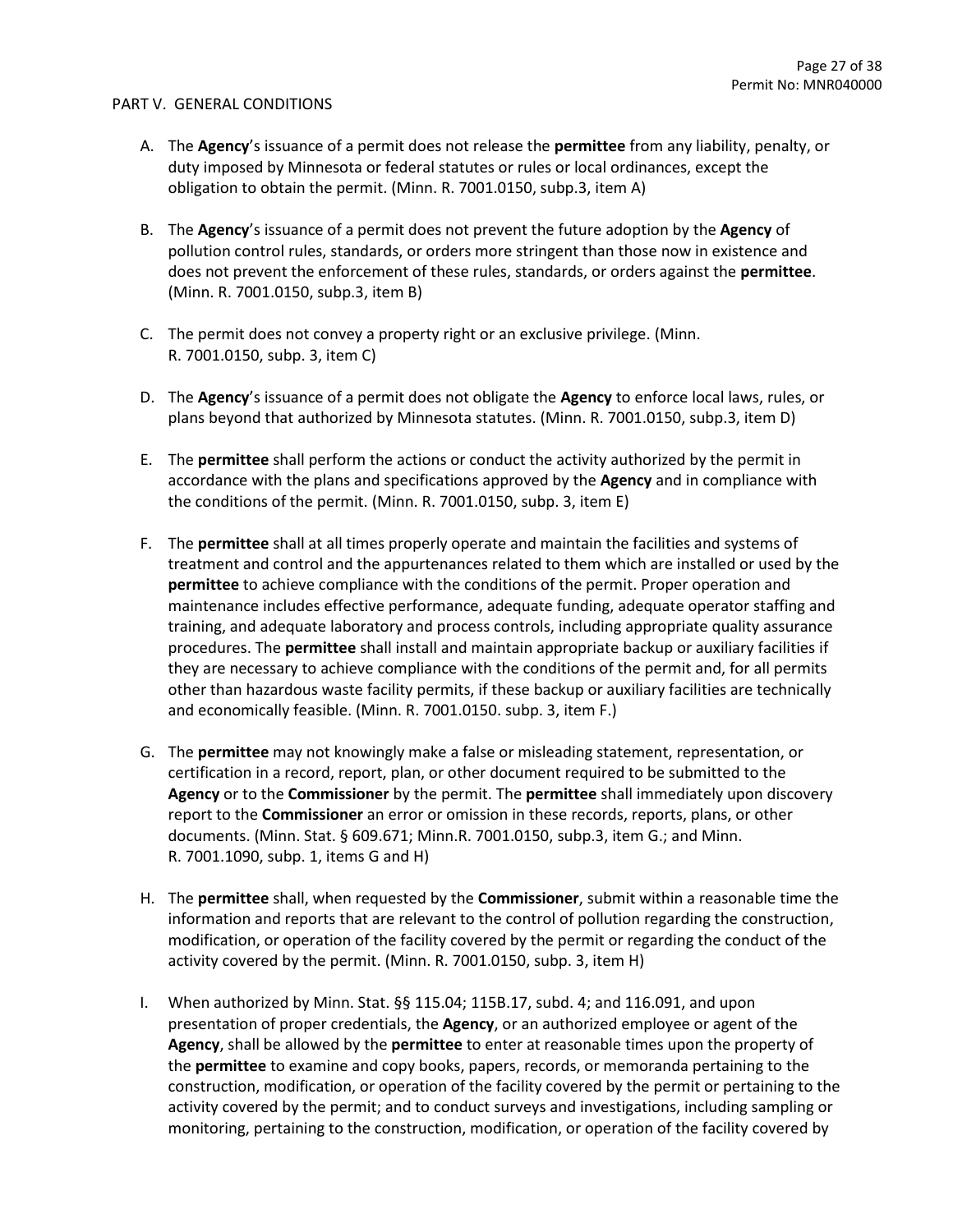Page 28 of 38

- J. If the **permittee** discovers, through any means, including notification by the **Agency**, that noncompliance with a condition of the permit has occurred, the **permittee** shall take all reasonable steps to minimize the adverse impacts on human health, public drinking water supplies, or the environment resulting from the noncompliance. (Minn. R. 7001.0150, subp.3, item J)
- K. If the **permittee** discovers that noncompliance with a condition of the permit has occurred which could endanger human health, public drinking water supplies, or the environment, the **permittee** shall, within 24 hours of the discovery of the noncompliance, orally notify the **Commissioner**. Within five days of the discovery of the noncompliance, the **permittee** shall submit to the **Commissioner** a written description of the noncompliance; the cause of the noncompliance, the exact dates of the period of the noncompliance, if the noncompliance has not been corrected; the anticipated time it is expected to continue, and steps taken or planned to reduce, eliminate, and prevent reoccurrence of the noncompliance. (Minn. R. 7001.0150, subp.3, item K)
- L. The **permittee** shall report noncompliance with the permit not reported under item K as a part of the next report, which the **permittee** is required to submit under this permit. If no reports are required within 30 days of the discovery of the noncompliance, the **permittee** shall submit the information listed in item K within 30 days of the discovery of the noncompliance. (Minn. R. 7001.0150, subp.3, item L)
- M. The **permittee** shall give advance notice to the **Commissioner** as soon as possible of planned physical alterations or additions to the permitted facility (**MS4**) or activity that may result in noncompliance with a Minnesota or federal pollution control statute or rule or a condition of the permit. (Minn. R. 7001.0150, subp. 3, item M)
- N. The permit is not transferable to any **person** without the express written approval of the **Agency** after compliance with the requirements of Minn. R. 7001.0190. A **person** to whom the permit has been transferred shall comply with the conditions of the permit. (Minn. R. 7001.0150, subp.3, item N)
- O. The permit authorizes the **permittee** to perform the activities described in the permit under the conditions of the permit. In issuing the permit, the state and **Agency** assume no responsibility for damage to **person**s, property, or the environment caused by the activities of the **permittee** in the conduct of its actions, including those activities authorized, directed, or undertaken under the permit. To the extent the state and **Agency** may be liable for the activities of its employees, that liability is explicitly limited to that provided in the Tort Claims Act, Minn. Stat. § 3.736. (Minn. R. 7001.0150, subp. 3, item O)
- P. This permit incorporates by reference the applicable portions of 40 CFR §§ 122.41 and 122.42 parts (c) and (d), and Minn. R. 7001.1090, which are enforceable parts of this permit.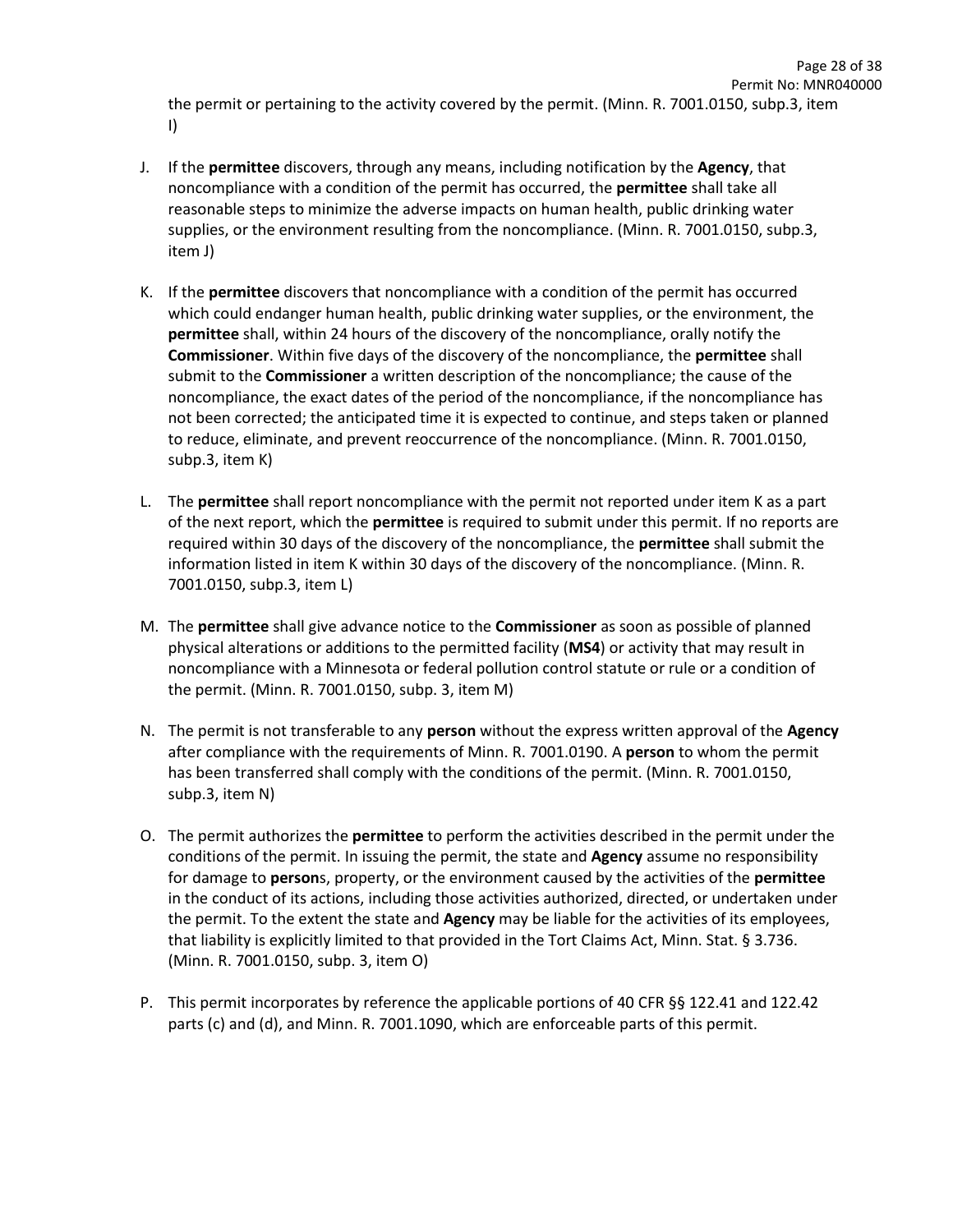## APPENDIX A

# SCHEDULES

# Table 1 Application Submittal Schedule for **Existing permittee**s

|                                               | Group 1<br>Within 90 days after permit effective date             |                                |
|-----------------------------------------------|-------------------------------------------------------------------|--------------------------------|
| Alexandria, City                              | Glencoe, City                                                     | Oak Grove, City                |
| Andover, City                                 | Grand Rapids, City                                                | Orono, City                    |
| Anoka Technical College                       | Greenwood, City                                                   | Ramsey, City                   |
| Arden Hills, City                             | Hibbing, City                                                     | Sartell, City                  |
| Birchwood Village, City                       | Hilltop, City                                                     | South St Paul, City            |
| Cambridge, City                               | Inver Hills Community College                                     | St Bonifacius, City            |
| Centerville, City                             | Little Falls, City                                                | St Cloud Technical College     |
| Chaska, City                                  | Long Lake, City                                                   | <b>St Louis County</b>         |
| Dakota County Technical College               | Maple Plain, City                                                 | St Paul Park, City             |
| Detroit Lakes, City                           | Minnetonka Beach, City                                            | Waite Park, City               |
| Excelsior, City                               | Monticello, City                                                  | Woodland, City                 |
|                                               | Northland Comm & Technical College                                |                                |
|                                               | Group <sub>2</sub><br>Within 120 days after permit effective date |                                |
|                                               | Hutchinson, City                                                  |                                |
| Anoka, City<br>Anoka-Ramsey Community College | La Crescent, City                                                 | Nowthen, City<br>Proctor, City |
| Baxter, City                                  | Lake Superior College - Duluth                                    | Red Wing, City                 |
| Brainerd, City                                | Landfall, City                                                    | Shakopee, City                 |
| Buffalo, City                                 | Lauderdale, City                                                  | South Washington WD            |
| Champlin, City                                | Litchfield, City                                                  | Spring Park, City              |
| Clay County                                   | Mendota, City                                                     | St Joseph, City                |
| Coon Creek WD                                 | Midway Township                                                   | St Michael, City               |
| Dayton, City                                  | MN State Comm and Tech College-Moorhead                           | <b>Stearns County</b>          |
| Dilworth, City                                | Moorhead, City                                                    | Tonka Bay, City                |
| East Grand Forks, City                        | Mounds View, City                                                 | West St Paul, City             |
| Elk River, City                               | North Oaks, City                                                  | Willernie, City                |
| Elko New Market, City                         |                                                                   | Winona, City                   |
| Fridley, City                                 |                                                                   |                                |
|                                               | Group 3                                                           |                                |
|                                               | Within 150 days after permit effective date                       |                                |
| Albert Lea, City                              | Hennepin Technical College Eden Prairie                           | Owatonna, City                 |
| Anoka County                                  | Hermantown, City                                                  | Pine Springs, City             |
| Apple Valley, City                            | Hopkins, City                                                     | Plymouth, City                 |
| Austin, City                                  | <b>Houston County</b>                                             | Prior Lake, City               |
| Bemidji, City                                 | Hugo, City                                                        | Prior Lake-Spring Lake WSD     |
| <b>Benton County</b>                          | Independence, City                                                | Ramsey County Public Works     |
| Big Lake, City                                | Inver Grove Heights, City                                         | Ramsey-Washington Metro WD     |
| Big Lake Township                             | Jackson Township                                                  | Redwood Falls, City            |
| Blaine, City                                  | La Crescent Township                                              | Rice Creek WD                  |
| Bloomington, City                             | Laketown Township                                                 | Rice Lake Township             |
| Brockway Township                             | Lakeville, City                                                   | Richfield, City                |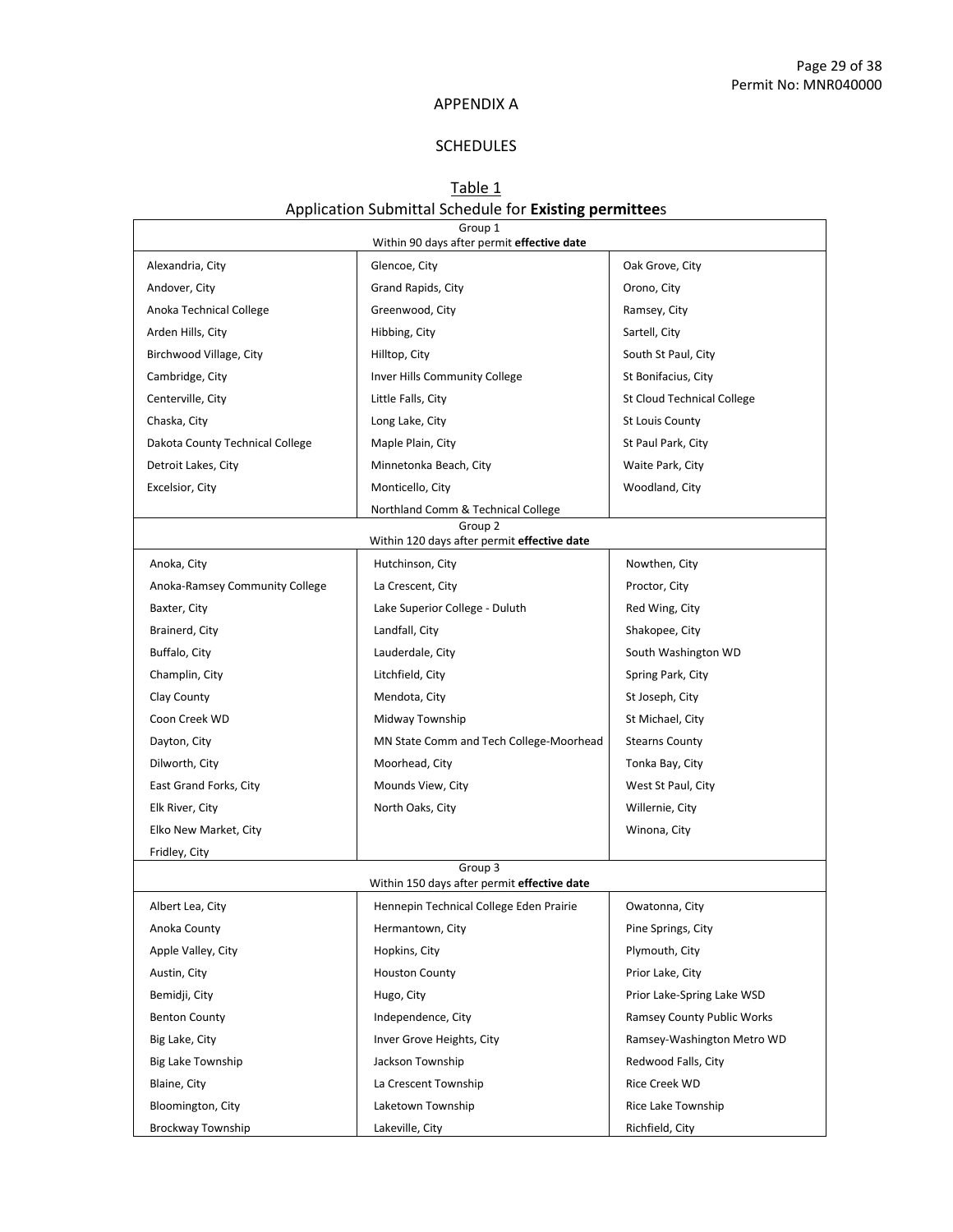#### Page 30 of 38 Permit No: MNR040000

Brooklyn Center, City Brooklyn Park, City Burnsville, City Capitol Region WD Carver, City Carver County Cascade Township Century College Chanhassen, City Circle Pines, City Cloquet, City Columbia Heights, City Coon Rapids, City Corcoran, City Cottage Grove, City Credit River Township Crystal, City Dakota County Deephaven, City Dellwood, City Duluth, City Duluth Township Eagan, City East Bethel, City Eden Prairie, City Edina, City Empire Township Fairmont, City Falcon Heights, City Faribault, City Farmington, City Federal Medical Center Fergus Falls, City Forest Lake, City Gem Lake, City Golden Valley, City Grant, City Ham Lake, City Hastings, City Haven Township Haverhill Township Hennepin County Hennepin Technical College Brooklyn Pk

Lake Elmo, City Le Sauk Township Lexington, City Lilydale, City Lino Lakes, City Little Canada, City Loretto, City Louisville Township Mahtomedi, City Mankato, City Maplewood, City Maple Grove, City Marion Township Marshall, City Medicine Lake, City Medina, City Mendota Heights, City Metropolitan State University Minden Township Minnehaha Creek WD Minnesota Correctional-Lino Lakes Minnesota Correctional-St Cloud Minnetonka, City Minnetrista, City MNDOT Metro District MNDOT Outstate District MN State University-Moorhead Montevideo, City Mound, City Mpls Community/Technical College New Brighton, City New Hope, City New Ulm, City Newport City Normandale Community College North Branch, City North Hennepin Community College North Mankato, City North St Paul, City Northfield, City Oakdale, City Olmsted County

Robbinsdale, City Rochester, City Rochester Community & Tech College Rochester Township Rosemount, City Roseville, City Sauk Rapids, City Sauk Rapids Township Savage, City Osseo, City Otsego, City Scott County Sherburne County Shoreview, City Shorewood, City Spring Lake Park, City Spring Lake, Township Saint Paul College St Anthony Village, City St Cloud, City St Cloud State University St Joseph Township St Louis Park, City St Peter, City Stillwater, City Sunfish Lake, City U of M-Duluth U of M-Twin Cities Campus Vadnais Heights, City Valley Branch WD Victoria, City Waconia, City Waseca, City Washington County Watab Township Wayzata, City West Lakeland Township White Bear Lake, City White Bear Township Willmar, City Woodbury, City Worthington, City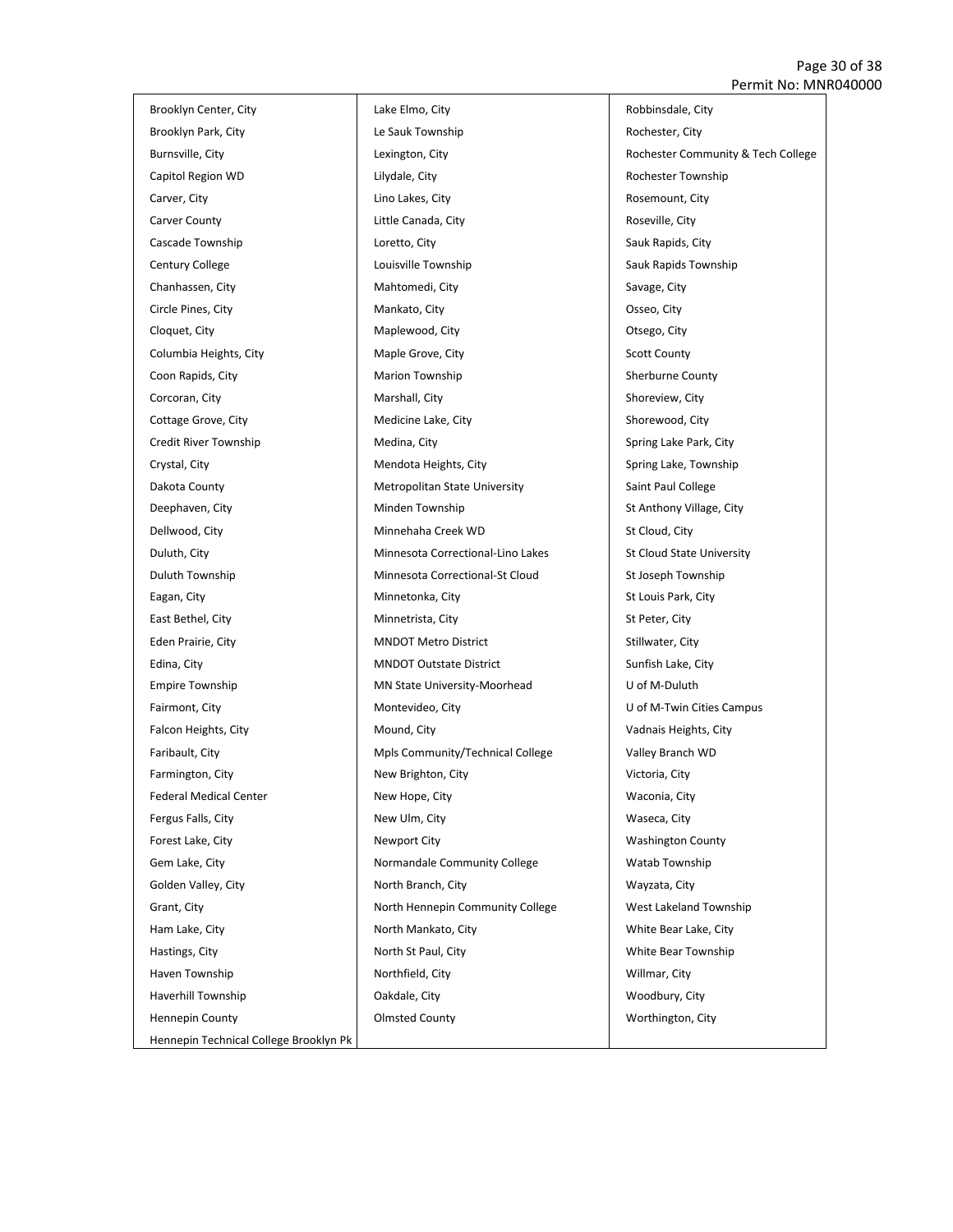Table 2 **Existing Permittee**s – Schedule of Permit Requirements

| Permit Requirement                                       | <b>Schedule</b>                                                              |
|----------------------------------------------------------|------------------------------------------------------------------------------|
| PART II. APPLICATION REQUIREMENTS                        |                                                                              |
| • Submit Part 2 of the permit application with the SWPPP | • See Table 1 above.                                                         |
| document completed in accordance with Part II.D.         |                                                                              |
| PART III. STORMWATER POLLUTION PREVENTION                |                                                                              |
| <b>PROGRAM (SWPPP)</b>                                   |                                                                              |
| • Complete revisions to incorporate requirements of Part | • Within 12 months of the date permit coverage is                            |
| III.A-F into current SWPPP.                              | extended, unless other timelines have been                                   |
|                                                          | specifically established in this permit and identified                       |
| Part III.C Mapping and Inventory                         | below.                                                                       |
| Part III.C.2 Inventory                                   |                                                                              |
| • Complete and submit inventory in accordance with Part  | • Within 12 months of the date permit coverage is                            |
| III.C.2.                                                 | extended.                                                                    |
|                                                          |                                                                              |
| Part III.D.6 Pollution Prevention/Good Housekeeping For  |                                                                              |
| <b>Municipal Operations</b>                              |                                                                              |
| Part III.D.6.e Inspections                               |                                                                              |
| • Conduct inspections.                                   | • Annually (Part III.D.6.e(1) and (2)), Quarterly (Part<br>$III.D.6.e(3)$ ). |
| Part III.E Impaired Waters and TMDLs (if applicable)     |                                                                              |
|                                                          |                                                                              |
| · Submit all information required by Part III.E.         | . With each Annual Report required in Part IV.B.                             |
| Part III.F. Alum or Ferric Chloride Phosphorus Treatment |                                                                              |
| <b>Systems</b> (if applicable)                           |                                                                              |
| • Meet requirements for treatment systems under Part     | • Within 12 months of the date permit coverage is                            |
| III.F.                                                   | extended.                                                                    |
| PART IV. ANNUAL SWPPP ASSESSMENT, ANNUAL                 |                                                                              |
| REPORTING AND RECORD KEEPING                             |                                                                              |
| Part IV.A Annual SWPPP Assessment                        |                                                                              |
| • Conduct assessment of the SWPPP.                       | • Annually and prior to completion of each Annual                            |
|                                                          | Report.                                                                      |
| <b>Part IV.B Annual Reporting</b>                        |                                                                              |
| · Submit an Annual Report                                | • By June 30 <sup>th</sup> of each calendar year.                            |

| Table 3                                                  |  |
|----------------------------------------------------------|--|
| <b>New Permittee</b> s – Schedule of Permit Requirements |  |

| Permit Requirement                                           | <b>Schedule</b>                                                                                                                                                                                                                     |
|--------------------------------------------------------------|-------------------------------------------------------------------------------------------------------------------------------------------------------------------------------------------------------------------------------------|
| PART II. APPLICATION REQUIREMENTS                            |                                                                                                                                                                                                                                     |
| • Submit Part 1, and Part 2 of the permit application with   | • Within 18 months of written notification from the                                                                                                                                                                                 |
| the proposed <b>SWPPP</b> document as required by Part II.D. | <b>Commissioner</b> that the <b>MS4</b> meets the criteria in                                                                                                                                                                       |
|                                                              | Minn. R. 7090.1010, Subpart 1.A. or B. and permit                                                                                                                                                                                   |
|                                                              | coverage is required.                                                                                                                                                                                                               |
| <b>PART III. STORMWATER POLLUTION PREVENTION</b>             |                                                                                                                                                                                                                                     |
| <b>PROGRAM (SWPPP)</b>                                       |                                                                                                                                                                                                                                     |
| • Complete all requirements of Part III.A-F.                 | • Within 36 months of the date permit coverage is<br>extended, unless other timelines have been<br>specifically established in this permit and identified<br>below; or<br>• Within timelines established by the <b>Commissioner</b> |
| <b>Part III.A Regulatory Mechanism(s)</b>                    | under Part I.F.2.                                                                                                                                                                                                                   |
| <b>Illicit Discharge Detection and Elimination</b>           |                                                                                                                                                                                                                                     |
| (see Part III.D.3)                                           |                                                                                                                                                                                                                                     |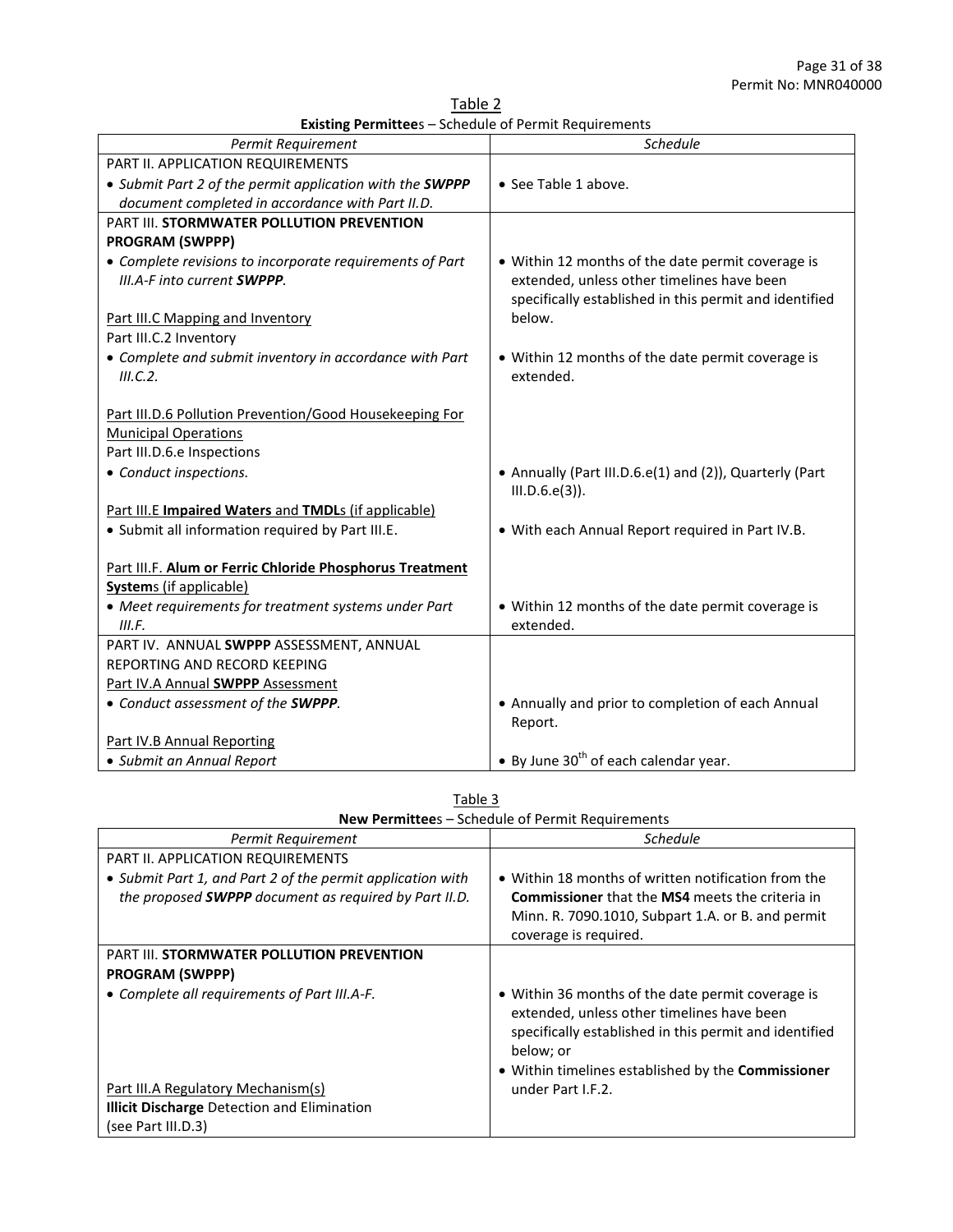| • Develop, implement, and enforce Regulatory Mechanism.   | • Within 12 months of the date permit coverage is                   |
|-----------------------------------------------------------|---------------------------------------------------------------------|
|                                                           | extended.                                                           |
| <b>Construction Site Stormwater Runoff Control</b>        |                                                                     |
| (see Part III.D.4)                                        |                                                                     |
| • Develop, implement, and enforce Regulatory Mechanism.   | • Within six (6) months of the date permit coverage is<br>extended. |
| Post-Construction Stormwater Management                   |                                                                     |
| (see Part III.D.5)                                        |                                                                     |
| • Develop, implement, and enforce Regulatory Mechanism.   | • Within 24 months of the date permit coverage is<br>extended.      |
| Part III.B Enforcement Response Procedures (ERPS)         |                                                                     |
| • Develop and implement written ERPs for the Regulatory   | • Within 24 months of the date permit coverage is                   |
| Mechanism(s) required under Part III.A.                   | extended.                                                           |
|                                                           |                                                                     |
| Part III.C Mapping and Inventory                          |                                                                     |
| Part III.C.1 Mapping                                      |                                                                     |
| • Develop a storm sewer system map.                       | • Within 24 months of the date permit coverage is                   |
|                                                           | extended.                                                           |
| Part III.C.2 Inventory                                    |                                                                     |
| • Complete and submit inventory in accordance with Part   | • Within 24 months of the date permit coverage is                   |
| III.C.2.                                                  | extended.                                                           |
|                                                           |                                                                     |
| Part III.D Minimum Control Measures                       |                                                                     |
| Part III.D.4 Construction Site Stormwater Runoff Control  |                                                                     |
| • Develop, implement, and enforce a Construction Site     | • Within six (6) months of the date permit coverage is              |
| <b>Stormwater Runoff Control program.</b>                 | extended. See Part III.A Regulatory Mechanism(s).                   |
|                                                           |                                                                     |
| Part III.D.5 Post-Construction Stormwater Management      |                                                                     |
| • Develop, implement, and enforce a Post-Construction     | • Within 24 months of the date permit coverage is                   |
|                                                           | extended. See Part III.A Regulatory Mechanism(s).                   |
| <b>Stormwater Management program.</b>                     |                                                                     |
| Part III.D.6 Pollution Prevention/Good Housekeeping for   |                                                                     |
|                                                           |                                                                     |
| <b>Municipal Operations</b><br>Part III.D.6.e Inspections |                                                                     |
|                                                           |                                                                     |
| • Conduct inspections.                                    | • Annually (Part III.D.6.e(1) and (2)), Quarterly (Part             |
|                                                           | $III.D.6.e(3)$ ).                                                   |
| Part III.E Impaired Waters and TMDLs (if applicable)      |                                                                     |
| · Submit all information required by Part III.E.          | . With each Annual Report required in Part IV.B.                    |
|                                                           |                                                                     |
|                                                           |                                                                     |
|                                                           |                                                                     |
| Part III.F. Alum or Ferric Chloride Phosphorus Treatment  |                                                                     |
| <b>Systems</b> (if applicable)                            |                                                                     |
| • Meet requirements for treatment systems under Part      | • Within 12 months of the date permit coverage is                   |
| III.F.                                                    | extended.                                                           |
| PART IV. ANNUAL SWPPP ASSESSMENT, ANNUAL                  |                                                                     |
| REPORTING AND RECORD KEEPING                              |                                                                     |
| Part IV.A Annual SWPPP Assessment                         |                                                                     |
| • Conduct assessment of the SWPPP.                        | • Annually and prior to completion of each Annual                   |
|                                                           | Report.                                                             |
| Part IV.B Annual Reporting                                |                                                                     |
| · Submit an Annual Report.                                | • By June $30th$ of each calendar year.                             |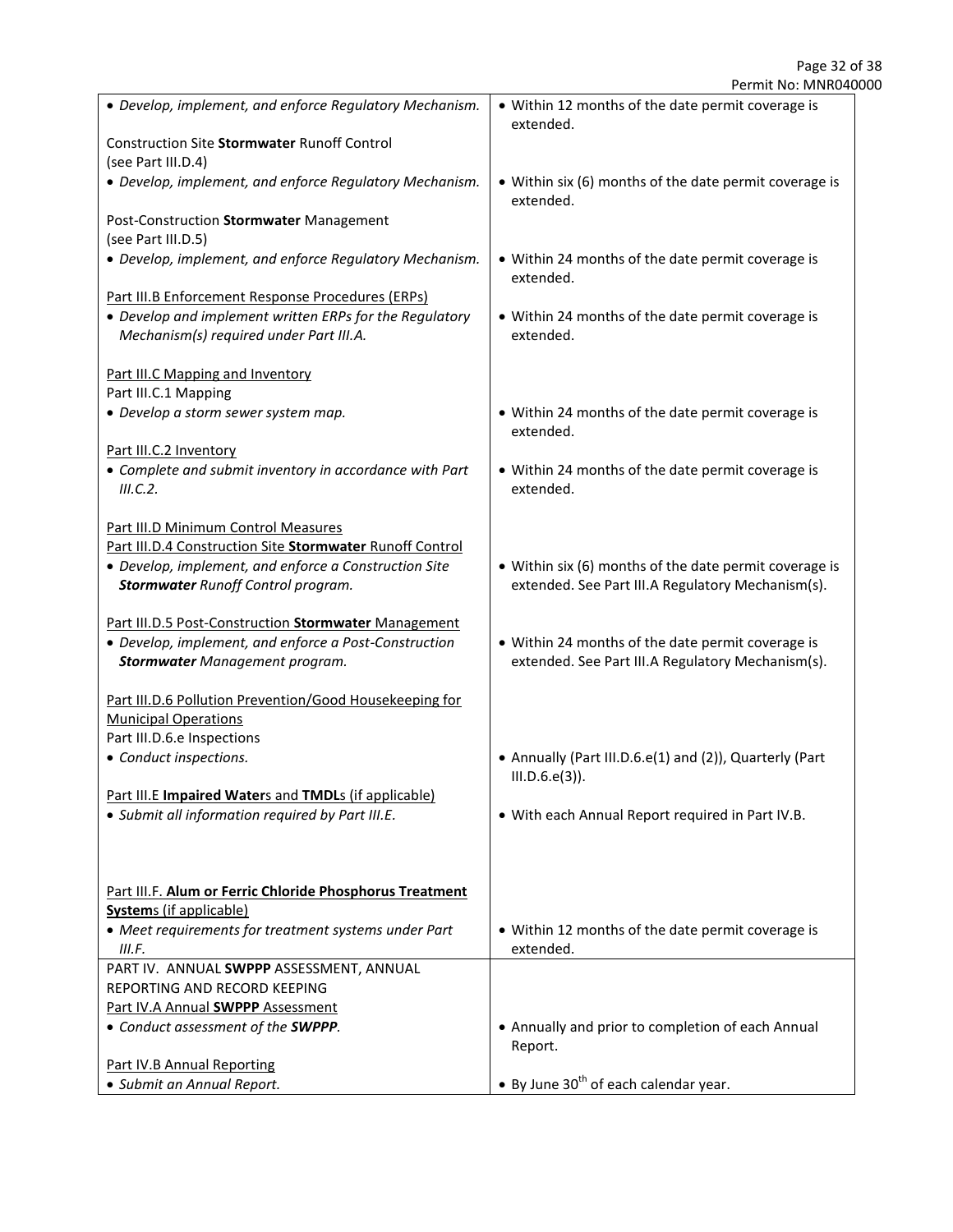#### APPENDIX B

#### DEFINITIONS AND ABBREVIATIONS

The definitions in this Part are for purposes of this permit only.

- 1. "**Active Karst**" means geographic areas underlain by carbonate bedrock (or other forms of bedrock that can erode or dissolve) with less than 50 feet of sediment cover.
- 2. **"Agency"** means the Minnesota Pollution Control **Agency** or MPCA. (Minn. Stat. § 116.36, subd. 2.)
- 3. "**Alum or Ferric Chloride Phosphorus Treatment System**" means the diversion of flowing **stormwater** from a **MS4**, removal of phosphorus through the use a continuous feed of alum or ferric chloride additive, flocculation, and the return of the treated **stormwater** back into a **MS4** or **receiving water**.
- 4. "**Applicable WLA**" means a **Waste Load Allocation** assigned to the **permittee** and approved by the USEPA.
- 5. "**Best Management Practices"** or **"BMPs"** means practices to prevent or **reduce** the pollution of the **waters of the state**, including schedules of activities, prohibitions of practices, and other management practices, and also includes treatment requirements, operating procedures and practices to control plant site runoff, spillage or leaks, sludge, or waste disposal or drainage from raw material storage. (Minn. R. 7001.1020, subp.5.)
- 6. **"Commissioner"** means the **Commissioner** of the Minnesota Pollution Control **Agency** or the **Commissioner**'s designee. (Minn. Stat. § 116.36, subd. 3.)
- 7. "**Common Plan of Development or Sale**" means a contiguous area where multiple separate and distinct land disturbing activities may be taking place at different times, on different schedules, but under one proposed plan. One plan is broadly defined to include design, permit application, advertisement or physical demarcation indicating that land-disturbing activities may occur.
- 8. "**Construction Activity**" includes **construction activity** as defined in 40 CFR § 122.26(b)(14)(x) and **small construction activity** as defined in 40 CFR § 122.26(b)(15). This includes a disturbance to the land that results in a change in the topography, existing soil cover (both vegetative and non-vegetative), or the existing soil topography that may result in accelerated **stormwater** runoff, leading to soil erosion and movement of sediment into **surface waters** or drainage systems. Examples of **construction activity** may include clearing, grading, filling, and excavating. **Construction activity** includes the disturbance of less than one acre of total land area that is a part of a larger **common plan of development or sale** if the larger common plan will ultimately disturb one (1) acre or more.
- 9. **"DNR Catchment Area"** means the Hydrologic Unit 08 areas delineated and digitized by the Minnesota DNR. The catchment areas are available for download at the Minnesota DNR Data Deli website. **DNR catchment area**s may be locally corrected, in which case the local corrections may be used.
- 10. **"Effective Date"** means the date, located on the front cover of this permit, on which this permit shall become effective.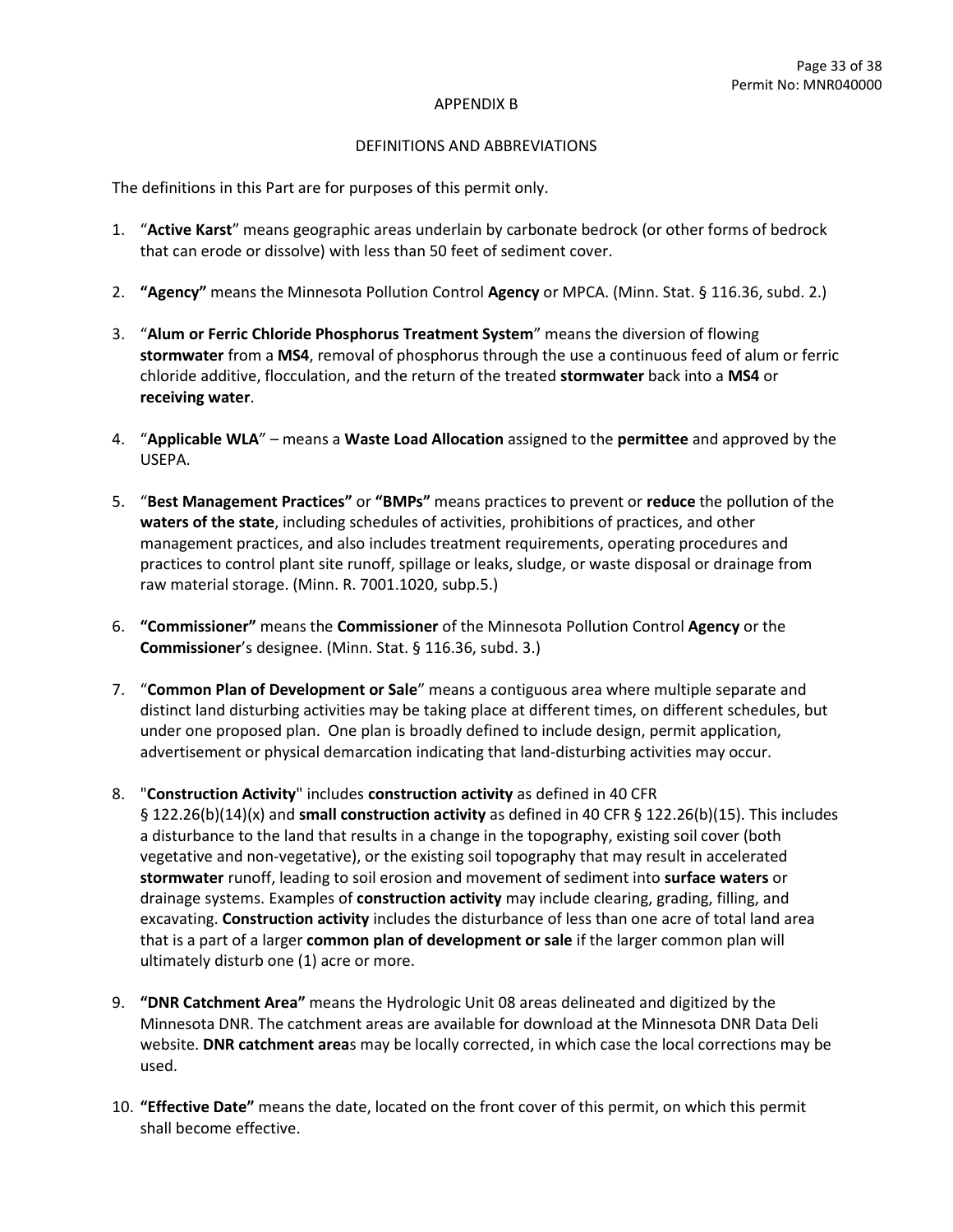- 11. **"Existing Permittee"** means an **Owner**/**Operator** of a **small MS4** that has been authorized to discharge **stormwater** under a previously issued **general permit** for **small MS4**s in the state of Minnesota.
- 12. **"General permit"** means a permit issued under Minn. R. 7001.0210 to a category of **permittee**s whose operations, emissions, activities, discharges, or facilities are the same or substantially similar. (Minn. R. 7001.0010, subp.4.)
- 13. **"Geographic Coordinate"** means the point location of a **stormwater** feature expressed by X, Y coordinates of a standard Cartesian coordinate system (i.e. latitude/longitude) that can be readily converted to Universal Transverse Mercator (UTM), Zone 15N in the NAD83 datum. For polygon features, the **geographic coordinate** will typically define the approximate center of a **stormwater** feature.
- 14. **"Green Infrastructure"** means a wide array of practices at multiple scales that manage wet weather and that maintains or restores natural hydrology by infiltrating, evapotranspiring, or harvesting and using stormwater. On a regional scale, green infrastructure is the preservation or restoration of natural landscape features, such as forests, floodplains and wetlands, coupled with policies such as infill and redevelopment that reduce overall imperviousness in a watershed. On the local scale, green infrastructure consists of site and neighborhood-specific practices, such as bioretention, trees, green roofs, permeable pavements and cisterns.
- 15. **"High Flow Bypass"** means a function of an inlet device that allows a certain flow of water through, but diverts any higher flows away. **High flow bypass**es are generally used for **BMPs** that can only treat a designed amount of flow and that would be negatively affected by higher flows.
- 16. **"Illicit Discharge"** means any discharge to a **municipal separate storm sewer** that is not composed entirely of stormwater except discharges pursuant to a NPDES permit (other than the **NPDES** permit for discharges from the **municipal separate storm sewer**) and discharges resulting from firefighting activities. (40 CFR § 122.26(b)(2))
- 17. **"Impaired Water"** means waters identified as impaired by the **Agency**, and approved by the USEPA, pursuant to section 303(d) of the Clean Water Act (33 U.S.C. § 303(d)).
- 18. **"Maximum Extent Practicable"** or **"MEP"** means the statutory standard (33 U.S.C. § 1342(p)(3)(B)(iii)) that establishes the level of pollutant reductions that an **Owner** or **Operator** of **Regulated MS4s** must achieve. The USEPA has intentionally not provided a precise definition of **MEP** to allow maximum flexibility in **MS4** permitting. The pollutant reductions that represent **MEP** may be different for each **small MS4**, given the unique local hydrologic and geologic concerns that may exist and the differing possible pollutant control strategies. Therefore, each **permittee** will determine appropriate **BMPs** to satisfy each of the six Minimum Control Measures (MCMs) through an evaluative process. The USEPA envisions application of the **MEP** standard as an iterative process.
- 19. **"Municipal separate storm sewer system"** or **"MS4"** means a conveyance or system of conveyances including roads with drainage systems, municipal streets, catch basins, curbs, gutters, ditches, manmade channels, or storm drains:
	- a. owned or operated by a state, city, town, county, district, association, or other public body, created by or pursuant to state law, having jurisdiction over disposal of sewage, industrial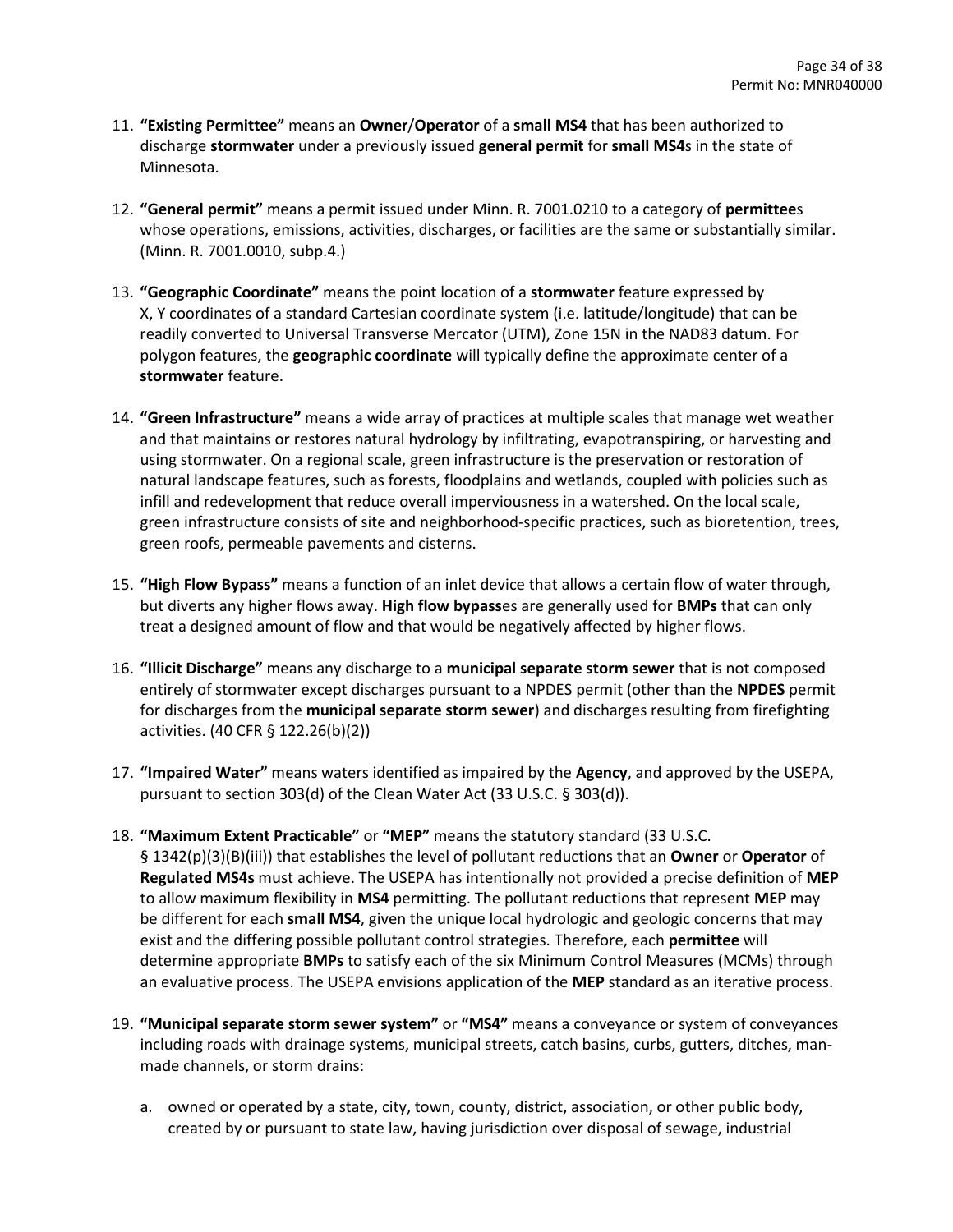wastes, stormwater, or other wastes, including special districts under state law such as a sewer district, flood control district, or drainage district or similar entity, or an Indian tribe or an authorized Indian tribe organization, or a designated and approved management **Agency** under section 208 of the federal Clean Water Act, United States Code, title 33, section 1288, that discharges into **waters of the state**

- b. designed or used for collecting or conveying stormwater
- c. that is not a combined sewer; and
- d. that is not part of a publicly owned treatment works as defined in 40 CFR § 122.2

**Municipal separate storm sewer system**s do not include separate storm sewers in very discrete areas, such as individual buildings. (Minn. R. 7090.0080, subp. 8).

- 20. **"New development"** means all **construction activity** that is not defined as **redevelopment.**
- 21. **"New Permittee"** means an **Owner**/**Operator** of a **small MS4** that has not been authorized to discharge **stormwater** under a previously issued General **Stormwater** Permit for **small MS4**s in the state of Minnesota and that applies for, and obtains coverage under this permit.
- 22. **"Non-Stormwater Discharge"** means any discharge not composed entirely of **stormwater**.
- 23. **"Operator"** means the **person** with primary operational control and legal responsibility for the **municipal separate storm sewer system**. (Minn. R. 7090.0080, subp.10.)
- 24. **"Outfall"** means the point source where a **municipal separate storm sewer system** discharges to a **receiving water**, or the **stormwater** discharge permanently leaves the **permittee**'s **MS4**. It does not include diffuse runoff or conveyances that connect segments of the same stream or water systems (e.g., when a conveyance temporarily leaves an **MS4** at a road crossing).
- 25. **"Owner"** means the **person** that owns the **municipal separate storm sewer system**. (Minn. R. 7090.0080, subp.11.)
- 26. **"Permittee"** means a **person** or **person**s, that signs the permit application submitted to the **Agency** and is responsible for compliance with the terms and conditions of this permit.
- 27. **"Person"** means the state or any Agency or institution thereof, any municipality, governmental subdivision, public or private corporation, individual, partnership, or other entity, including, but not limited to, association, commission or any interstate body, and includes any officer or governing or managing body of any municipality, governmental subdivision, or public or private corporation, or other entity.(Minn. Stat. § 115.01, subd. 10.)
- 28. **"Pipe"** means a closed manmade conveyance device used to transport **stormwater** from location to location. The definition of **pipe** does not include foundation drain **pipe**s, irrigation **pipe**s, land drain tile **pipe**s, culverts, and road sub-grade drain **pipe**s.
- 29. **"Pollutant of Concern"** means a pollutant specifically identified in a USEPA-approved **TMDL** report as causing a water quality impairment.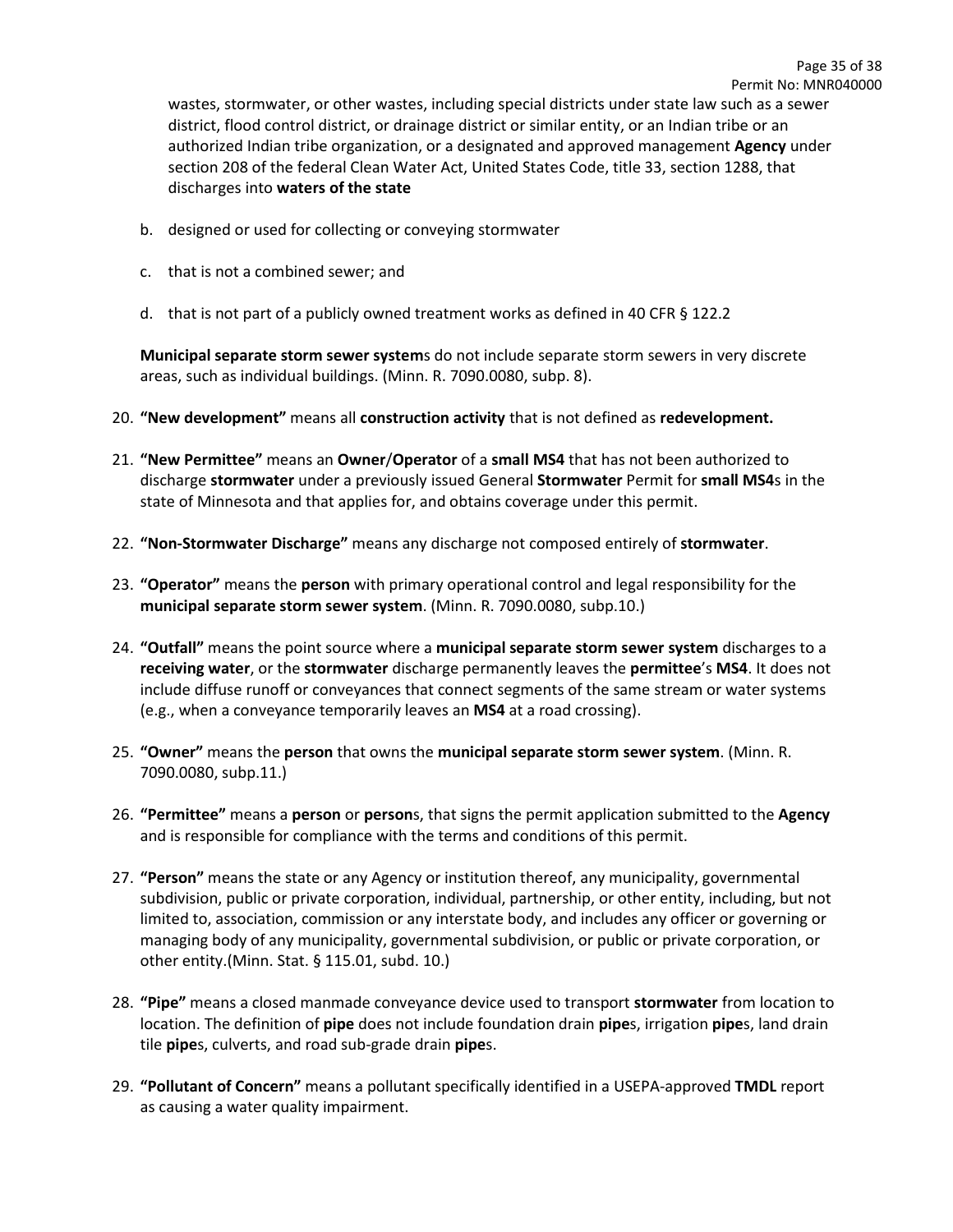- 30. **"Receiving Water"** means any lake, river, stream or **wetland** that receives **stormwater** discharges from an **MS4.**
- 31. **"Redevelopment"** means any **construction activity** where, prior to the start of construction, the areas to be disturbed have 15 percent or more of impervious surface(s).
- 32. **"Reduce"** means **reduce** to the **Maximum Extent Practicable** (**MEP**) unless otherwise defined in the context in which it is used.
- 33. **"Saturated Soil"** means the highest seasonal elevation in the soil that is in a reduced chemical state because of soil voids being filled with water. **Saturated soil** is evidenced by the presence of redoximorphic features or other information.
- 34. **"Significant Materials"** includes, but is not limited to: raw materials, fuels, materials such as solvents, detergents, and plastic pellets; finished materials such as metallic products; raw materials used in food processing or production; hazardous substances designated under Section 101(14) of the Comprehensive Environmental Response, Compensation, and Liability Act (CERCLA); any chemical the facility is required to report pursuant to Section 313 of the Emergency Planning and Community Right-to-Know Act (EPCRA); fertilizers, pesticides, and waste products such as ashes, slag, and sludge that have the potential to be released with **stormwater** discharges. When determining whether a material is significant, the physical and chemical characteristics of the material should be considered (e.g. the material's solubility, transportability, and toxicity characteristics) to determine the material's pollution potential. (40 CFR § 122.26(b)(12).
- 35. **"Small Municipal Separate Storm Sewer System"** or **"small MS4",** means all separate storm sewers that are:
	- 1. Owned or operated by the United States, a state, city, town, borough, county, parish, district, association, or other public body (created by or pursuant to state law) having jurisdiction over disposal of sewage, industrial wastes, **stormwater**, or other wastes, including special districts under state law such as a sewer district, flood control district or drainage district, or similar entity, or an Indian tribe or an authorized Indian tribal organization, or a designated and approved management Agency under section 208 of the CWA that discharges to waters of the United States.
	- 2. Not defined as "large" or "medium" **Municipal Separate Storm Sewer Systems** pursuant to 40 CFR § 122.26 paragraphs (b)(4) and (b)(7) or designated under paragraph (a)(1)(v).
	- 3. This term includes systems similar to separate storm sewer systems in municipalities, such as systems at military bases, large hospital or prison complexes, and highways and other thoroughfares. The term does not include separate storm sewers in very discrete areas, such as individual buildings.
- 36. **"Stormwater"** means **stormwater** runoff, snow melt runoff, and surface runoff and drainage. (Minn. R. 7090.0080, subp.12.)
- 37. **"Stormwater flow direction"** means the direction of predominant flow within a **pipe**. Flow direction can be discerned if **pipe** elevations can be displayed on the storm sewer system map.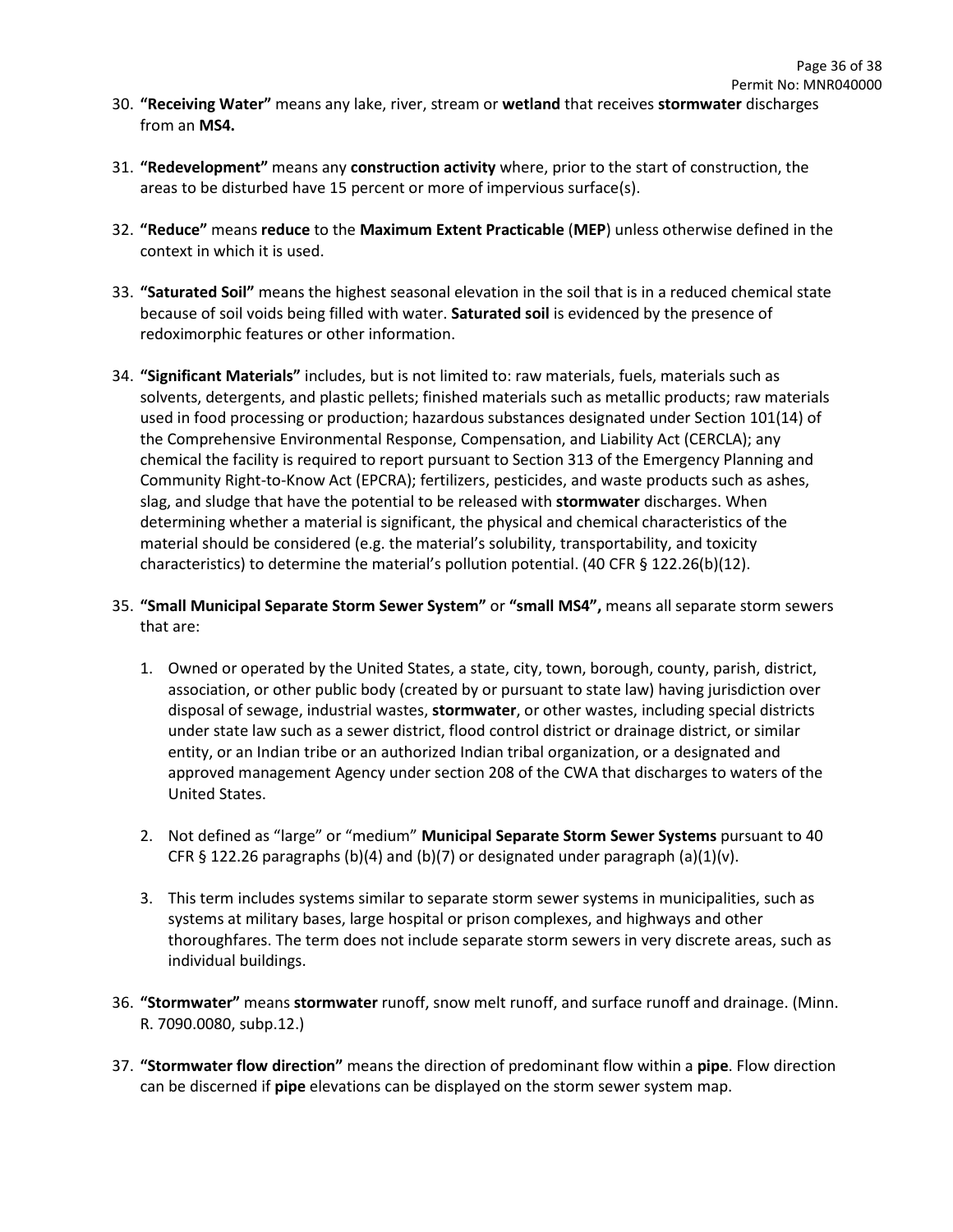- 38. **"Stormwater Pollution Prevention Program"** or **"SWPPP"** means a comprehensive program developed by the **permittee** to manage and **reduce** the discharge of pollutants in **stormwater** to and from the **small MS4**.
- 39. **"Structural Stormwater BMP"** means a stationary and permanent **BMP** that is designed, constructed and operated to prevent or **reduce** the discharge of pollutants in **stormwater.**
- 40. **"Total Maximum Daily Load"** or **"TMDL"** means the sum of the individual **Waste Load Allocations**  for point sources and load allocations for nonpoint sources and natural background, as more fully defined in 40 CFR § 130.2, paragraph (i). A **TMDL** sets and allocates the maximum amount of a pollutant that may be introduced into a **water of the state** and still assure attainment and maintenance of **water quality standards**. (Minn. R. 7052.0010 subp. 42)
- 41. **"Waste Load Allocation"** or **"WLA"** means the portion of a receiving water's loading capacity that is allocated to one of its existing or future point sources of pollution, as more fully defined in Code of Federal Regulations, title 40, section 130.2, paragraph (h). In the absence of a **TMDL** approved by USEPA under 40 CFR § 130.7, or an assessment and remediation plan developed and approved according to Minn. R. [7052.0200,](https://www.revisor.mn.gov/rules?id=7052.0200) subp. 1.C, a **WLA** is the allocation for an individual point source that ensures that the level of water quality to be achieved by the point source is derived from and complies with all applicable **water quality standards** and criteria. (Minn. R. 7052.0010 subp. 45)
- 42. **"Water pollution"** means (a) the discharge of any pollutant into any waters of the state or the contamination of any waters of the state so as to create a nuisance or render such waters unclean, or noxious, or impure so as to be actually or potentially harmful or detrimental or injurious to public health, safety or welfare, to domestic, agricultural, commercial, industrial, recreational or other legitimate uses, or to livestock, animals, birds, fish or other aquatic life; or (b) the alteration made or induced by human activity of the chemical, physical, biological, or radiological integrity of waters of the state. (Minn. Stat. § 115.01, subd. 13)
- 43. **"Water Quality Standards"** means those provisions contained in Minn. R. 7050 and 7052.
- 44. **"Waters of the State"** means all streams, lakes, ponds, marshes, watercourses, waterways, wells, springs, reservoirs, aquifers, irrigation systems, drainage systems and all other bodies or accumulations of water, surface or underground, natural or artificial, public or private, which are contained within, flow through, or border upon the state or any portion thereof. (Minn. Stat. § 115.01, subd. 22.)
- 45. **"Wetlands"** are those areas that are inundated or saturated by surface water or groundwater at a frequency and duration sufficient to support, and that under normal circumstances do support, a prevalence of vegetation typically adapted for life in saturated soil conditions. **Wetlands** generally include swamps, marshes, bogs, and similar areas. Constructed **wetlands** designed for wastewater treatment are not **waters of the state**. **Wetlands** must have the following attributes:
	- 1. A predominance of hydric soils
	- 2. Inundated or saturated by surface water or groundwater at a frequency and duration sufficient to support a prevalence of hydrophytic vegetation typically adapted for life in a saturated soil condition and